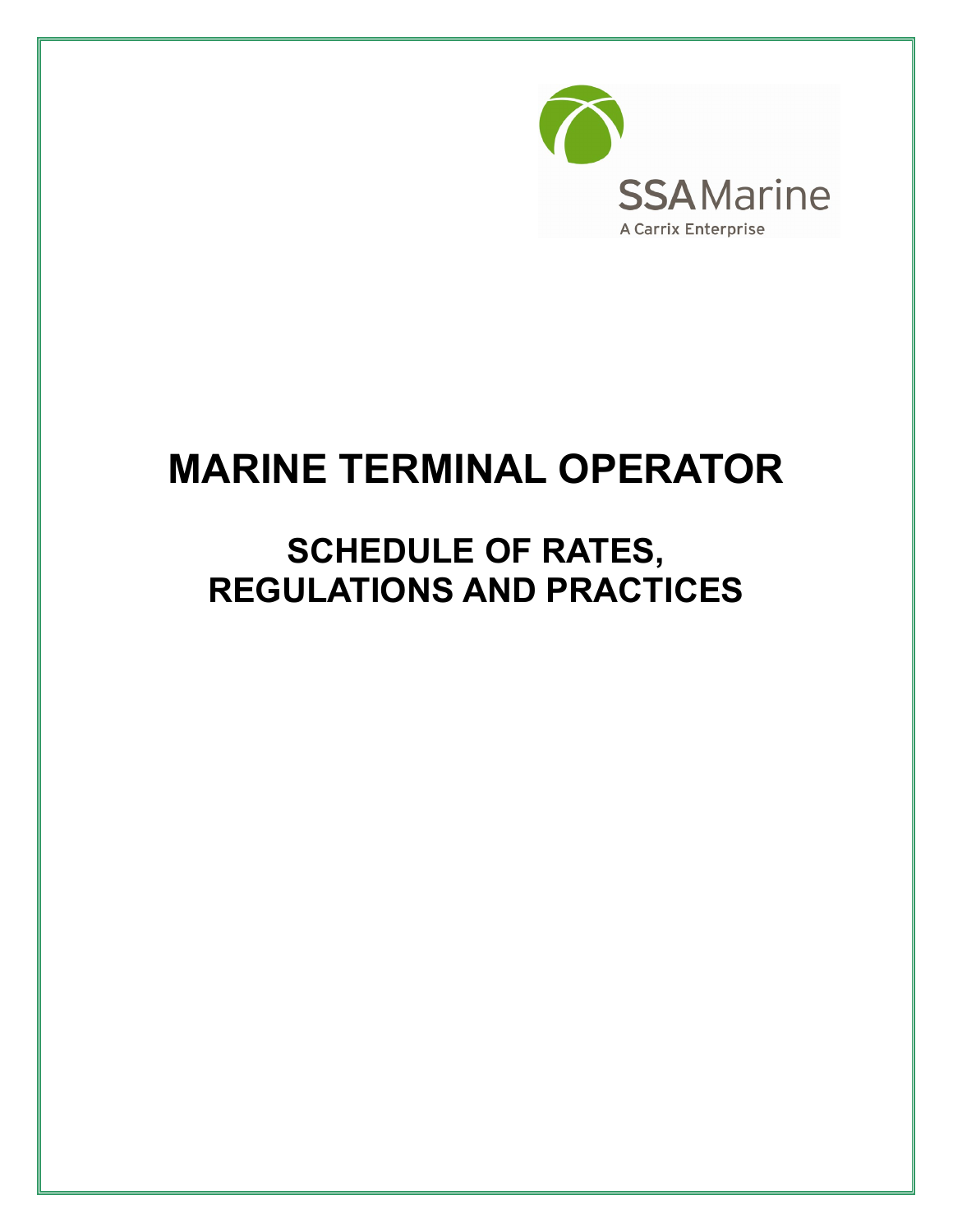

## **TABLE OF CONTENTS**

| 1.              |                                                                            |  |
|-----------------|----------------------------------------------------------------------------|--|
| 2.              |                                                                            |  |
| 3.              |                                                                            |  |
| 4 <sup>1</sup>  |                                                                            |  |
| 5.              |                                                                            |  |
| 6.              |                                                                            |  |
| 7.              |                                                                            |  |
| 8.              |                                                                            |  |
| 9.              |                                                                            |  |
| 10 <sub>1</sub> |                                                                            |  |
| 11.             |                                                                            |  |
| 12.             |                                                                            |  |
| 13.             |                                                                            |  |
| 14.             |                                                                            |  |
| 15.             |                                                                            |  |
| 16.             |                                                                            |  |
| 17.             |                                                                            |  |
| 18.             |                                                                            |  |
| 19.             |                                                                            |  |
| 20.             |                                                                            |  |
| 21.             |                                                                            |  |
| 22.             |                                                                            |  |
| 23.             |                                                                            |  |
| 24.             |                                                                            |  |
| 25.             |                                                                            |  |
| 26.             |                                                                            |  |
| 27.             |                                                                            |  |
| 28.             |                                                                            |  |
| 29.             |                                                                            |  |
| 30.             |                                                                            |  |
| 31.             |                                                                            |  |
| 32.             |                                                                            |  |
| 33.             |                                                                            |  |
| 34.             |                                                                            |  |
| 35.             |                                                                            |  |
| 36.             |                                                                            |  |
| 37.             |                                                                            |  |
| 38.             |                                                                            |  |
| 39.             |                                                                            |  |
| 40.             | LAW, DISPUTES, BINDING INDIVIDUAL ARBITRATION, AND WAIVER OF CLASS ACTIONS |  |
|                 |                                                                            |  |
| 41.             |                                                                            |  |

Available at the terminal facility main office<br>and on the internet at http://www.ssamarine.com

June 17, 2022 **Rev: 17** Page 1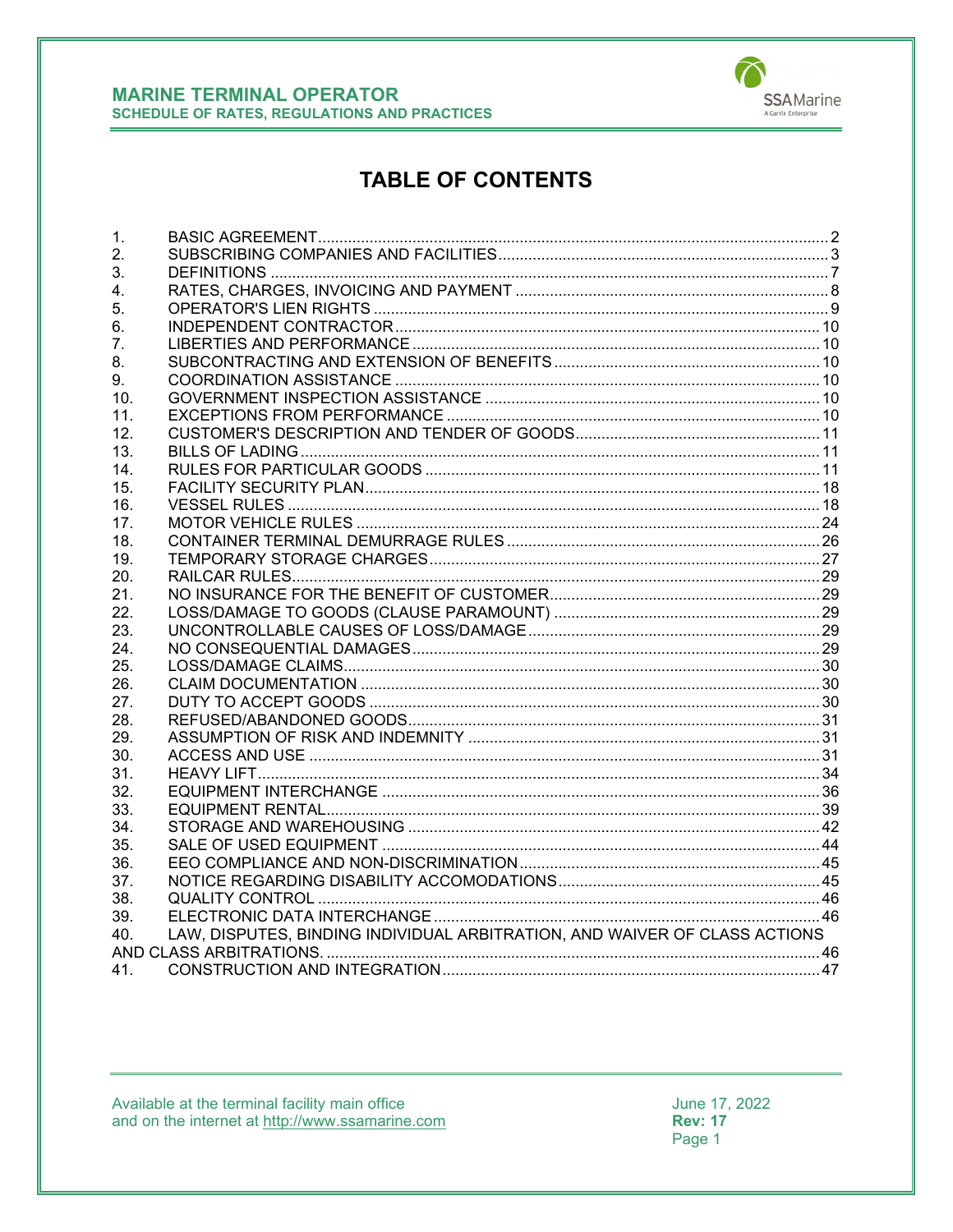

#### <span id="page-2-0"></span>**1. BASIC AGREEMENT**

This Schedule sets forth the rates, regulations and practices, and contractual terms and conditions, which shall apply whenever a Customer requests, is provided with and/or receives any access to and/or use of a terminal facility and/or terminal service of Operator whatsoever, as such terms are defined in section [3,](#page-7-0) below, including any providing of, access to and/or use of any personnel, labor, services, materials, supplies, tools, equipment, personal property or real property at and/or associated with a terminal facility of Operator and whether provided at such a terminal facility or elsewhere.

This Schedule is published and made available to the public pursuant to the United States Shipping Act, as amended, and 46 U.S.C. §1707(f), and shall at all times be legally enforceable as an implied contract between Customer and Operator. All references to a tariff, schedule, service directory, service guide, etc. of Operator shall be deemed to refer to this Schedule and the rates, regulations and practices, and contractual terms and conditions, set forth herein. This Schedule may be changed by Operator from time to time without notice. The current version of this Schedule is available at each terminal facility main office and on the internet at the address identified below.

The marine facilities subject to this Schedule are subject to Maritime Transportation Security Plans as required by 46 U.S.C. §70103 et. seq., and the regulations promulgated thereunder.

**http://www.ssamarine.com**

Available at the terminal facility main office<br>and on the internet at http://www.ssamarine.com<br>Rev: 17 and on the internet at <u>http://www.ssamarine.com</u><br>Page 2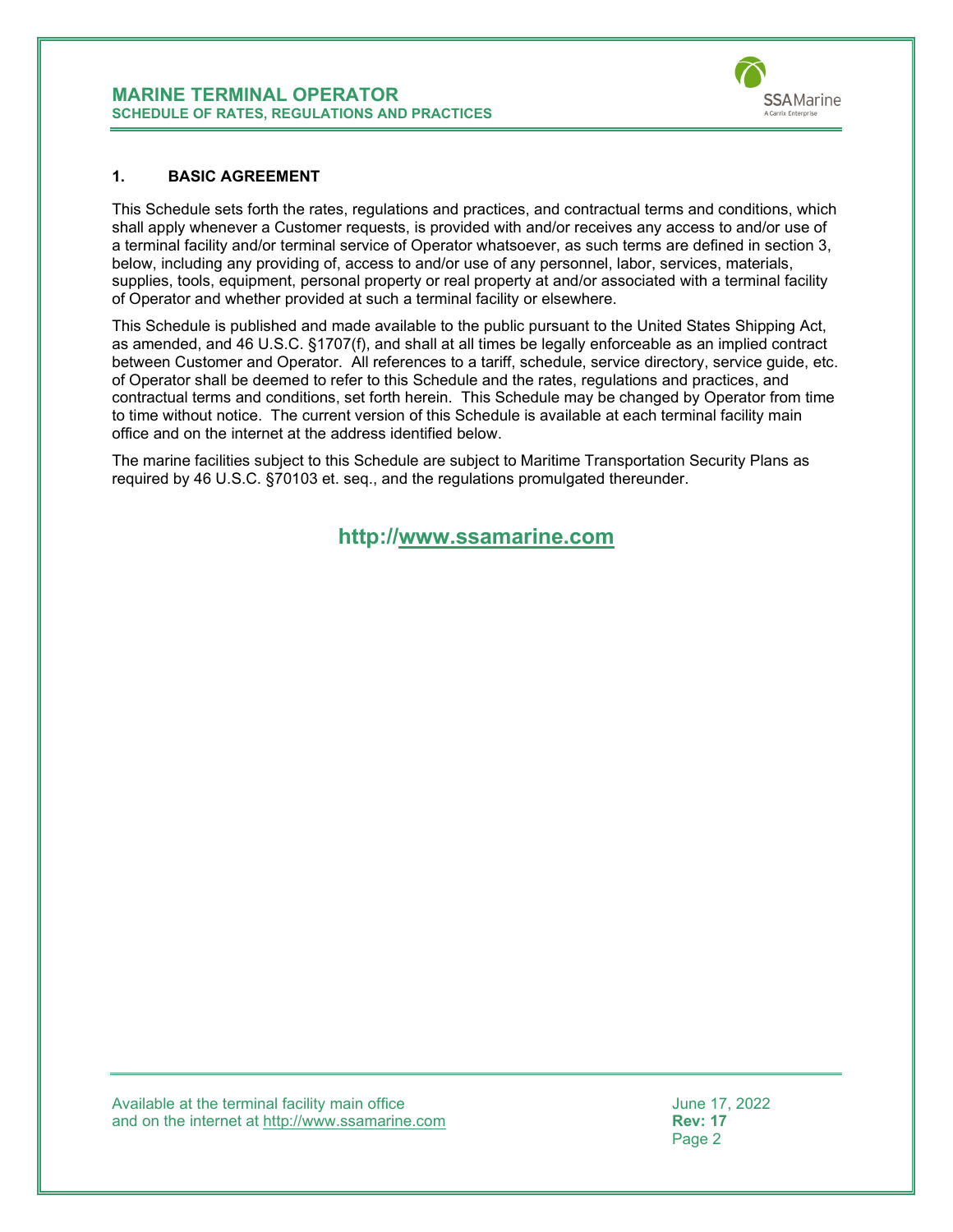

#### <span id="page-3-0"></span>**2. SUBSCRIBING COMPANIES AND FACILITIES**

#### **Companies**

A.J. Juneau Dock, LLC Alaska Bulk Handling, Inc. ANP Shipping Company Bellingham Stevedoring Company Crane Services of America, Inc. Crescent Terminals, Inc. Crescent Warehouse Company, LTD. Cruise Line Agencies of Alaska Southeast, Inc. Cruise Terminals of America, LLC CSA Equipment Company LLC Delaware River Stevedores, Inc. eModal.com, LLC Gateway Terminals, L.L.C. Homeport Properties, Inc. Inland Services, Inc. Klondike Holdings, L.L.C. Logistic Services, Inc. Maritech Equipment, Parts and Service, Inc. Maritech Leasing Company, Inc. Neptune Shoreside Services, LLC North Pacific Maritime, Inc. North Star Terminal & Stevedoring Company LLC Pacific and Arctic Railway and Navigation Co. Pacific Container Terminals, L.L.C. Pacific Maritime Services, L.L.C. Pacific Rail Services, LLC Pacific Trailer Repair Services LLC Rail Terminal Services LLC Port Service Distribution, LLC Portside Cargo Services II, LLC Portland Bulk Terminals, LLC Rail Management Services LLC

Rail Services of America, Inc. Reliant Security, LLC Sea Star Stevedore Co. (North) Sea Star Stevedore Co. (South) Secure Maritime Group, LLC Shippers Transport Express, Inc. Skagway Port & Rail, Inc. Skagway Terminal Company South Atlantic International Terminal LLC South Tongass Service, Inc. Southeast Stevedoring Corporation SSA Atlantic, LLC SSA Bulk Terminals, Inc. SSA Containers, Inc. SSA Conventional, Inc. SSA Delaware River, Inc. SSA Gulf, Inc. SSA International, Inc. SSA Marine, Inc. SSA Pacific, Inc. SSA San Juan, Inc. SSA Terminals (Pier A), LLC SSA Terminals (Oakland), LLC SSA Terminals (Seattle), LLC SSA Terminals (Seattle Terminals), LLC SSA Terminals (Tacoma), LLC SSA Terminals, LLC SSA Ventures, Inc. Survey Point Holdings, Inc. Tideworks Technology, Inc. Trans-Hold, Inc.

Available at the terminal facility main office<br>and on the internet at http://www.ssamarine.com<br>Rev: 17 and on the internet at <u>http://www.ssamarine.com</u><br>Page 3

Page 3 and the state of the state of the state of the state of the state of the state of the state of the state of the state of the state of the state of the state of the state of the state of the state of the state of the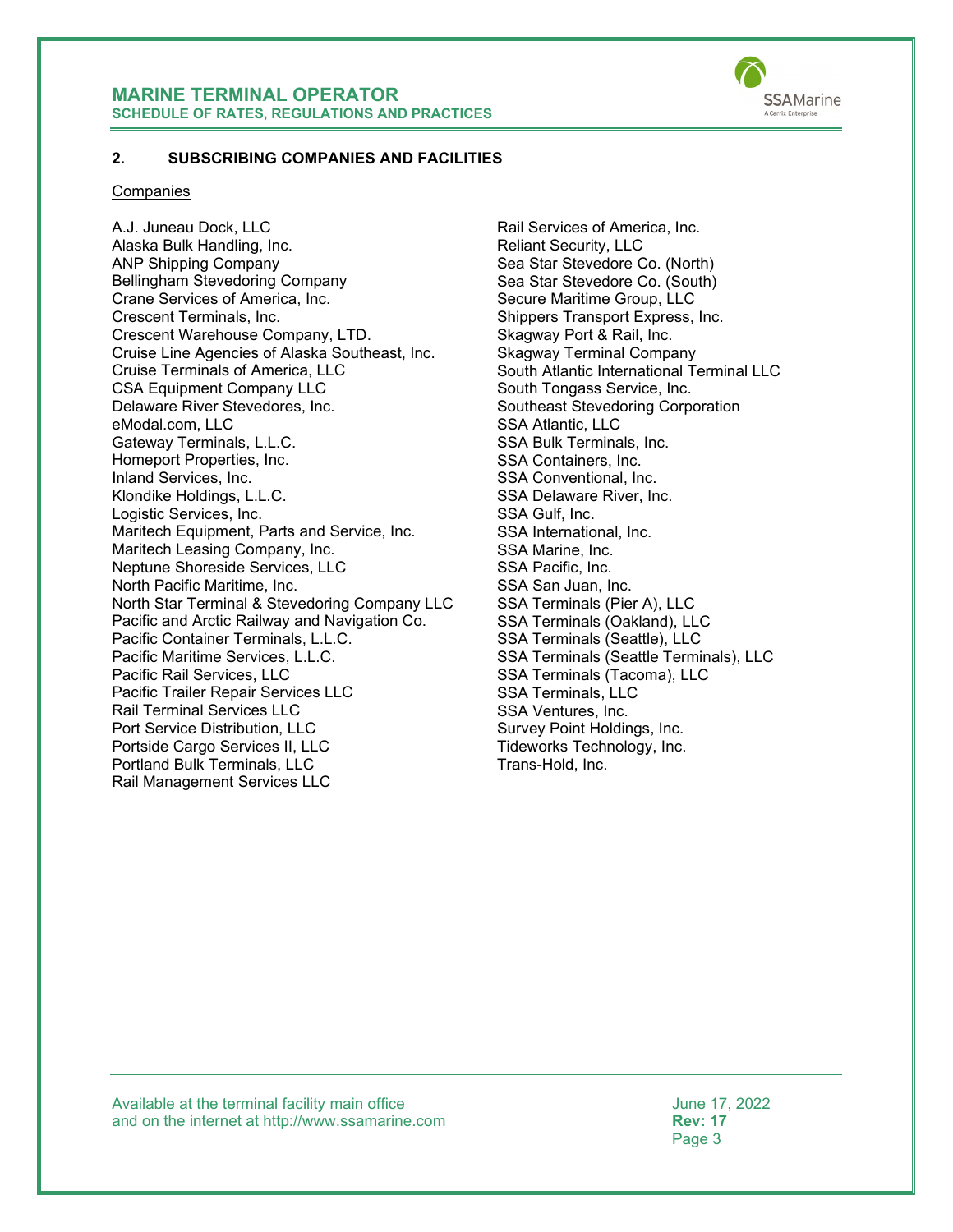

Facilities, by state

| <b>ALABAMA</b>                            |              |                                                         |                    |     |       |
|-------------------------------------------|--------------|---------------------------------------------------------|--------------------|-----|-------|
|                                           |              |                                                         |                    |     |       |
| <b>MOBILE</b>                             | 251-438-4771 | Alabama State Docks, Building 55                        | Mobile             | AL  | 36602 |
| <b>ALASKA</b>                             |              |                                                         |                    |     |       |
|                                           |              |                                                         |                    |     |       |
| <b>ANCHORAGE</b>                          | 907-276-6978 | 2020 Port Road                                          | Anchorage          | AΚ  | 99501 |
| <b>ANCHORAGE</b>                          | 907-272-7537 | 790 Ocean Dock Road                                     | Anchorage          | AΚ  | 99510 |
| <b>DUTCH HARBOR</b>                       | 907-581-2617 | 68 Makushin Drive #102                                  | Dutch Harbor       | AΚ  | 99692 |
| <b>HOMER</b>                              | 907-235-6008 | 3232 Homer Spit Road                                    | Homer              | AΚ  | 99603 |
| <b>KETCHIKAN</b>                          | 907-225-6157 | 1429 South Tongass Avenue                               | Ketchikan          | AΚ  | 99901 |
| <b>SITKA</b>                              | 907-747-3377 | 124 Lincoln Street, Suite 204                           | Sitka              | AK  | 99835 |
| <b>SEWARD</b>                             | 907-224-5477 | Alaska Railroad Dock                                    | Seward             | AΚ  | 99664 |
| <b>SKAGWAY</b>                            | 907-983-9800 | <b>Broadway Dock</b>                                    | Skagway            | AΚ  | 99840 |
| <b>SKAGWAY</b>                            | 907-983-9800 | Ore Dock, 250 Terminal Way                              | Skagway            | AK  | 99840 |
| <b>SKAGWAY</b>                            | 907-983-9800 | Railroad Dock, 101 Congress Way                         | Skagway            | AΚ  | 99840 |
| VALDEZ                                    | 907-835-4670 | 1460 Container Terminal Road                            | Valdez             | AK  | 99686 |
| <b>ARKANSAS</b>                           |              |                                                         |                    |     |       |
| LITTLE ROCK (Logistic Services, Inc.)     | 501-490-1521 | 9001 Lindsey Road                                       | <b>Little Rock</b> | AR. | 72206 |
|                                           |              |                                                         |                    |     |       |
| <b>CALIFORNIA</b>                         |              |                                                         |                    |     |       |
| <b>BENICIA</b>                            | 209-670-4587 | 1060 Grant Street, Suite 2D                             | Benicia            | CА  | 94510 |
| <b>CARSON</b>                             | 562-424-5525 | 1150 East Sepulveda Blvd                                | Carson             | CA  | 90745 |
| <b>CARSON</b>                             | 562-424-5525 | 23700 S. Alameda Street                                 | Carson             | СA  | 90810 |
| <b>EUREKA</b>                             | 707-496-2636 | 601 Starline Drive                                      | Eureka             | CA  | 95501 |
| LONG BEACH                                | 562-495-8300 | 1160 Pier F Avenue                                      | Long Beach         | СA  | 90802 |
| LONG BEACH (CEM)                          | 562-491-4068 | 700 Pier A Plaza                                        | Long Beach         | CA  | 90813 |
| <b>LONG BEACH (Logistic Services)</b>     | 562-637-3116 | 4000 Long Beach Blvd, Suite 201                         | Long Beach         | CA  | 90807 |
| LONG BEACH (Shipper's Transport)          | 562-424-5525 | 1265 Harbor Avenue                                      | Long Beach         | CA  | 90813 |
| LONG BEACH (Terminal 246)                 | 562-983-1001 | 1521 Pier J Avenue                                      | Long Beach         | CA  | 90802 |
| LONG BEACH (T-246 Shop)                   | 562-591-3283 | 1521 Pier J Avenue                                      | Long Beach         | CA  | 90802 |
| LONG BEACH (Terminal 204-207)             | 562-432-6477 | Pier F, Berth 206                                       | Long Beach         | CA  | 90802 |
| LONG BEACH (Terminal A)                   | 562-491-4000 | 700 Pier A Plaza                                        | Long Beach         | CA  | 90813 |
| LONG BEACH (Terminal C60)                 | 562-495-8659 | 1521 Pier C Street                                      | Long Beach         | CA  | 90813 |
| LONG BEACH (Crescent Warehouse)           | 562-256-2524 | Pier D Street Berth D50                                 | Long Beach         | СA  | 90802 |
| OAKLAND (Terminal B63)                    | 510-446-2400 | 1579 Middle Harbor Road                                 | Oakland            | CA  | 94607 |
| <b>OAKLAND (Int'l Container Terminal)</b> | 510-622-8144 | 1717 Middle Harbor Road, 2 <sup>nd</sup> Floor          | Oakland            | СA  | 94607 |
| <b>OAKLAND</b> (Logistic Services)        | 510-286-2050 | 11 Burma Road                                           | Oakland            | CA  | 94607 |
| <b>OAKLAND</b> (Maritech Equipment)       | 510-433-1822 | 2585 Buna Street, Bldg. 99                              | Oakland            | CA  | 94607 |
| PORT HUENEME                              | 805-488-6298 | 237 E Hueneme Road, Suite A                             | Port Hueneme       | CA  | 93041 |
| RICHMOND (Terminal 3)                     | 510-232-1380 | 1411 Harbour Way South                                  | Richmond           | CА  | 94804 |
| SACRAMENTO                                | 916-374-1866 | 2895 Industrial Blvd, Suite 100                         | Sacramento         | СA  | 95691 |
| SAN DIEGO (North American Terminal)       | 619-685-1112 | 1090 Water Street                                       | San Diego          | CA  | 92101 |
| SAN PEDRO (Terminal 54/55)                | 310-833-9606 | Outer Harbor Berth 54/55                                | San Pedro          | CA  | 90731 |
| SAN PEDRO (Coast Maritime)                | 310-521-8748 | 267 East 22 <sup>nd</sup> Street, 2 <sup>nd</sup> Floor | San Pedro          | СA  | 90731 |
| <b>STOCKTON</b>                           | 209-547-9100 | 2321 West Washington Street, Suite H                    | Stockton           | СA  | 95203 |
| STOCKTON (TRANS-HOLD)                     | 209-462-0220 | Rough & Ready Island, 213 Luce Ave.                     | Stockton           | CA  | 95203 |
| <b>WILMINGTON (Shipper's Transport))</b>  | 310-835-5042 | 1500 E. Lomita Street                                   | Wilmington         | CA  | 90744 |
|                                           |              |                                                         |                    |     |       |

Available at the terminal facility main office June 17, 2022 and on the internet at [http://www.ssamarine.com](http://www.ssamarine.com/) **Rev: 17**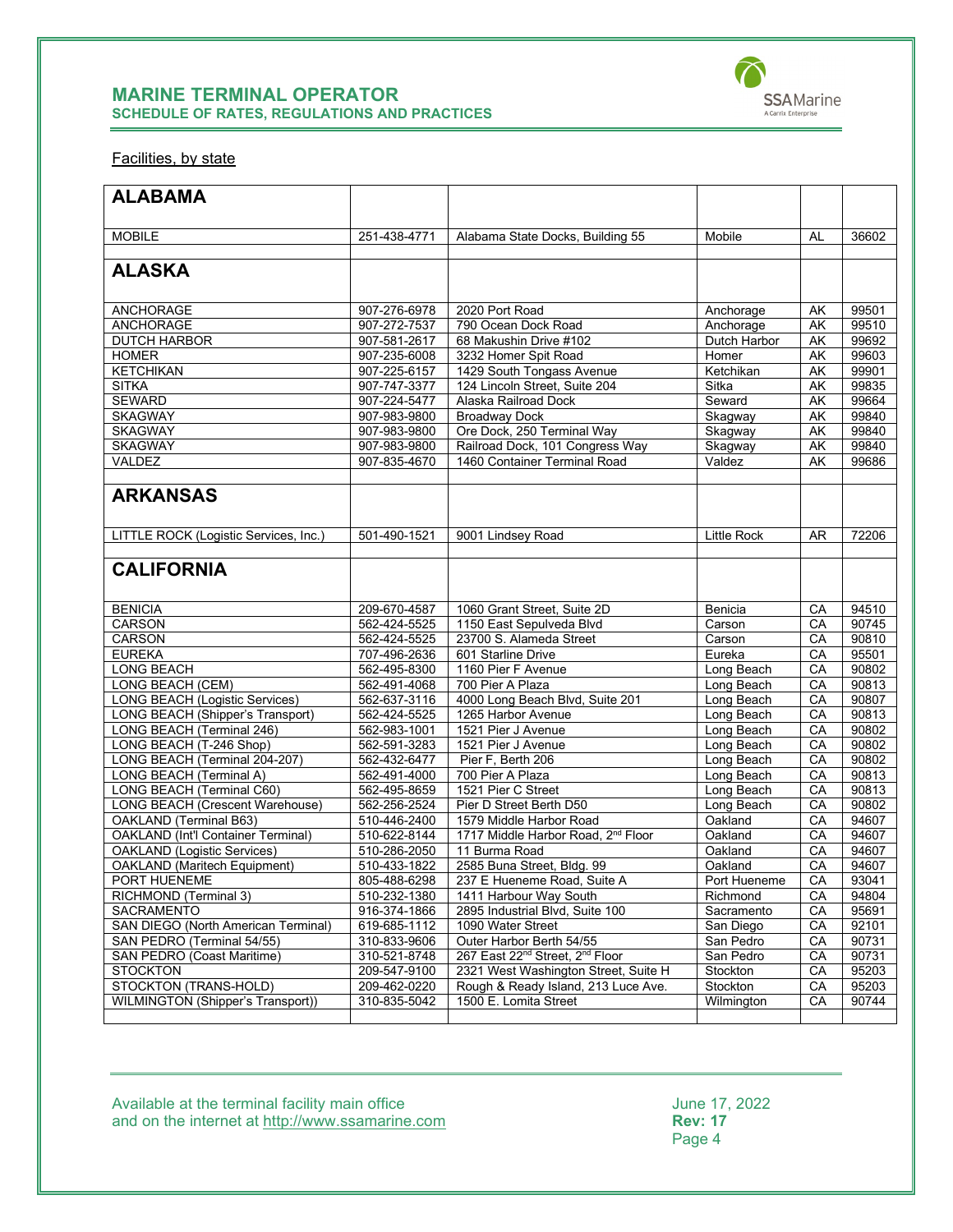

| <b>FLORIDA</b>                                             |                              |                                                                    |                              |                  |                |
|------------------------------------------------------------|------------------------------|--------------------------------------------------------------------|------------------------------|------------------|----------------|
|                                                            |                              |                                                                    |                              |                  |                |
|                                                            |                              |                                                                    |                              |                  |                |
| <b>CAPE CANAVERAL</b>                                      | 904-665-0400                 | (Operates out of Jacksonville facility)<br>5051 Propeller Drive    |                              |                  |                |
| JACKSONVILLE (Blount Island)<br>JACKSONVILLE (Jacksonville | 904-696-7666<br>904-665-0411 | 5800 Williams Mills Street                                         | Jacksonville<br>Jacksonville | <b>FL</b><br>FL. | 32206<br>32226 |
| International Gateway Terminal)                            |                              |                                                                    |                              |                  |                |
| <b>PANAMA CITY</b>                                         | 850-763-5361                 | 5323 West Highway 98                                               | Panama City                  | <b>FL</b>        | 32401          |
|                                                            |                              |                                                                    |                              |                  |                |
| <b>GEORGIA</b>                                             |                              |                                                                    |                              |                  |                |
|                                                            |                              |                                                                    |                              |                  |                |
| <b>BRUNSWICK</b>                                           | 912-265-9220                 | 100-A Glouchester Street                                           | <b>Brunswick</b>             | GA               | 31520          |
| <b>BRUNSWICK (Mayors Point)</b>                            | 912-261-2777                 | <b>Mayors Point Terminal</b>                                       | <b>Brunswick</b>             | GA               | 31520          |
| <b>GARDEN CITY (Portside Cargo)</b>                        | 912-234-6060                 | 4895 Old Louisville Road                                           | Garden City                  | GA               | 31408          |
| SAVANNAH                                                   | 912-652-0599                 | 27 Chatham Center South Drive Suite A                              | Garden City                  | GA               | 31405          |
| <b>SAVANNAH (Gateway Terminal)</b>                         | 912-963-0063                 | Container Port Bldg., Room 117                                     | Garden City                  | GA               | 31408          |
| SAVANNAH (Gearshop)                                        | 912-652-0599                 | 1619 Rogers Street                                                 | Savannah                     | GA               | 31401          |
| SAVANNAH (Ocean Terminal)                                  | 912-236-6805                 | Ocean Terminal, Ocean Steamship Bld                                | Savannah                     | GA               | 31401          |
| <b>LOUISIANA</b>                                           |                              |                                                                    |                              |                  |                |
| <b>NEW ORLEANS</b>                                         | 504-269-2323                 | 4500 Terminal Drive                                                | New Orleans                  | LA               | 70115          |
|                                                            |                              |                                                                    |                              |                  |                |
| <b>MISSISSIPPI</b>                                         |                              |                                                                    |                              |                  |                |
| <b>CARRIERE</b> (Port Bienville)                           | 228.863.3922                 | C/O Rick Agent, 723 West Union Road                                | Carriere                     | <b>MS</b>        | 39426          |
| <b>COLUMBUS</b> (Logistic Services)                        | 662-328-3263                 | 1864 Port Access Road                                              | Columbus                     | <b>MS</b>        | 39701          |
| <b>GULFPORT</b>                                            | 228-863-3922                 | 1616 31 <sup>st</sup> Avenue                                       | Gulfport                     | <b>MS</b>        | 39501          |
| PASCAGOULA                                                 | 228-762-1054                 | Port of Pascagoula, 501 Industrial Pkwy                            | Pascagoula                   | <b>MS</b>        | 39581          |
| <b>NORTH CAROLINA</b>                                      |                              |                                                                    |                              |                  |                |
|                                                            |                              |                                                                    |                              |                  |                |
| <b>MOREHEAD CITY</b>                                       | 252-726-7231                 | 102 Arendell Street                                                | Morehead City                | <b>NC</b>        | 28557          |
| <b>SOUTHPORT (Sunny Point)</b>                             | 910-457-5104                 | Military Ocean Terminal, J. Walton Bld<br>6280 Sunny Point Road SE | Southport                    | NC               | 28461          |
| <b>WILMINGTON</b>                                          | 910-395-4888                 | 346 Shipyard Blvd., Suite 4                                        | Wilmington                   | <b>NC</b>        | 28412          |
| <b>OREGON</b>                                              |                              |                                                                    |                              |                  |                |
|                                                            |                              |                                                                    |                              |                  |                |
| <b>ASTORIA</b>                                             | 360-423-8100                 | 10 Pier One                                                        | Astoria                      | <b>OR</b>        | 97103          |
| <b>COOS BAY</b>                                            | 541-269-9351                 | 2275 North 8th & Teakwood                                          | Coos Bay                     | 0R               | 97420          |
| <b>PORTLAND</b>                                            | 503-248-0848                 | 3556 NW Front Avenue, Suite 360                                    | Portland                     | <b>OR</b>        | 97210          |
| PORTLAND (Portland Bulk Terminals)                         | 503-248-0848                 | 15550 N. Lombard (Terminal 5)                                      | Portland                     | <b>OR</b>        | 97283          |
| <b>PENNSYLVANIA</b>                                        |                              |                                                                    |                              |                  |                |
| PHILADELPHIA (Delaware River)                              | 215-440-4100                 | 441 North Fifth Street. Suite 101                                  | Philadelphia                 | PA               | 19123          |
| PHILADELPHIA (DRS/Tioga Marine)                            | 215-790-4445                 | Intersection, Delaware & Venango Sts.                              | Philadelphia                 | PA               | 19134          |
|                                                            |                              |                                                                    |                              |                  |                |

Available at the terminal facility main office June 17, 2022 and on the internet at [http://www.ssamarine.com](http://www.ssamarine.com/) **Rev: 17**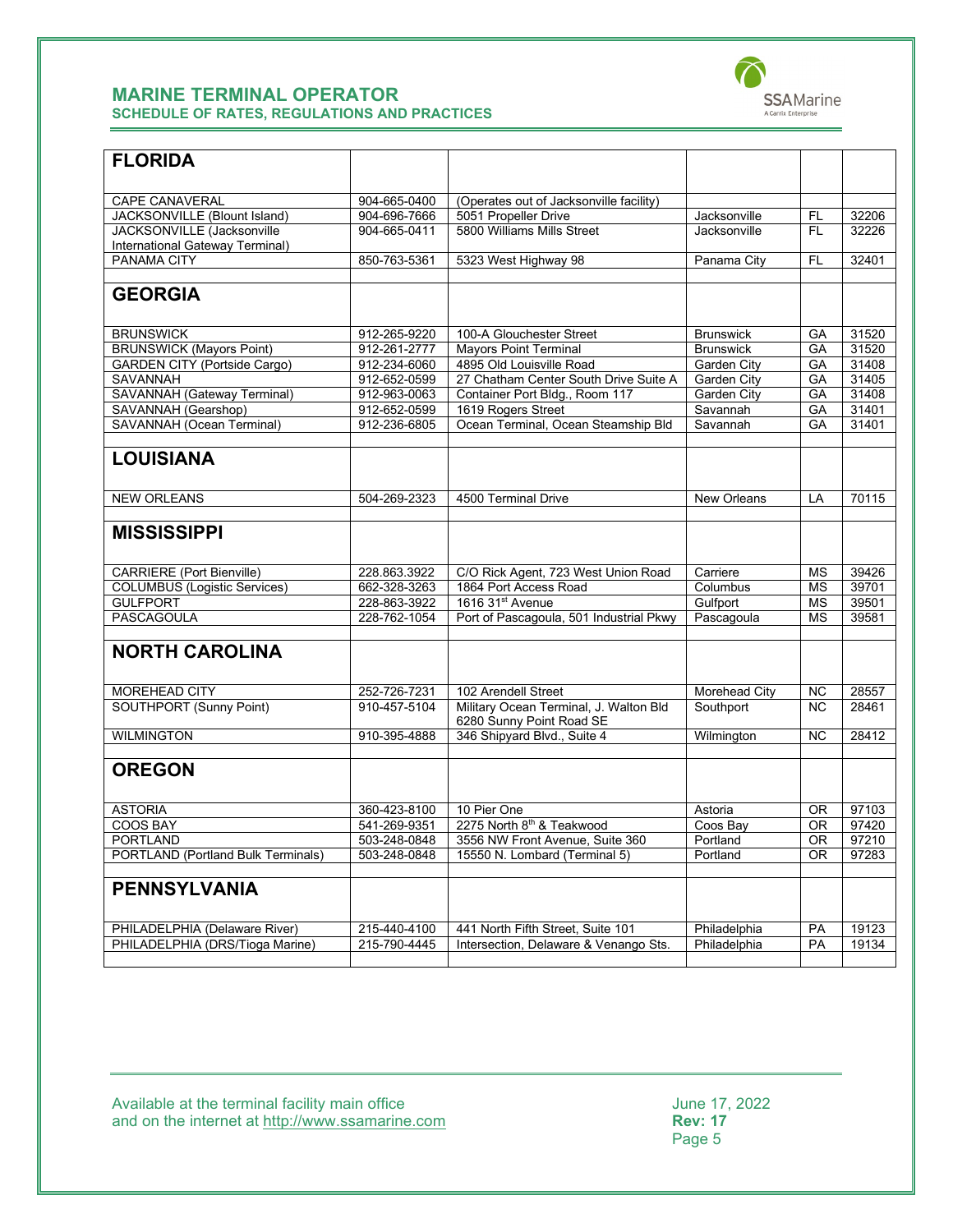

| <b>SOUTH CAROLINA</b>                               |                              |                                                      |                     |                        |                |
|-----------------------------------------------------|------------------------------|------------------------------------------------------|---------------------|------------------------|----------------|
|                                                     |                              |                                                      |                     |                        |                |
| <b>CHARLESTON</b>                                   | 843-971-2900                 | 852 Lowcountry Blvd, Suite 100                       | Mt Pleasant         | <b>SC</b>              | 29464          |
| <b>CHARLESTON (Trans-Hold)</b>                      | 843-722-4791                 | 231 Luken Rd.                                        | Goose Creek         | <b>SC</b>              | 29445          |
| <b>CHARLESTON (Wando Terminal)</b>                  | 843-971-0037                 | Wando-Welch Terminal, Bldg. 440                      | Mt. Pleasant        | <b>SC</b>              | 29464          |
| <b>GEORGETOWN</b>                                   | 843-527-3473                 | 609 Kaminski St.                                     | Georgetown          | SC                     | 29440          |
|                                                     |                              |                                                      |                     |                        |                |
| <b>TEXAS</b>                                        |                              |                                                      |                     |                        |                |
| <b>HOUSTON</b>                                      | 713-678-7308                 | 1717 East Loop North, Suite 365                      | Houston             | <b>TX</b>              | 77029          |
| <b>HOUSTON</b> (Trans-Hold)                         | 713-631-7125                 | 8905 Spikewood Drive                                 | Houston             | <b>TX</b>              | 77078          |
| PORT ARTHUR                                         | 409-985-8950                 | 100 West Lakeshore Drive                             | Port Arthur         | <b>TX</b>              | 77641          |
|                                                     |                              |                                                      |                     |                        |                |
| <b>UTAH</b>                                         |                              |                                                      |                     |                        |                |
| <b>DRAPER CITY</b>                                  | 888-898-5893                 | 11814 Election Road Ste. 210                         | <b>Draper City</b>  | UT                     | 84020          |
|                                                     |                              |                                                      |                     |                        |                |
| <b>VIRGINIA</b>                                     |                              |                                                      |                     |                        |                |
|                                                     |                              |                                                      |                     |                        |                |
| <b>VIENNA</b>                                       | 703-288-3400                 | 8229 Boone Blvd. Ste 844                             | Vienna              | <b>VA</b>              | 22182          |
| <b>WASHINGTON</b>                                   |                              |                                                      |                     |                        |                |
|                                                     |                              |                                                      |                     |                        |                |
| ABERDEEN/OLYMPIA                                    | 360-532-4650                 | 102 South Maple, Suite 100                           | Aberdeen            | <b>WA</b>              | 98520          |
| <b>ANACORTES</b>                                    | 360-293-5031                 | 3 <sup>rd</sup> and Commercial                       | Anacortes           | <b>WA</b>              | 98221          |
| <b>EVERETT</b>                                      | 425-259-8193                 | 1110 Hewitt Avenue                                   | Everett             | <b>WA</b>              | 98201          |
| <b>EVERETT (Pacific Terminal)</b>                   | 425-783-0910                 | 3000 Terminal Avenue                                 | Everett             | <b>WA</b>              | 98201          |
| <b>LONGVIEW</b>                                     | 360-423-8100                 | 70 Port Wav                                          | Longview            | <b>WA</b>              | 98632          |
| <b>OLYMPIA/ABERDEEN</b>                             | 360-532-4650                 | 102 South Maple, Suite 100                           | Aberdeen            | <b>WA</b>              | 98520          |
| <b>PORT ANGELES</b>                                 | 360-457-4415                 | 604 Marine Drive                                     | <b>Port Angeles</b> | <b>WA</b>              | 98363          |
| <b>SEATTLE</b>                                      | 206-623-0304                 | 1131 SW Klickitat Way                                | Seattle             | <b>WA</b>              | 98134          |
| <b>SEATTLE (Terminal 5)</b>                         | 206-393-5340                 | 2701 26 <sup>th</sup> Avenue SW                      | Seattle             | <b>WA</b>              | 98106          |
| <b>SEATTLE (Terminal 18)</b>                        | 206-654-3707                 | 1050 SW Spokane Street                               | Seattle             | <b>WA</b>              | 98134          |
| SEATTLE (Terminal 25/30)                            | 206-332-7595                 | 2431 East Marginal Way                               | Seattle             | <b>WA</b>              | 98134          |
| <b>SEATTLE (Shipper's Transport Express)</b>        | 206-786-6551                 | 2810 S. 102 <sup>nd</sup> St.                        | Tukwila             | <b>WA</b>              | 98168          |
| <b>SEATTLE (Cruise Terminal 91)</b>                 | 206-654-3592                 | Smith Cove Cruise Terminal, Pier 91                  | Seattle             | <b>WA</b>              |                |
| <b>TACOMA</b>                                       | 253-383-1763                 | 1980 Milwaukee Way                                   | Tacoma              | <b>WA</b>              | 98421          |
| <b>TACOMA</b> (Logistic Services)                   | 253-779-0105                 | 1738 Milwaukee Wav                                   | Tacoma              | <b>WA</b>              | 98421          |
| TACOMA (Sea Star South)                             | 253-238-8545                 | 500 Alexander Avenue                                 | Tacoma              | <b>WA</b>              | 98421          |
| <b>TACOMA (West Sitcum Terminal)</b>                | 526-491-4033                 | 1002 Milwaukee Way                                   | Tacoma              | <b>WA</b>              | 98421          |
| VANCOUVER<br><b>VANCOUVER (Shipper's Transport)</b> | 503-248-0848<br>360-699-8886 | 3103 Lower River Road<br>110 Columbia St., Suite 201 | Vancouver           | <b>WA</b><br><b>WA</b> | 98660<br>98660 |
|                                                     |                              |                                                      | Vancouver           |                        |                |

Available at the terminal facility main office June 17, 2022 and on the internet at [http://www.ssamarine.com](http://www.ssamarine.com/) **Rev: 17**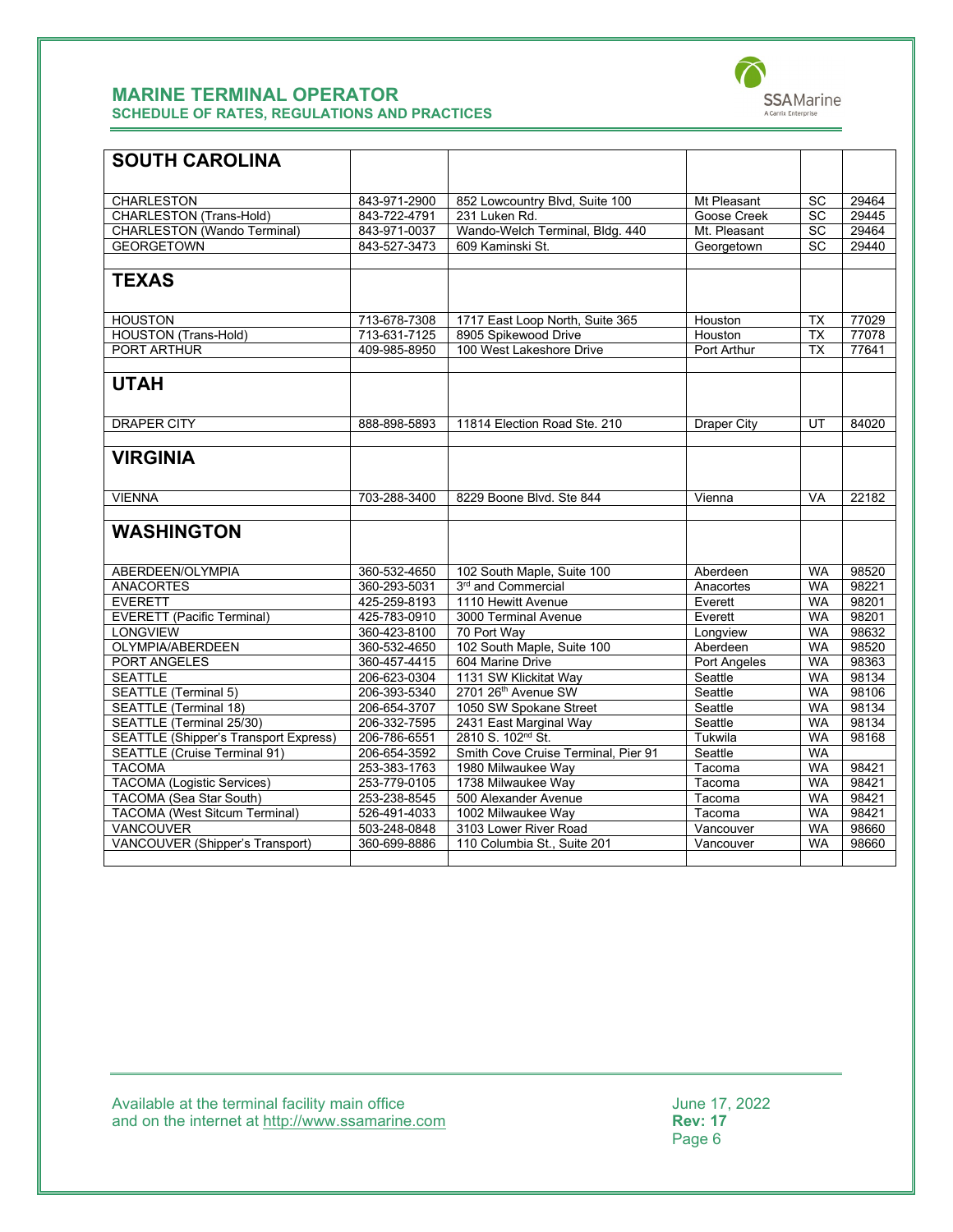

#### <span id="page-7-0"></span>**3. DEFINITIONS**

Act means the Shipping Act of 1984, as amended by the Ocean Shipping Reform Act of 1998, the Coast Guard Authorization Act of 1998 and subsequent legislation.

Bulk cargo means cargo that is loaded and carried in bulk without mark or count, in a loose unpackaged form, having homogenous characteristics.

Checking means the service of counting and checking cargo against appropriate documents for the account of the cargo or the vessel, or other person requesting same.

Commission means the Federal Maritime Commission.

Customer refers to any vessel, vehicle, conveyance, person and/or business entity who requests, is provided with and/or receives any terminal services whatsoever.

Dockage means the charge assessed against a vessel for berthing at a wharf, pier, bulkhead structure, or bank or for mooring to a vessel so berthed.

Effective date means the date a schedule or an element of a schedule becomes effective. Where there are multiple publications on the same day, the last schedule or element of a schedule published with the same effective date is the one effective for that day.

Expiration date means the last day, after which the entire schedule or a single element of the schedule, is no longer in effect.

Forest products means forest products including, but not limited to, lumber in bundles, rough timber, ties, poles, piling, laminated beams, bundled siding, bundled plywood, bundled core stock or veneers, bundled particle or fiber boards, bundled hardwood, wood pulp in rolls, wood pulp in unitized bales, paper and paper board in rolls or in pallet or skid-sized sheets, liquid or granular by-products derived from pulping and papermaking, and engineering wood products.

Goods refers to all cargo and other personal property items with respect to which Operator is requested to and/or does perform any terminal services, and all packing, packaging, crates, cradles, pallets, tanks, platforms, flatbeds, trailers, containers and other items, materials and supplies associated therewith.

Handling means the terminal service of physically moving goods.

Heavy lift means the service of providing heavy lift cranes and equipment for lifting goods.

Loading and unloading means the service of loading or unloading goods between a place of rest at the terminal facility and any vessel, rail car, trucks/motor vehicle or other conveyance.

Marine terminal operator means a person engaged in the United States or a commonwealth, territory, or possession thereof, in the business of furnishing wharfage, dock, warehouse or other terminal facilities in connection with a common carrier, or in connection with a common carrier and a water carrier subject to Subchapter II of Chapter 135 of Title 49, United States Code. A marine terminal operator includes, but is not limited to, terminals owned or operated by states and their political subdivisions; railroads who perform port terminal services not covered by their line haul rates; common carriers who perform port terminal services; and warehousemen who operate port terminal facilities. For the purposes of this part, marine terminal operator includes conferences of marine terminal operators.

Operator refers to the marine terminal operator(s) subscribing to this Schedule which owns and/or operates the relevant terminal facility as well as all other companies and/or facilities subscribing to this Schedule, as identified in section [2,](#page-3-0) above, and the respective owners, shareholders, members, directors, officers, employees and agents of each of the foregoing, all of whom shall be entitled to all benefits,

Available at the terminal facility main office June 17, 2022 and on the internet at <u>http://www.ssamarine.com</u><br>Page 7

Page 7 and the contract of the contract of the contract of the contract of the contract of the contract of the contract of the contract of the contract of the contract of the contract of the contract of the contract of the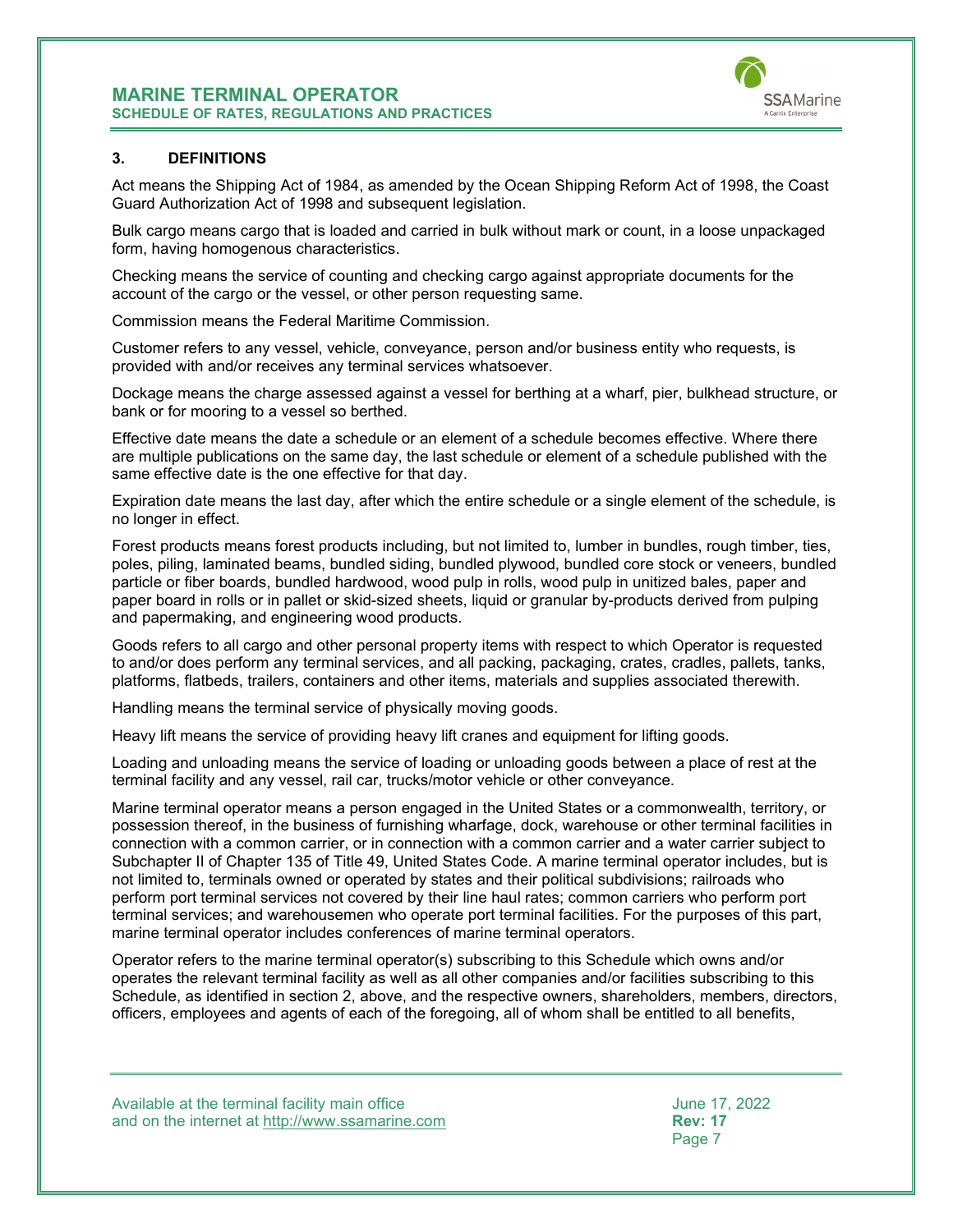

defenses, exceptions, immunities and limitations upon liability available to Operator hereunder, by law, at equity or otherwise.

Organization name means an entity's name on file with the Commission and for which the Commission assigns an organizational number.

Package refers to the largest single unit used to transport the goods, such as a single container, flatbed, or trailer, etc., or a single machine or item of equipment, etc., and not the individual contents, pieces, boxes, parts or components thereon, therein or thereof.

Person includes individuals, firms, partnerships, associations, companies, corporations, joint stock associations, trustees, receivers, agents, assignees and personal representatives.

Rate means a price quoted by Operator in a schedule or otherwise for providing a specified level of marine terminal service or facility for a stated cargo quantity, on and after a stated effective date or within a definite time frame.

Terminal facility means one or more structures comprising a terminal unit owned and/or operated by Operator, including, but not limited to, docks, wharves, warehouses, covered and/or open storage spaces, cold storage plants, cranes, grain elevators or other bulk cargo loading/unloading structures, landings and receiving stations used for the handling, transmission, care and convenience of cargo or passengers in the receipt, interchange and/or delivery of the same between shippers, carriers and/or consignees.

Terminal services includes checking, dockage, free time, handling, heavy lift, loading and unloading, terminal storage, usage, wharfage, and wharf demurrage, as defined herein, as well as any other providing of, use of and/or access to a terminal facility whatsoever, including any providing of, use of and/or access to personnel, labor, services, materials, supplies, tools, equipment, personal property and real property at and/or associated with such terminal facility, and whether provided at such terminal facility or elsewhere.

Terminal storage means the service of providing warehouse or other terminal facilities for the storage of inbound or outbound cargo after the expiration of free time, including wharf storage, shipside storage, closed or covered storage, open or ground storage, bonded storage and refrigerated storage.

#### <span id="page-8-0"></span>**4. RATES, CHARGES, INVOICING AND PAYMENT**

- A. Rates and Charges. Customer shall pay for terminal services upon the rates and charges on Operator's written quotation or other document, which quotation or other document from Operator shall be deemed accepted by Customer upon commencement of any performance by either party, including without limitation any access to and/or use of the terminal facility and/or terminal services of Operator whatsoever by or on behalf of Customer. Upon any such acceptance, Operator's written quotation or other document shall be deemed fully incorporated herein and binding upon the parties. If no rate or charge was quoted or otherwise identified to Customer for a particular terminal service, the applicable rate/charge shall be Operator's standard rate/charge therefor, which standard rate/charge shall be provided to Customer upon request.
- B. Other Charges. Customer shall also be responsible for paying/reimbursing Operator for any advances made respecting the goods, expenses incurred due to any act, omission and/or failure to perform by or on behalf of Customer, and expenses incurred with respect to the goods resulting in whole or part from any unforeseen or extraordinary circumstance.

Available at the terminal facility main office June 17, 2022 and on the internet at <u>http://www.ssamarine.com</u><br>Page 8

Page 8 and the state of the state of the state of the state of the state of the state of the state of the state of the state of the state of the state of the state of the state of the state of the state of the state of the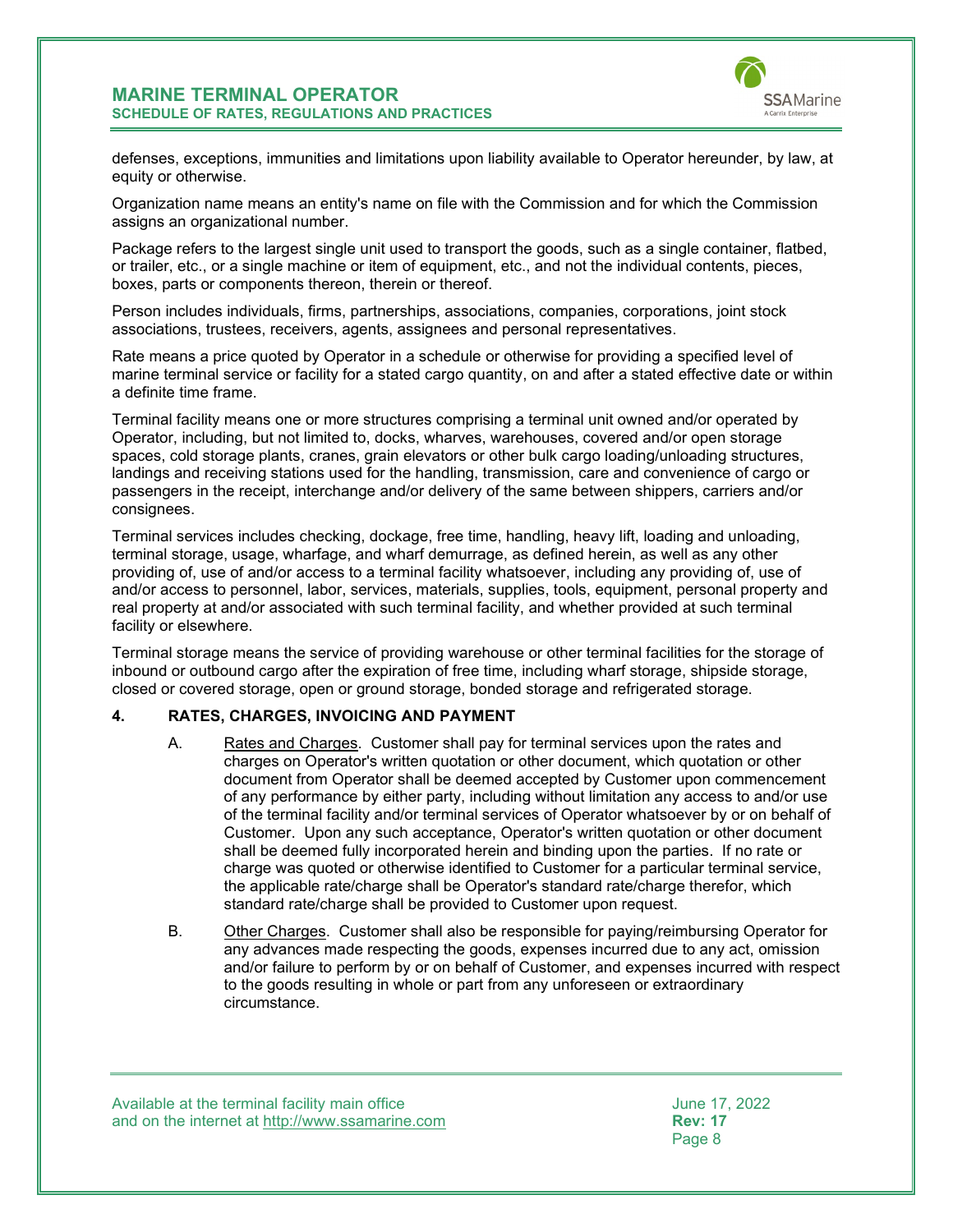

- C. Recalculation. Rates/charges based on inaccurate or incomplete descriptions, instructions or particulars may be recalculated at any time and without notice to Customer. Operator shall have the right to inspect the goods and any manifests, bills of lading, receipts, cargo lists and other documents relating thereto in order to check, recalculate and/or confirm rates/charges hereunder, and Customer agrees to fully cooperate with Operator to that end.
- D. Invoice, Payment and Interest. Rates/charges hereunder shall be due and payable to Operator upon completion of the relevant terminal services and presentation of invoice. All payments shall be made in U.S. currency without deduction or offset; in no event may amounts due Operator hereunder be withheld to offset any claim of Customer against Operator. Sums which are due Operator but which have not been paid for thirty (30) days or more shall accrue interest at the rate of one percent (1%) per month from the date due until paid in full.
- E. Invoice Disputes. Questions regarding the validity of any invoice from Operator must be submitted to Operator in writing within ten (10) days of presentation, failing which such invoice shall be deemed accurate, valid and accepted by Customer.
- F. Collection. Should Operator engage a collection agent and/or attorney to collect amounts due hereunder, Customer shall be responsible for paying/reimbursing Operator for all fees and costs relating thereto, including legal fees and costs, in litigation or otherwise.
- G. Legal Requirements for Invoices Containing Ocean Carrier Charges. Pursuant to the Ocean Shipping Reform Act of 2022 ("OSRA 2022") effective on June 17, 2022, any demurrage and/or detention invoice governed by OSRA 2022 shall be subject to the following: (i) Operator acts as agent for the Carrier, and relies upon the representations, warranties of and accuracy and completeness of information supplied by the Carrier, as applicable, with respect to contents of Carrier charges on each invoice, and (ii) Operator may issue demurrage and detention invoices in accordance with existing practice on an interim basis, but Operator expressly reserves the right to amend and/or reissue invoices as soon as technically practical to the extent additional information is required to be provided pursuant to OSRA 2022 or other changes in law or regulations. For the purposes of OSRA 2022, such invoices shall supersede and replace a previously issued invoice so long as such replacement invoice does not increase the aggregate Carrier charges assessed on the original invoice. Any certification with respect to a Carrier's compliance with OSRA 2022 or other law or regulation contained on an Operator invoice is made solely on the basis of reliance on representations of the Carrier. Further, as of June 17, 2022, Operator expects but has not yet received confirmations and consents from Carriers concerning OSRA 2022 Carrier statements and certifications, including as described in Sections 7(d)(2)(L) and (m) of OSRA 2022, and any such statement or certification contained in an invoice from the Operator is therefore limited to the information and belief of the Operator for the period of time that this provision remains in effect.

## <span id="page-9-0"></span>**5. OPERATOR'S LIEN RIGHTS**

Customer grants Operator a lien on the goods while in the possession of Operator and a lien against any vessel, container, chassis, etc. respecting such goods to provide security for the payment of amounts due Operator hereunder. As additional security for said amounts due Operator, Customer grants Operator a consensual lien on all other goods, cargo and personal property of Customer subsequently in Operator's

Available at the terminal facility main office June 17, 2022 and on the internet at <u>http://www.ssamarine.com</u><br>Page 9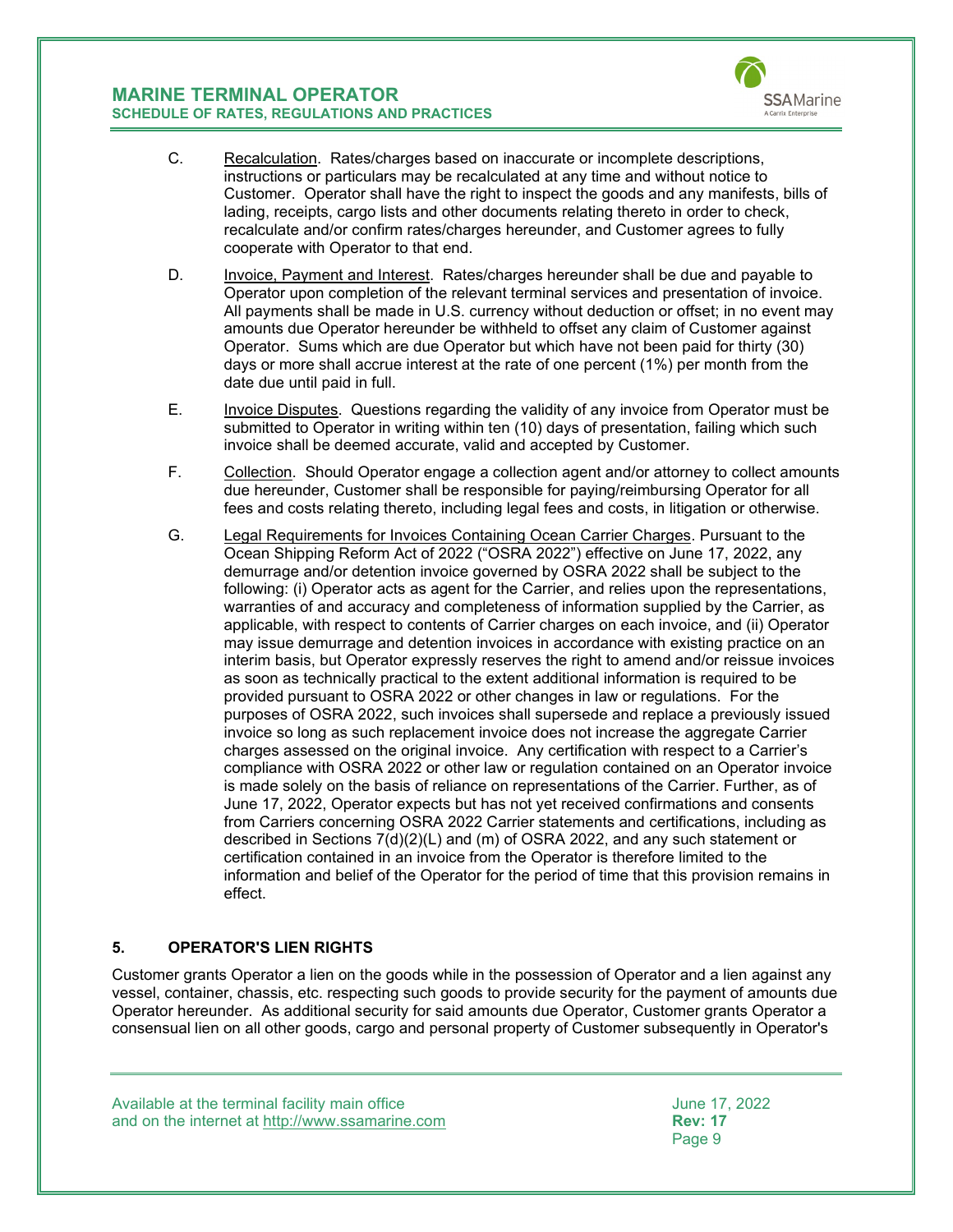

possession. Operator may assert its lien rights at any time, and in furtherance thereof may hold and/or store such goods, cargo and personal property until payment is received and/or sell such goods, cargo and personal property publicly or privately; in the event of sale, proceeds shall first be applied to sale costs, then to amounts due Operator, with the balance, if any, to be remitted to Customer.

## <span id="page-10-0"></span>**6. INDEPENDENT CONTRACTOR**

Operator shall at all times perform as, and shall for all purposes hereunder be deemed, an independent contractor. Operator is not a common carrier, contract carrier, freight forwarder, freight broker or vessel charterer, nor an agent, employee, partner, joint venturer or landlord of Customer.

## <span id="page-10-1"></span>**7. LIBERTIES AND PERFORMANCE**

Operator shall perform services hereunder with due diligence but does not guaranty any particular speed or starting or completion dates or times. Operator shall have liberty with respect to selection of equipment, procedures and methods utilized for its performance, except to the extent such matters have been specifically agreed otherwise. Operator reserves the right to control and perform all weighing, sampling, measuring, loading, handling and discharging of goods at the terminal facility, but shall not be obligated to receive, handle or deliver goods unless and until all proper documentation has been presented. Operator may, at its option and without notice, refuse, reject, move within and/or remove from the terminal facility any goods which it believes may present a risk to persons or property, at Operator's sole discretion and Customer's sole risk and expense.

## <span id="page-10-2"></span>**8. SUBCONTRACTING AND EXTENSION OF BENEFITS**

Operator may subcontract all or any portion of the terminal services at its discretion and without notice, including without limitation to related/affiliated entities, with all benefits, defenses, exceptions, immunities and limitations upon liability set forth in this Schedule to remain applicable whenever claim is made against Operator and/or any servant, agent, contractor or any other whose services have been used to perform terminal services or otherwise respecting the goods.

## <span id="page-10-3"></span>**9. COORDINATION ASSISTANCE**

Upon request from Customer and with Operator's consent, Operator may assist Customer with the coordination between Customer and federal, state and/or local governmental authorities, and/or between Customer and carriers, vessels, trucks and railcars, etc. involved in the handling or transportation of Customer's goods, to expedite the performance of terminal services and transportation of Customer's goods as contemplated, with any additional charges/expenses incurred with respect thereto to be paid/reimbursed to Operator by Customer pursuant to section [4,](#page-8-0) above, if not otherwise specifically identified on Operator's written quotation. No such assistance from Operator shall increase Operator's responsibilities or liabilities as set forth in this Schedule.

## <span id="page-10-4"></span>**10. GOVERNMENT INSPECTION ASSISTANCE**

Unless otherwise specifically agreed by Operator in its written quotation, any assistance with government inspections (Customs, USDA, Coast Guard etc.) from Operator will be billed to Customer on a time, equipment and materials plus Operator's standard overhead percentage basis, which standard overhead percentage shall be provided to Customer upon request. Customer shall be solely responsible for scheduling, paying/reimbursing all costs/expenses, and preparing, processing, completing, submitting and filing all documents associated with any such government inspection.

## <span id="page-10-5"></span>**11. EXCEPTIONS FROM PERFORMANCE**

Operator shall not be responsible for any delay or failure to perform resulting from any cause which is beyond Operator's reasonable ability to control and/or which arises without the actual fault and privity of Operator, including without limitation any delay and/or failure to perform caused by any one or more of

Available at the terminal facility main office June 17, 2022 and on the internet at <u>http://www.ssamarine.com</u><br>Page 10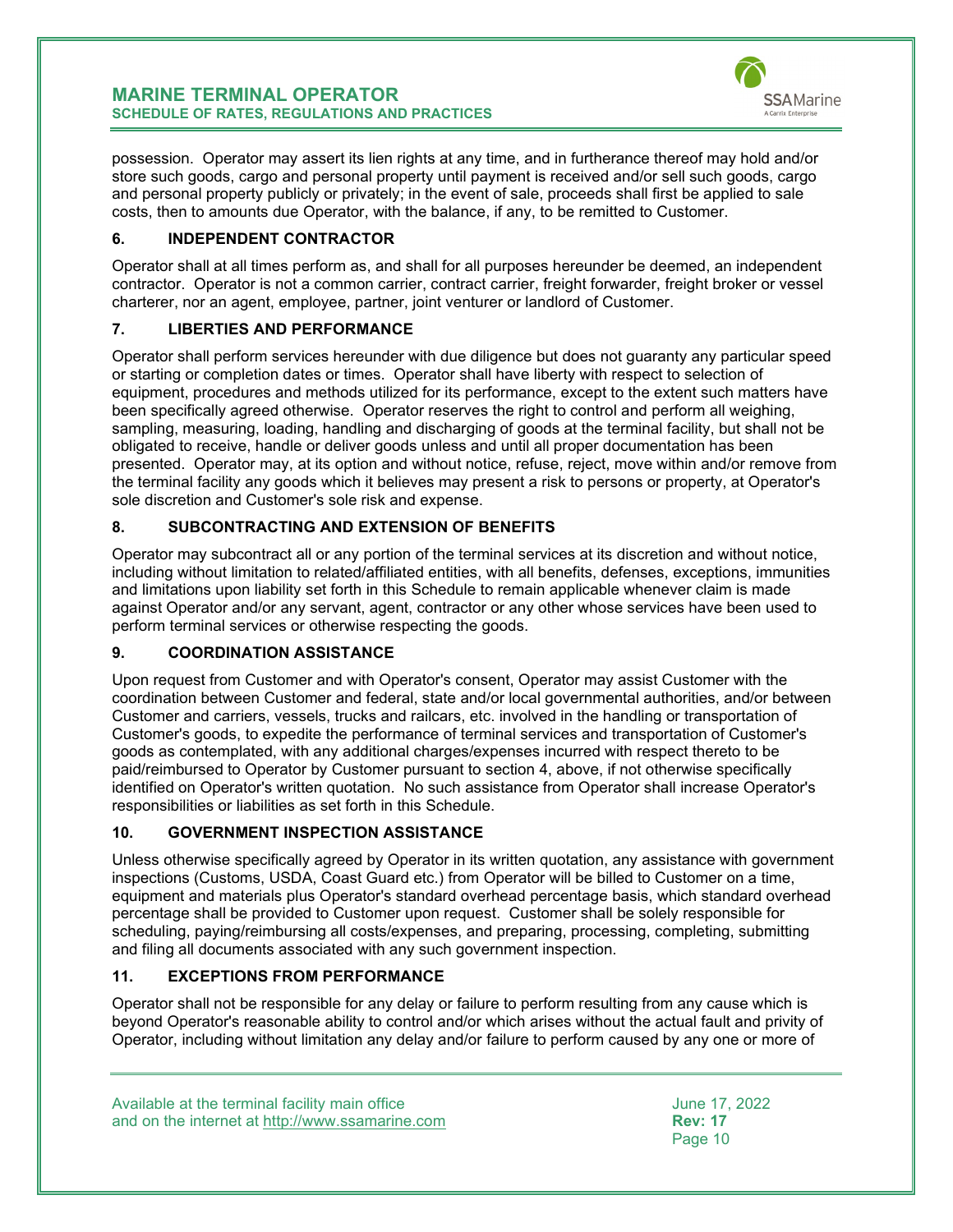

the following: act of God; weather conditions; fire; war; act of public enemies; terrorism; arrest or restraint of princes, rulers or people; seizure under legal process; quarantine restrictions; act or omission of Customer or its agent or representative; strike, lockout, stoppage or restraint of labor from whatever cause and whether partial or general; riot or other civil commotion; insufficiency or inadequacy of markings applicable to the goods; and/or terminal congestion.

## <span id="page-11-0"></span>**12. CUSTOMER'S DESCRIPTION AND TENDER OF GOODS**

Customer shall be solely responsible for providing Operator with, and hereby warrants the completeness and accuracy of, all information, descriptions, particulars and instructions relating to the goods, including as to their nature, characteristics, markings, number, count, weight, dimensions, volume and quantity, as well as any special instructions or conditions applicable to the goods, their handling and/or transportation, upon all of which Operator shall be entitled to rely. Customer shall be responsible for, and agrees to indemnify and hold Operator harmless (including legal fees and costs) from and against, any loss, damage, expense, claim, liability, suit, fine and/or penalty resulting from any false, inaccurate and/or incomplete information, descriptions, particulars and/or instructions respecting the goods.

Customer shall tender goods to Operator at the date, time and place agreed by Operator in good order, count and condition, and packaged, protected, packed and stowed sufficiently to withstand the contemplated terminal services, handling and subsequent transportation, including by vessel, rail car, motor vehicle and/or airplane, as applicable.

## <span id="page-11-1"></span>**13. BILLS OF LADING**

Customer specifically agrees that Operator's liability for loss/damage to or in connection with the goods shall at all times be subject to and limited by section [20,](#page-29-2) below, that the forum identified in section 37, below, shall apply to any dispute involving Operator, and that Operator does not and will not consent to the jurisdiction of any court or arbitration proceeding identified in, nor shall Operator otherwise be bound by, any forum selection clause in any bill of lading or transportation agreement applicable to the goods.

Without limitation upon the foregoing, Customer shall be responsible for ensuring that all bills of lading and transportation agreements applicable to the goods incorporate the United States Carriage of Goods by Sea Act (COGSA), 46 U.S.C. §1300 et seq., as amended, or if COGSA is not applicable the Hague Rules of 1921, 51 Stat. 233, as amended, and that all the benefits, defenses, exceptions, immunities and limitations upon liability granted under such regime for benefit of the carrier are extended to the periods of time prior to and during the loading of the goods, and during and following the discharging of the goods, and otherwise to and for the benefit of Operator. In addition, whenever any such benefits, defenses, exceptions, immunities and limitations have been waived, limited and/or omitted, as in the case of ad valorem or dangerous goods, for example, Customer shall be responsible for providing Operator with written notice thereof prior to tender of the goods to Operator.

Customer agrees to indemnify and hold Operator harmless (including legal fees and costs) of and from its failure, in whole or part, to meet the requirements of this section [13.](#page-11-1)

## <span id="page-11-2"></span>**14. RULES FOR PARTICULAR GOODS**

- A. Containers: Customer shall be responsible for assuring that all goods in containers are prepared, packaged, packed and secured so they do not shift or become damaged during handling and performance of other terminal services, and otherwise prepared, packaged, packed and secured sufficiently for safe transportation by motor vehicle, railcar and/or vessel, as applicable.
- (1). No Duty to Inspect: Operator shall have no responsibility or duty to inspect the contents of containers from Customer, and no such inspection, or request to inspect, shall increase Operator's responsibilities or liabilities hereunder.

Available at the terminal facility main office June 17, 2022 and on the internet at <u>http://www.ssamarine.com</u><br>Page 11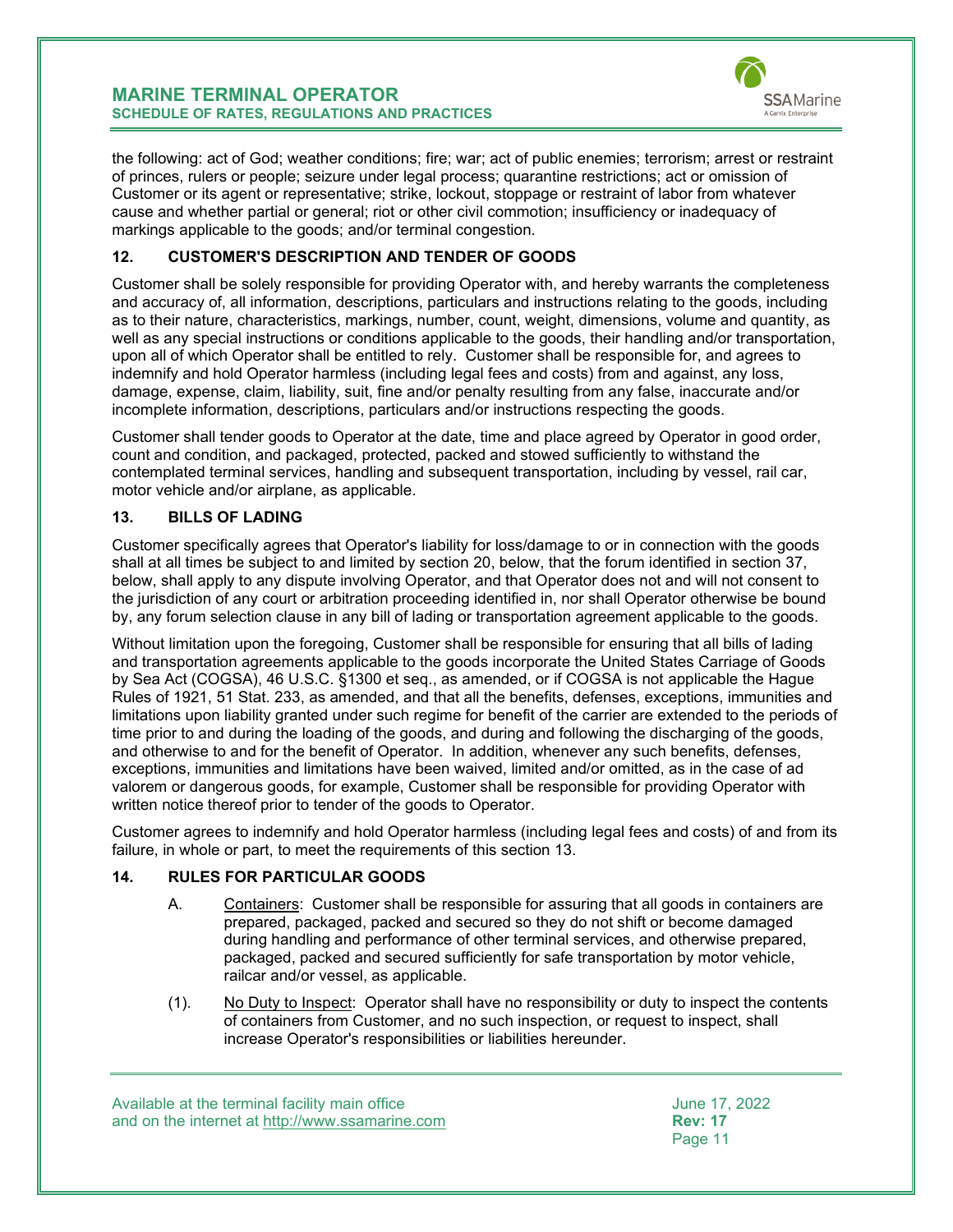

- (2). Loading/Unloading to/from Vessels: Unless specified otherwise in Operator's written quotation, container crane terminal services for vessels includes the following:
	- (a). booming up container crane over vessel gear and house;
	- (b). movement of containers between vessel and point-of-rest ashore;
	- (c). lashing/unlashing and coning/unconing; and
	- (d). routine checking and tallying of containers, including checking of seals, and notification of evident discrepancies and container damage.
- (3). Load Lists and Stowage Plans: Upon request from Customer, Operator may assist with the completion of load lists and/or stowage plans, in which event additional charges may apply if not otherwise identified on Operator's written quotation. Stowage of containers aboard vessels shall be in accordance with the instructions and stability calculations from the vessel or carrier, and subject to Customer's review and approval.
- (4). Non-Vessel Container Services: Operator shall receive and/or deliver containers to/from the terminal facility and other-than-vessels as requested by Customer and agreed by Operator, including but not limited to mounting/dismounting to/from motor vehicles, trailers, chassis and/or railcars, etc.
- (5). Weighing: Upon request from Customer, Operator may assist with the weighing of containers and reporting to Customer, carrier or vessel, in which event additional charges may apply if not otherwise identified on Operator's written quotation.
- (6). Equipment Inspection Reports and Interchange Documents: Upon request from Customer, Operator may assist with the completion of equipment inspection reports or equipment interchange documents with respect to containers, in which event additional charges may apply if not otherwise identified on Operator's written quotation.
- (7). Overheight, Over width, Over length Containers: If the goods are in a container which is not ISO fitted, overheight, over width or over length, Operator may use special rigging and/or equipment to handle it, at its discretion, in which event additional charges may apply if not otherwise identified on Operator's written quotation.

Available at the terminal facility main office<br>and on the internet at http://www.ssamarine.com<br>Rev: 17 and on the internet at <u>http://www.ssamarine.com</u><br>Page 12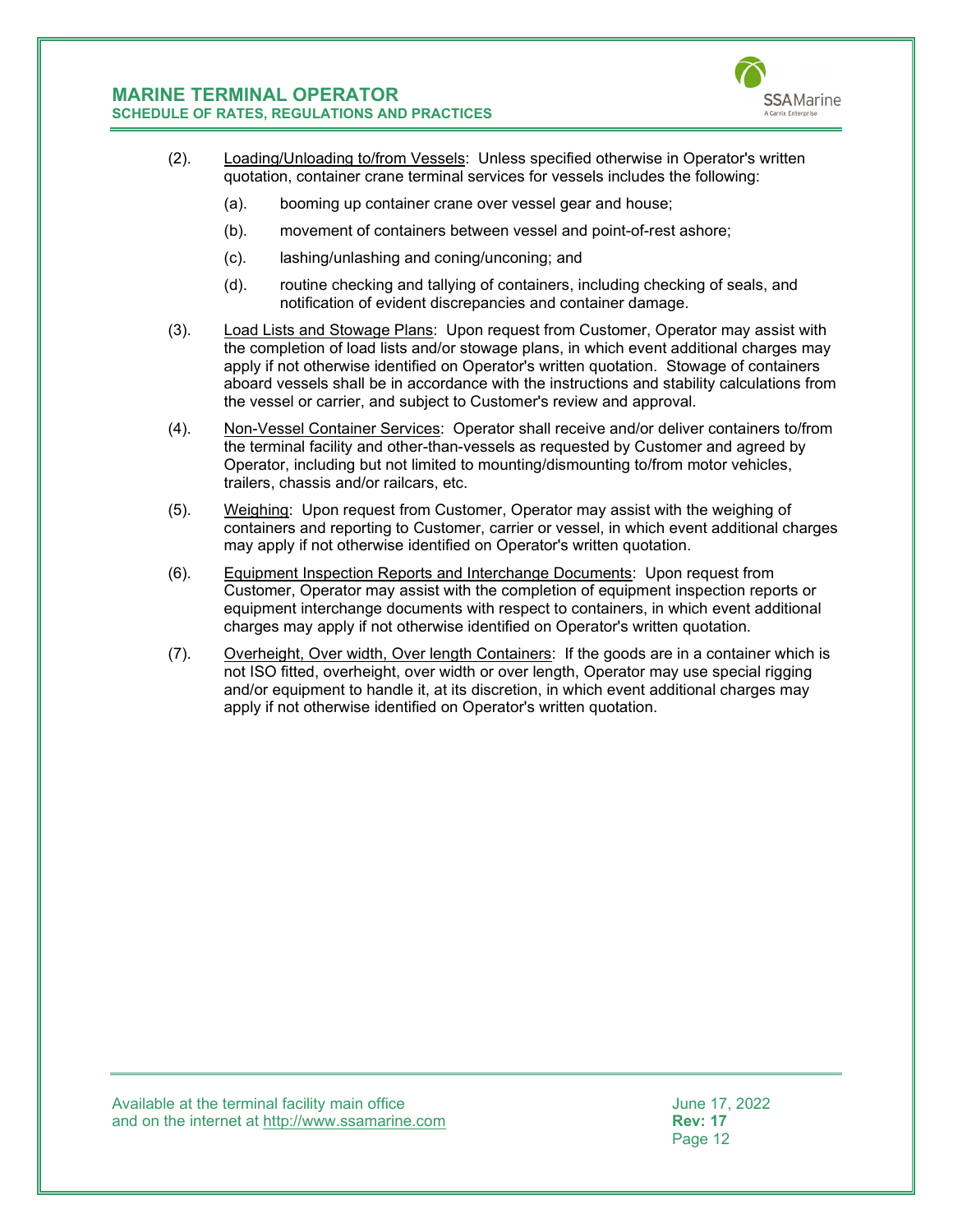

Operator's sole discretion. Operator shall not be liable, under any circumstances whatsoever, for any loss, damage, expense, claim, liability or suit relating to such goods when incorrect or inadequate information was provided to it, and/or when such goods were tendered with improper or inadequate temperature protection, or with improper or inadequate wrapping, packing, packaging, and/or with improper or inadequate stowage within the container.

- C. Forest Products: If the goods include logs, wood or forest products, Customer agrees as follows.
- (1). Customer acknowledges that there are certain risks involved when a vessel is involved with the handling of such goods. It is necessary, therefore, that certain precautions be undertaken by Customer and the vessel.
- (2). Customer and the vessel shall protect and/or remove any vessel equipment, gear, fitting or other item or appurtenance which may be exposed to damage by virtue of the nature of such goods and/or their handling. In consideration of Operator loading/unloading a vessel which is not so protected, it is agreed that Operator shall not be liable for any loss/damages to such vessel, or any consequential damages arising from or occasioned by such loading/discharging, which loss or damages may have been avoided if such protected had been afforded as required herein, and that Customer shall indemnify and hold Operator harmless (including legal fees and costs) from and against any and all claims for such loss or damage, including without limitation those from Customer, the vessel or any other person or entity.
- (3). Operator shall be responsible for damage to the vessel during the handling of such goods only to the extent caused both solely and directly by its negligence. In such an event, Customer shall notify Operator immediately upon discovery, in writing or otherwise, and shall within eight (8) hours after such occurrence provide Operator with a full description of the occurrence and an explanation of why it believes Operator may be responsible.
- (4). Operator shall not be responsible for any damage to the vessel if the goods exceed the maximum lifting capacity of the vessel's gear, unless the excessive weight is specifically brought to the attention of Operator prior to attaching the loading slings.

Operator may request that Customer sign a separate, written **Responsibility For Damage - Logs** agreement stating the above, as identified in section [38,](#page-47-0) below, in which event the signed, written agreement shall be deemed incorporated herein and applicable concurrently with this

Available at the terminal facility main office June 17, 2022 and on the internet at <u>http://www.ssamarine.com</u><br>Page 13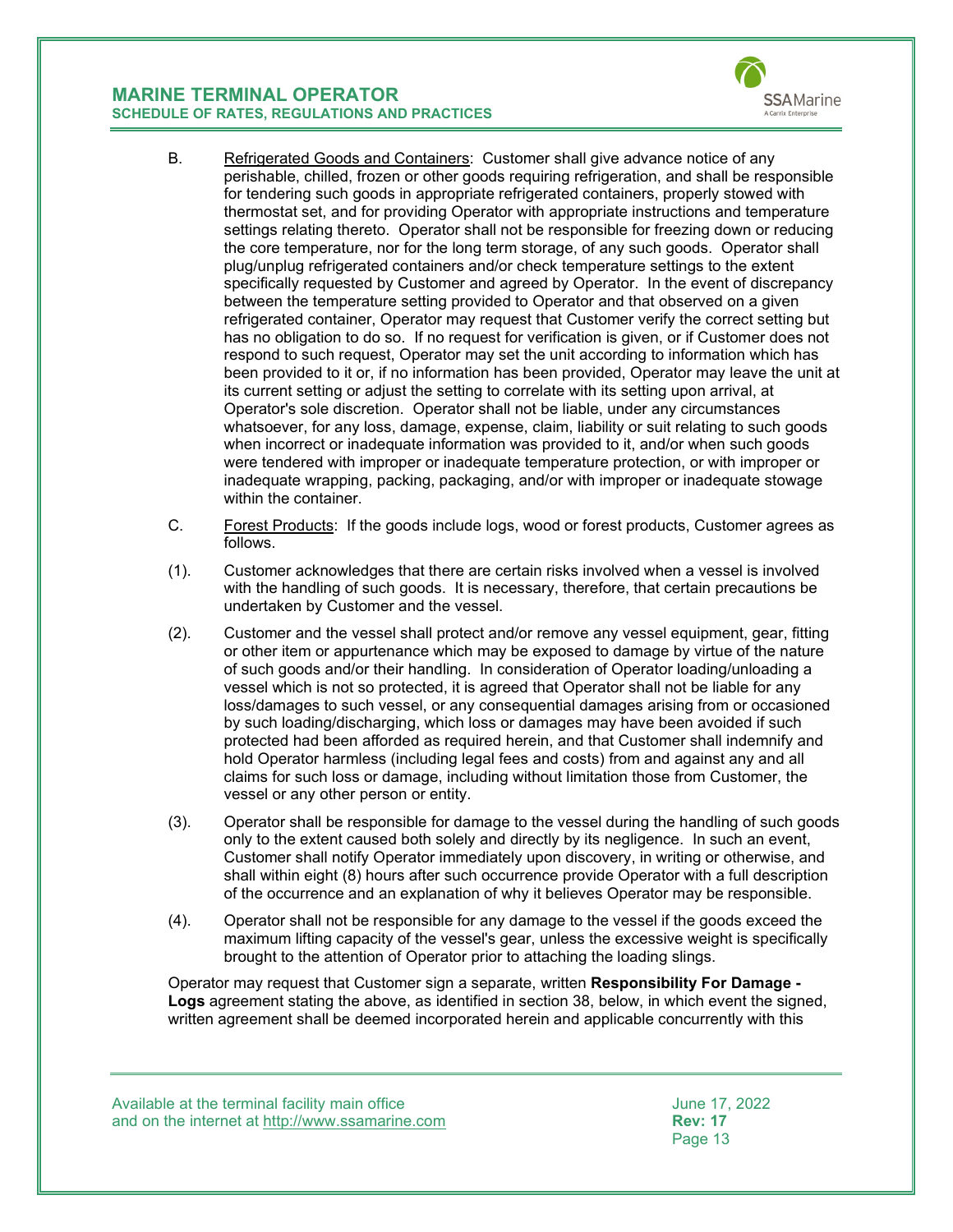

Schedule, with the provisions of the signed, written agreement to supersede the provisions of this Schedule to the extent of any direct conflict but no further.

D. Metal Goods: If the goods include metal, scrap or otherwise, Customer shall be responsible for assuring the vessel is fully protected as required by Thomas' Stowage Guide and otherwise, including without limitation that the vessel is provided with dunnage boards or similar adequate protection for each of the following items: the hull structure; all fittings and appliances; all hatch covers and/or pontoons; the main deck; all ventilators; all winches, blocks and other tackle; all sounding pipes; all water lines; all electronic cable runs; all deck house windows/portholes; all ladders and stairways; all stanchions and accessories thereon; all handrails and guard rails; ballast tanks and fittings; any coils in deep tanks which are to be loaded; and all other components, appliances and appurtenances which may be effected by the use of magnetic cranes and/or damaged by the goods and/or their handling.

Operator shall not be responsible for, and Customer shall indemnify and hold Operator harmless (including legal fees and costs) from and against, any loss, damage, expense, claim, liability and/or suit resulting from its failure to provide such protection.

Operator may request that Customer sign a separate, written **Responsibility For Damage – Metal** agreement stating the above, as identified in section [38,](#page-47-0) below, in which event the signed, written agreement shall be deemed incorporated herein and applicable concurrently with this Schedule, with the provisions of the signed, written agreement to supersede the provisions of this Schedule to the extent of any direct conflict but no further.

- E. Specialty Goods: Customer must secure Operator's assent before tendering for any goods transported in other than conventional, ISO fitted, dry containers and/or which require any special protection, services or other measures (including but not limited to temperature and humidity control). Customer shall be solely responsible for providing complete and accurate information with respect to any such goods, including safety procedures and contact information, etc., prior to commencement of terminal services.
- F. Animals/Livestock: The handling of livestock and animals shall be subject to Operator's advance written consent, and in such event Customer shall be solely responsible for compliance with applicable federal, state and local laws, regulations, rules and customs relating thereto.
- G. Breakbulk and/or Unitized Goods: The receiving and/or delivering of breakbulk and other goods not in containers shall be performed during normal working hours and does not include the costs of truck/railcar loading/unloading unless specifically agreed by Operator in its written quotation. All terminal services applicable to breakbulk and/or unitized goods, including the packing of such goods into containers if requested by Customer and agreed by Operator, shall be performed at the rates/charges contained in Operator's written quotation or, if no rates/charges were included, at Operator's current standard rates/charges therefor, which rates/charges shall be provided upon request. If materials such as skids, pallets, bands, etc., and/or special lift equipment for handling such goods, becomes necessary, at the discretion of Operator, additional charges may be incurred without prior notice to Customer.

Available at the terminal facility main office<br>and on the internet at http://www.ssamarine.com<br>Rev: 17 and on the internet at <u>http://www.ssamarine.com</u><br>Page 14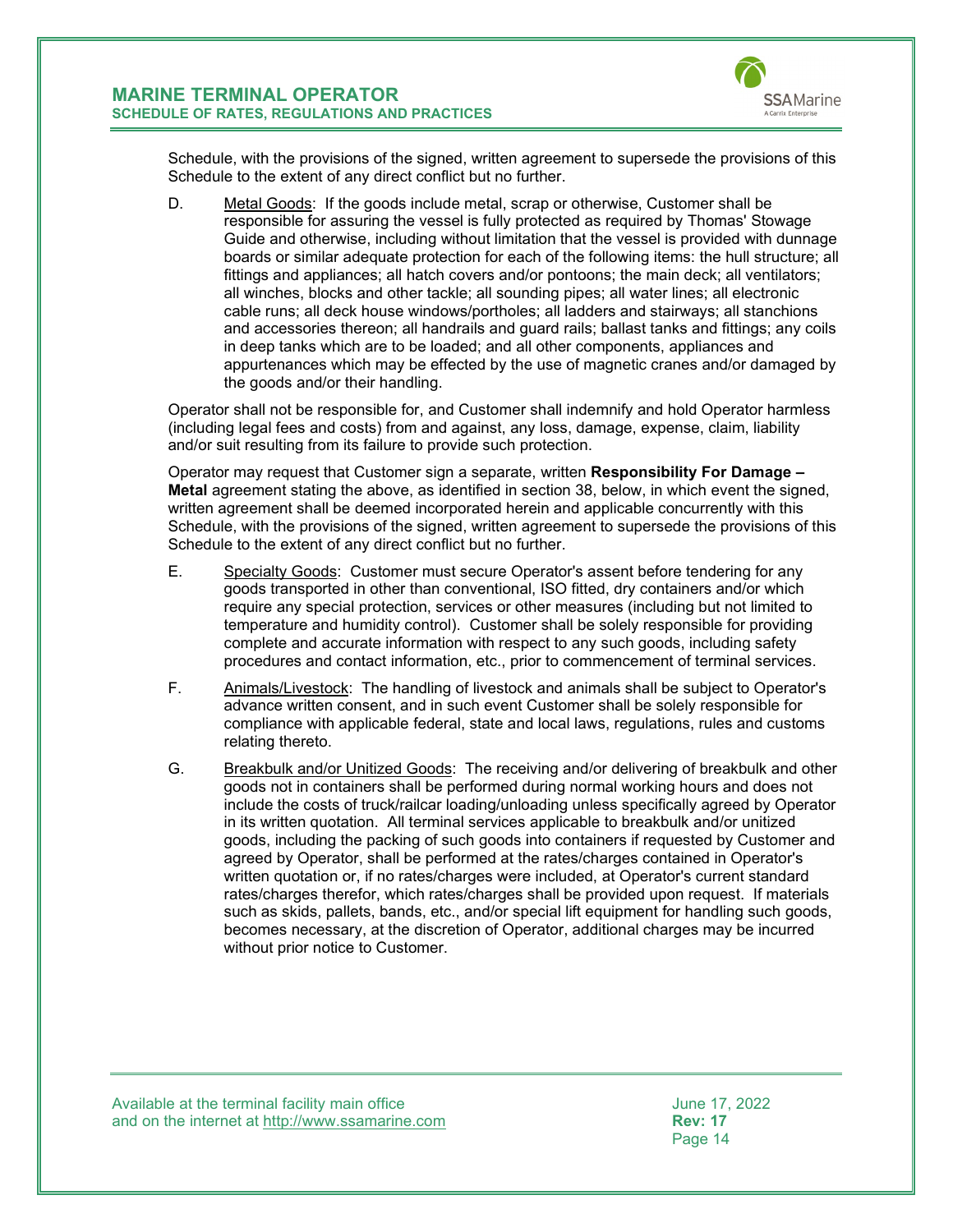

- H. Yachts: Unless otherwise agreed by Operator in advance and in writing, if the goods include a boat, yacht or other vessel, the single boat, yacht or vessel shall be deemed a single "package," as defined in section [3,](#page-7-0) above, and referenced in section [20,](#page-29-2) below. Operator may require additional shoring/bracing/lashing to handle such goods, at its discretion, in which event additional charges may apply if not otherwise identified on Operator's written quotation. In addition, the following provisions shall be applicable.
- (1). Customer acknowledges that the presence of others during handling operations may increase safety hazards and/or interfere with handling operations. Customer's guests, visitors, friends and/or relatives are not allowed on the boat or at the terminal facility at any time during such operations without Operator's prior permission; any such individuals allowed at the terminal facility must wear hard hats, safety vests and other personal protective equipment as required by Operator.
- (2). Boats being discharged directly to the docks in their cradles do not need to be specially prepared by Customer, and any inspection by or on behalf of Customer shall be performed after handling operations have been completed.
- (3). Boats being discharged to the water may require prior preparation by Customer.
	- (a). Any preparation work by Customer must be completed before handling operations have commenced. Operator recommends that all Customer preparation work be coordinated in advance to prevent unnecessary delay.
	- (b). Those assisting Customer with preparation work must depart before handling operations begin, and shall not attempt to assist Operator.
	- (c). No one will be allowed to ride the boat down to the water, as that is a direct violation of applicable federal regulations.
	- (d). Customer must arrange for a tender vessel to be present to accept the boat upon being placed in the water, and that tender vessel must be available to assist in removing the boat from the slings. Tender vessels are strongly recommended for the safety of the boat as well as people on/about the boat and/or terminal facility. Customer may request and approve of alternative means of handling boats being discharged to the water, such as using a Jacob's ladder or ship's companionway, in which event Operator shall not provide any such equipment or be involved with any such decisions. Operator's responsibilities respecting the boat ends when the boat hits the water; after that, Customer may put a person or persons aboard and/or arrange for towage, at its sole discretion and expense.
- (4). All access to and/or use of Operator's facility or services by or on behalf of Customer shall be subject to the provisions of this Schedule, including without limitation the security provisions of section [15,](#page-18-0) below, and the access and use provisions of section [28,](#page-31-2) below.

Operator may request that separate, written **Discharging Instructions** agreement stating the above be signed by Customer (including the consignee and/or its agents and representatives), as identified in section [38,](#page-47-0) below, in which event the signed, written agreement shall be deemed incorporated herein and applicable concurrently with this Schedule, with the provisions of the signed, written agreement to supersede the provisions of this Schedule to the extent of any direct conflict but no further.

Available at the terminal facility main office<br>and on the internet at http://www.ssamarine.com<br>Rev: 17 and on the internet at <u>http://www.ssamarine.com</u><br>Page 15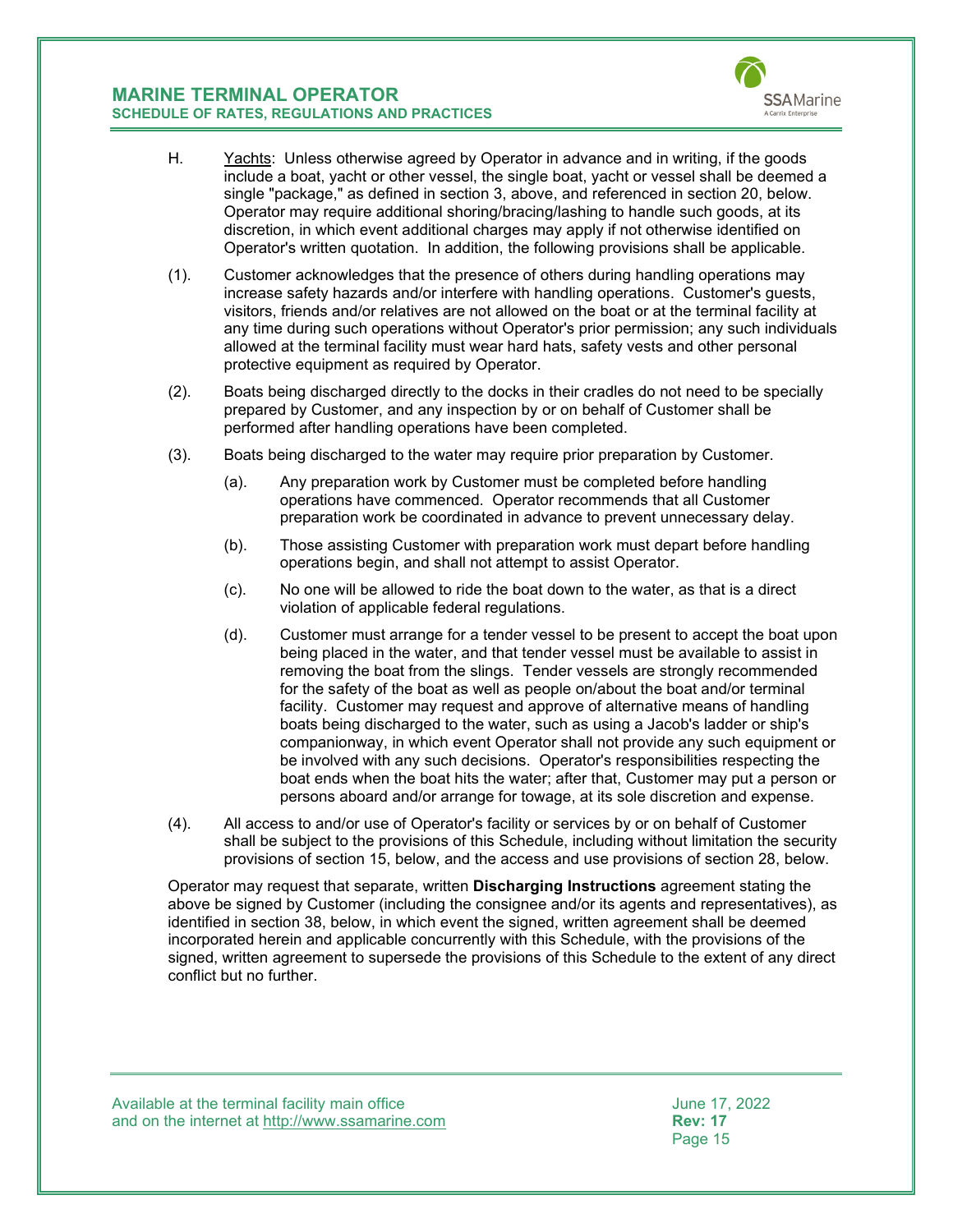

- I. Motor Vehicles: Unless otherwise agreed by Operator in advance and in writing, if the goods include one or more motor vehicle(s), a single motor vehicle shall be deemed a single "package," as defined in section [3,](#page-7-0) above, and referenced in section [20,](#page-29-2) below. Operator may require additional shoring/bracing/lashing to handle such goods, at its discretion, in which event additional charges may apply if not otherwise identified on Operator's written quotation.
- J. Machinery: Unless otherwise agreed by Operator in advance and in writing, if the goods include machine(s) or machinery(ies), the entire composite machine shall be deemed a single "package," as defined in section [3,](#page-7-0) above, and referenced in section [20,](#page-29-2) below, rather than the various parts and/or components thereof, regardless of how shipped and/or received. Operator may require additional shoring/bracing/lashing to handle such goods, at its discretion, in which event additional charges may apply if not otherwise identified on Operator's written quotation.
- K. Hazardous Goods:
- (1). Definitions: As used herein, the term "hazardous goods" refers to any goods which have any hazardous, dangerous, explosive, flammable, poisonous, infectious, noxious, spontaneously combustible, radioactive, corrosive or oxidizing character or effect whatsoever, including without limitation any material or substance listed on the U.S. federal Hazardous Material Table (49 C.F.R. §172.101), as amended, or otherwise identified by any HazMat law as being a marine or other pollutant, an explosive, a dangerous or hazardous material, or a hazardous waste. The term "HazMat laws" refers to any international, federal, state, provincial, local, tribal or other treaty, law, statute, regulation, rule or ordinance relative to the transportation of hazardous goods.
- (2). Information: For information on HazMat laws and the responsibilities of those offering hazardous goods for handling and transportation, Operator suggests that Customers refer to the U.S. Department of Transportation's HazMat website on the internet.
- (3). Availability and Right of Refusal: The handling of hazardous goods shall at all times be subject to availability of equipment deemed sufficient and appropriate by Operator in its sole discretion. Operator may refuse to handle any hazardous goods which it believes, in its sole discretion, may present an unreasonable risk of damage to any vessel, vehicle, equipment or property, and/or unreasonable risk of injury or illness to any person; in such an event, Operator shall notify Customer, and Customer shall promptly thereafter, at its risk and expense, alleviate Operator's concerns to Operator's satisfaction or promptly retrieve and remove the hazardous goods from the terminal facility.
- (4). Offeror Responsibility: Customer shall be solely responsible for offering, describing, identifying, naming, classifying, documenting, packing, packaging, marking and labeling all hazardous goods tendered in strict compliance with HazMat laws. Each bill of lading respecting the goods must contain a shipper certification as required by HazMat laws.
- (5). Shipping Papers: Customer shall be solely responsible for providing Operator with complete, comprehensive and approved shipping papers with respect to any hazardous goods tendered hereunder, which papers shall include all information, descriptions, instructions, disclosures and documentation required by HazMat laws and a full description and identification of the hazardous goods, including their type, quantity, proper shipping name, classification, packing group, chemical group, identification number(s) and hazardous and subsidiary hazardous nature(s).

Available at the terminal facility main office<br>and on the internet at http://www.ssamarine.com<br>Rev: 17 and on the internet at <u>http://www.ssamarine.com</u><br>Page 16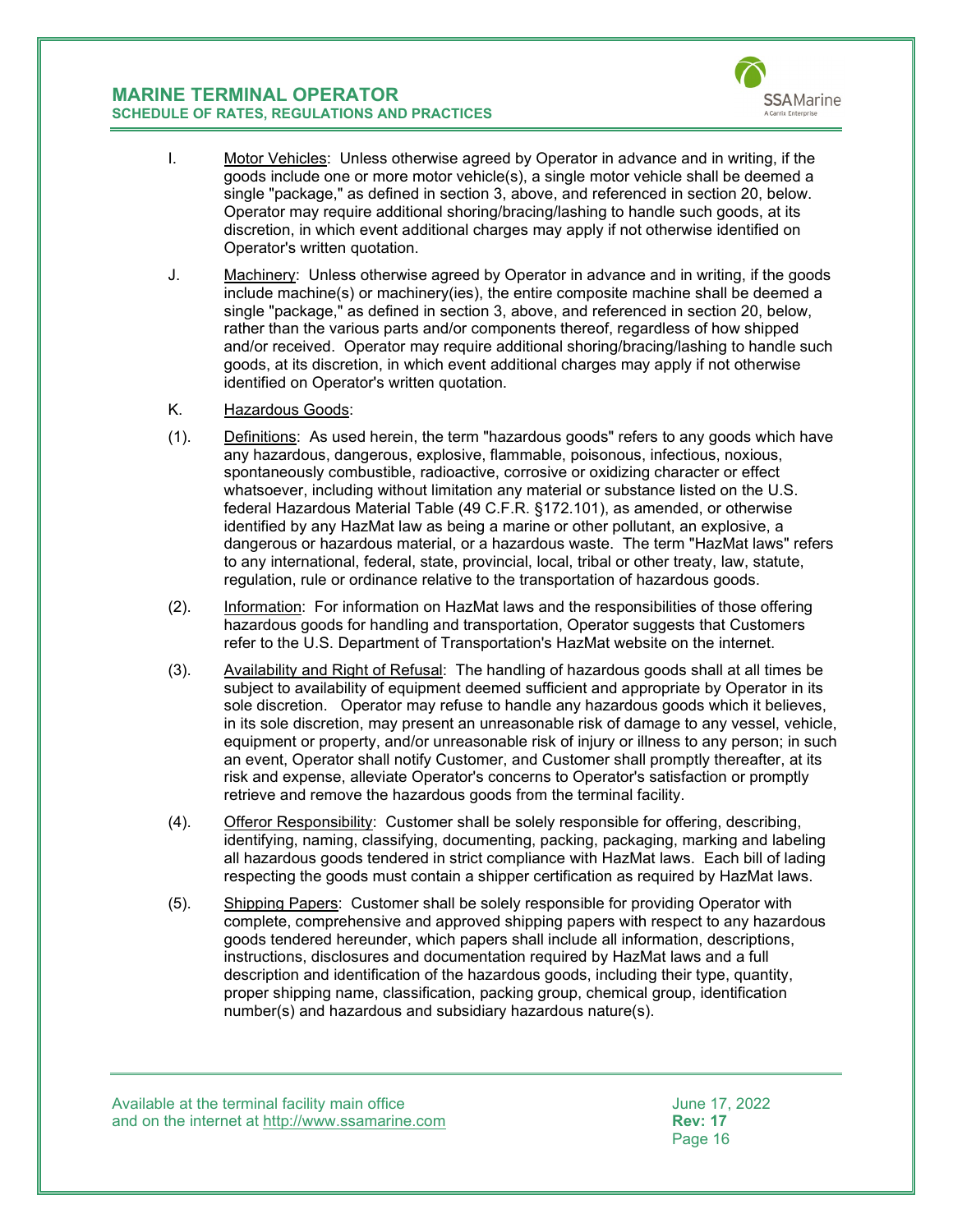**SSA** Marine

Without limiting the foregoing, Customer shall obtain and provide the following to Operator prior to the performance of any terminal services whatsoever: registration under 49 U.S.C. §5108 as an offeror of hazardous goods for interstate transportation (or an applicable federal approval/exemption); full name and street address, telephone and contact name for the owner, shipper/consignor and consignee of the hazardous goods; a full description of the hazardous goods, as above; booking confirmation number(s); complete and clear written instructions for the loading, handling, storing, movement, transportation and unloading of the hazardous goods as well as for response, clean-up, mitigation, remediation, alleviation, removal and restoration in the event of a spill or release; and the full name, address and telephone number for a contact person who has comprehensive knowledge with respect to the hazardous goods, including their hazardous nature and emergency incident response requirements. The contact person must be immediately available at all times during the performance of terminal services; his/her telephone number must be available and monitored at all times, and must not be a beeper number or otherwise involve any answering or call-back service.

- (6). Hazardous Waste. If the hazardous goods include hazardous waste, Customer must give prior written notice to Operator and obtain express authorization from Operator at least thirty (30) days in advance of tender of such hazardous waste goods. In addition, the shipping papers must include original Manifest(s) and all other paperwork required by HazMat laws and/or any government, terminal and/or port agency or authority applicable to the transportation of hazardous waste. Customer shall be solely responsible for the ultimate disposal/destination of any hazardous waste shipment.
- (7). Permits, etc.: Customer shall be responsible for obtaining and providing any and all transit or movement notices, permits, authorizations and confirmations for the hazardous goods and/or their handling and transportation, in accordance with and as required by applicable HazMat laws and/or any government, terminal and/or port agency or authority.
- (8). Security Plans: If the hazardous goods include those enumerated in 49 C.F.R. §172.800 or otherwise requiring a security plan, the shipping papers must also include a security plan conforming with 49 C.F.R. §172.802 and other applicable HazMat laws.
- (9). Liability and Indemnity: Operator shall be liable only for physical loss/damage occurring to the hazardous goods themselves, to the extent set forth in section [20,](#page-29-2) below, and elsewhere herein, and Customer agrees to be responsible for, and to indemnify and hold Operator harmless (including legal fees and costs) from and against, any and all other loss, damage, expense, claim, liability, suit, fine and/or penalty resulting from or in any way relating to such hazardous goods and/or their handling and/or transportation, including without limitation any loss, damage, expense, claim, liability, suit, fine and/or penalty resulting from or in any way relating to Customer's failure to comply with the requirements and responsibilities allocated to it above and/or under HazMat laws. The foregoing allocation of responsibility and agreement to indemnify specifically includes, but is not limited to, property damage and bodily injury, illness and/or death claims as well as all pollution and/or environmental matters such as response, clean-up, mitigation, remediation, alleviation, removal and restoration.

Available at the terminal facility main office June 17, 2022 and on the internet at <u>http://www.ssamarine.com</u><br>Page 17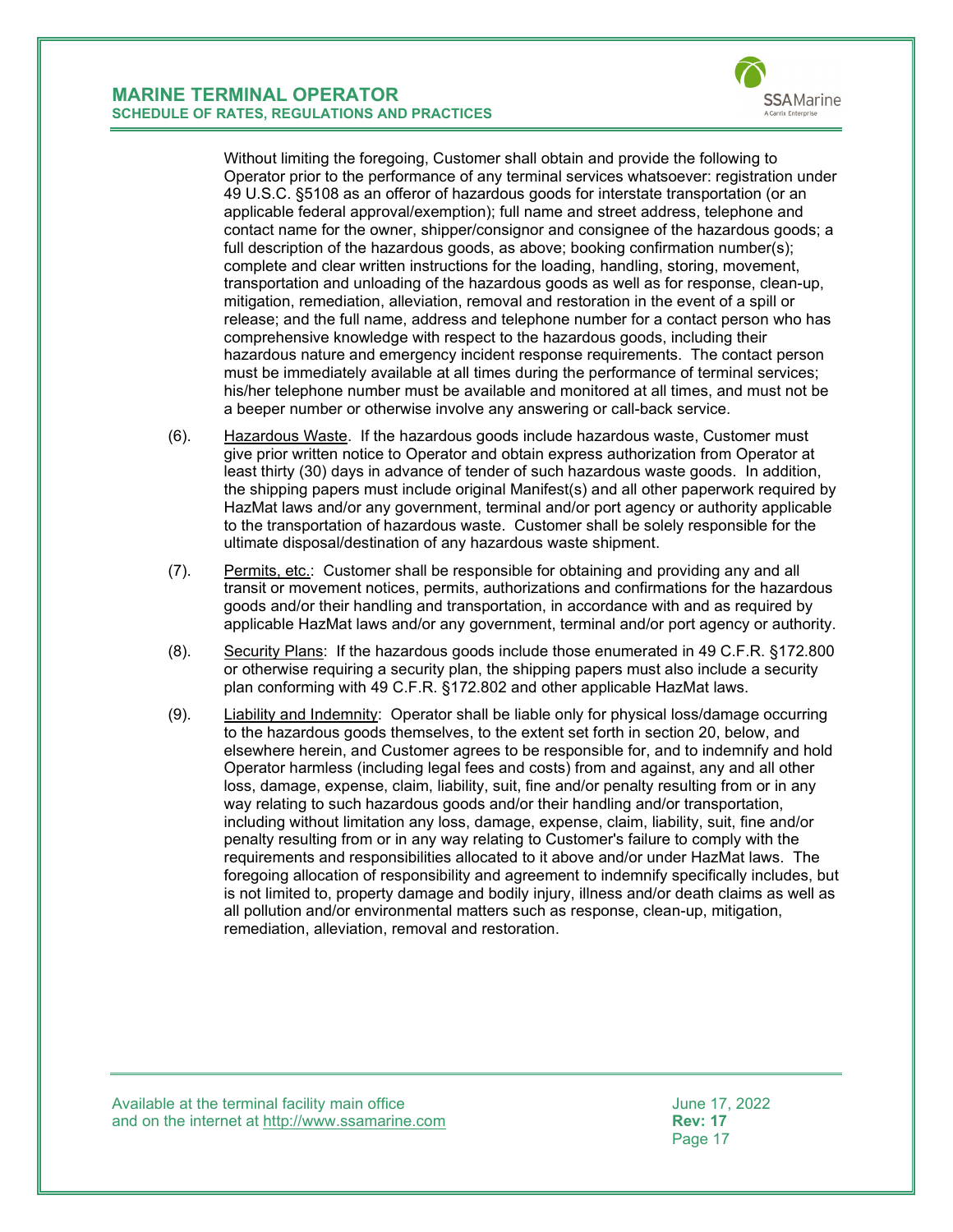

#### <span id="page-18-0"></span>**15. FACILITY SECURITY PLAN**

- A. Facility Security Plan: The terminal facility has a facility security plan as required by the Marine Transportation Safety Act of 2002, to ensure the application of security measures designed to protect the terminal facility at the various maritime security (MARSEC) levels. Customer understands and acknowledges the importance of such matters, and agrees to fully cooperate with all MARSEC, Coast Guard and/or Operator security directives as well as all training, drills, exercises, screenings, sweepings, surveys, examinations and assessments of Operator, the Coast Guard and/or any law enforcement official at the terminal facility designed to identify, protect against, alleviate and/or eliminate threats to security.
- B. Facility Security Officer: The name and contact information for Operator's facility security officer (FSO), or officers, shall be provided upon request from Customer. Operator's FSO(s) shall be responsible for the development, maintenance and implementation of the terminal facility's security plan and shall act as Operator's liaison with the Coast Guard area commander, the captain of the port and all vessel security officers. Operator's FSO(s) shall cooperate with vessel security officers in the development of procedures for issuing and approving vessel-to-facility declarations of security, as applicable. Any deviation from Operator's facility security plan requested by or on behalf of Customer must be approved in advance by Operator's FSO(s).

#### <span id="page-18-1"></span>**16. VESSEL RULES**

Any vessel having business at the terminal facility, including its owner, operator, master and crew, shall be considered a Customer receiving access to and/or use of the terminal facility and/or terminal services of Operator subject to the provisions of this Schedule, including without limitation the security provisions set forth in section [15,](#page-18-0) above, and the access and use provisions set forth in section [28,](#page-31-2) below.

In addition, all such vessels must abide by the following rules.

- A. Charts/Maps and Safety of Berth: Operator shall not be responsible for providing charts or maps, nor does Operator warrant the safety of any berth. Customer shall be solely responsible for all such matters, and all vessels shall proceed to berth solely at their own option, risk and expense.
- B. Pilots and Assist Vessels: Vessels may be required to utilize pilots and/or assist tugs, in accordance with vessel type and as required by applicable laws or local custom. Customer is solely responsible for inquiring as to all such matters prior to arrival of the vessel and any failure to do so may result in a denial of berth and/or penalty charges, at Operator's discretion.
- C. Prior Arrangements: All berthing arrangements must be made in advance and shall be subject to availability. Operator does not guaranty berthing availability generally or the availability of any particular berth. Vessels arriving without prior arrangements may incur extra charges.
- D. Cancellation of Berth: Any Customer request for cancellation of berth must be given to Operator in writing at least twenty-four (24) hours in advance of when the vessel was expected to arrive; any failure to do so may result in extra charges.

Available at the terminal facility main office<br>and on the internet at http://www.ssamarine.com<br>Rev: 17 and on the internet at <u>http://www.ssamarine.com</u><br>Page 18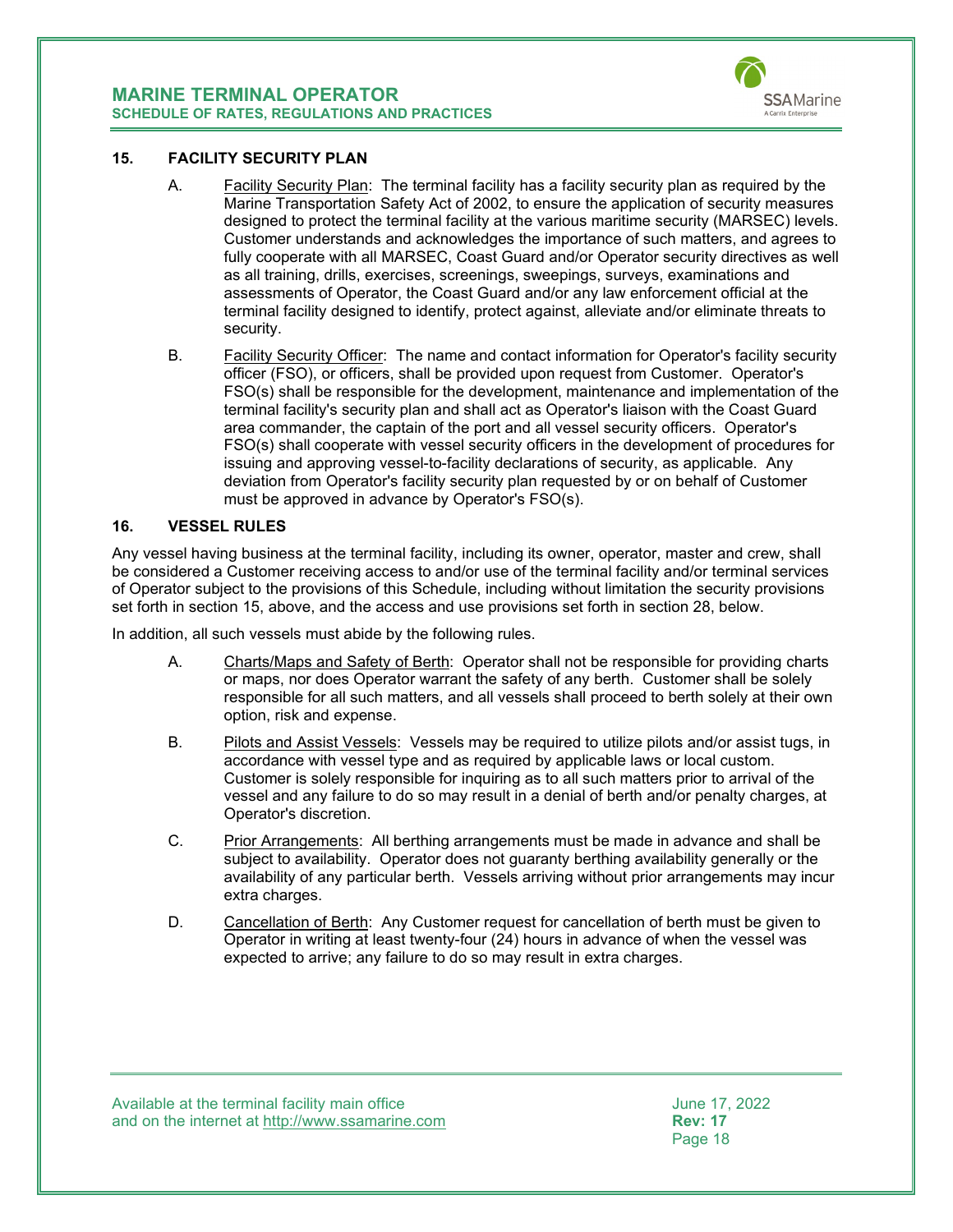

- E. Automatic Identification System and Notice of Arrival: All vessels required to utilize an automatic identification system (AIS) under 49 U.S.C. §70114 or otherwise shall be so equipped, and all vessels required to give notice of arrival (NOA) under 33 C.F.R. Part 160 or otherwise, including information as to the vessel, cargo and persons on board, shall provide notice as required.
- F. U.S. Vessel Security Plans: All United States vessels required to have a security plan under the Marine Transportation Safety Act of 2002 shall confirm compliance with applicable Department of Homeland Security and United States Coast Guard regulations upon request by providing Operator with a copy of its letter of approval from the Commanding Officer, Marine Safety Center, United States Coast Guard. All foreign vessels subject to the International Convention for Safety of Life at Sea, 1974 (SOLAS) Chapter XI, must have onboard and available for inspection by Operator a valid International Ship Security Certificate (ISSC) certifying the vessel's compliance with part A, section 19.1 of the International Ship and Port Facility Security (ISPS) Code.
- G. Non-U.S. Vessel Security Plans: All foreign vessels not subject to SOLAS Chapter XI must evidence security compliance through an alternative security program or a bilateral arrangement specifically approved by the United States Coast Guard in writing. See 46 U.S.C. §70103(c) and 33 C.F.R. Chapter I, Subchapter H, Parts 101 and 104. All vessel security plans must generally ensure the implementation of security measures to deter the unauthorized introduction of dangerous substances and devices, secure dangerous substances and devices that are authorized to be onboard and generally control access to the vessel. See 33 C.F.R. §104.265.
- H. Vessel Security Officers: The vessel's nominated vessel security officer (VSO), or officers, shall be identified to Operator, including to Operator's FSO(s), prior to arrival of the vessel at the terminal facility. The VSO(s) shall liaison and cooperate with Operator's FSO(s) in the development of procedures for issuing and approving vessel-to-facility declarations of security, as applicable. Any plan deviations, security concerns and/or security incidents shall be reported fully and immediately by the vessel's VSO(s) to Operator's FSO(s).
- I. Coast Guard Compliance: All vessels must be in compliance with United States Coast Guard rules and regulations. If at any time the vessel is determined by the Coast Guard to be nonstandard and/or not in compliance, and/or if terminal services are interrupted, delayed or cancelled by the Coast Guard and/or Captain of the Port, Customer shall be liable for, and agrees to indemnify and hold harmless Operator from and against (including legal fees and costs) any resulting delay, loss, damage, expense, claim, liability, suit, fine and/or penalty.
- J. Crewmembers: Vessel crewmembers must be ready to show valid identification including appropriate evidence of citizenship as required by Operator, Operator's facility security plan, the Department of Homeland Security, the United States Coast Guard and/or the United States Customs Service. Any shore leave or crew change-out at the terminal facility shall be subject to Operator's advance approval and the access and use provisions of section [28,](#page-31-2) below.
- K. Ready to Load/Discharge: Unless otherwise agreed in writing by Operator, all vessels shall, upon arrival, be fully prepared for loading and/or discharging, as applicable, without delay.

Available at the terminal facility main office<br>and on the internet at http://www.ssamarine.com<br>Rev: 17 and on the internet at <u>http://www.ssamarine.com</u><br>Page 19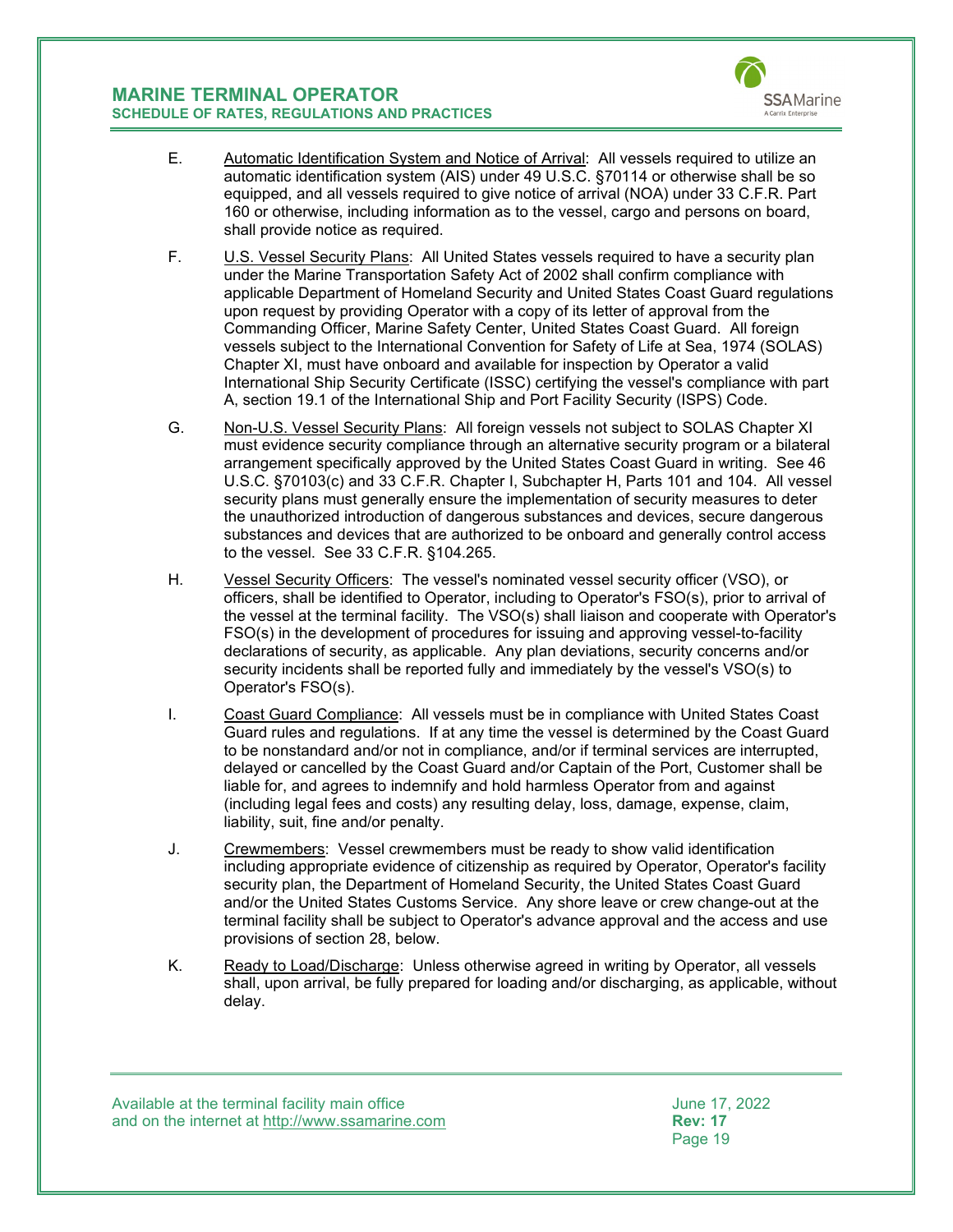

- L. Instructions and Information: Customer shall provide to Operator prior to arrival of the vessel all information and instructions necessary for Operator's performance, including without limitation pre-stow plans, dock receipts and similar documents, information and instructions covering vessel loading, discharging, stowage and lashing, and information and instructions respecting the condition of any goods which require any special care and/or handling whatsoever.
- M. Safety Rules and Guidelines: In addition, Customer and the vessel shall abide by the following safety rules and guidelines of Operator.
- (1). All cargo gear certificates, including wire rope certificates, must be current, valid and available for inspection. (See subsection [16.N,](#page-21-0) below.)
- (2). The vessel's standing and running gear shall be inspected by Customer or the vessel's officers before Operator's performance of any terminal services, to insure that all such gear, including safety limit switches and alarms, is in safe and proper working order.
- (3). Wire safety straps of not less than  $\frac{3}{4}$ " (three quarters of an inch) diameter shall be in place where required on swinging booms.
- (4). A safe gangway equipped with stanchions and handrails and a safety net shall be maintained at all times. If approach steps are needed, they shall be fitted with rope stanchions or handrails a minimum of 33" (thirty three inches) high.
- (5). Lighting must be adequate in all work and walking areas, including gangways.
- (6). Decks and walkways must be kept unobstructed and free of debris, dunnage, oil, grease and all other potential slipping or tripping hazards.
- (7). Pontoons or hatch covers left in place must be properly secured. When stacked on deck, they shall have dunnage or other suitable material placed between tiers and be properly lashed with a 3' (three foot) clearance from hatch coamings.
- (8). Folding hatch covers must be securely locked when open.
- (9). All hatch and escape ladders must be in good condition with no bent or missing rungs or abnormal space between ladder sections.

In addition, Customer and the vessel shall comply with all applicable requirements and regulations of the U.S. Department of Labor (including without limitation 29 CFR Parts 1917 and 1918) and/or applicable labor contract provisions, copies of which shall be provided upon request.

An officer of the vessel shall be in attendance at all times during operations to monitor vessel trim and stability and to observe and/or be notified of any accident or damage. Customer shall be responsible for reporting any claim for Operator damage to the Operator's attending supervisor immediately and for acknowledging receipt of reports. If Operator has additional requirements for the vessel to improve working conditions, Customer and the vessel shall fully cooperate.

Operator may request that Customer sign a separate, written **Safety Rules and Guidelines**  agreement stating the above, as identified in section [38,](#page-47-0) below, in which event the signed, written agreement shall be deemed incorporated herein and applicable concurrently with this Schedule, with the provisions of the signed, written agreement to supersede the provisions of this Schedule to the extent of any direct conflict but no further.

Available at the terminal facility main office June 17, 2022 and on the internet at <u>http://www.ssamarine.com</u><br>Page 20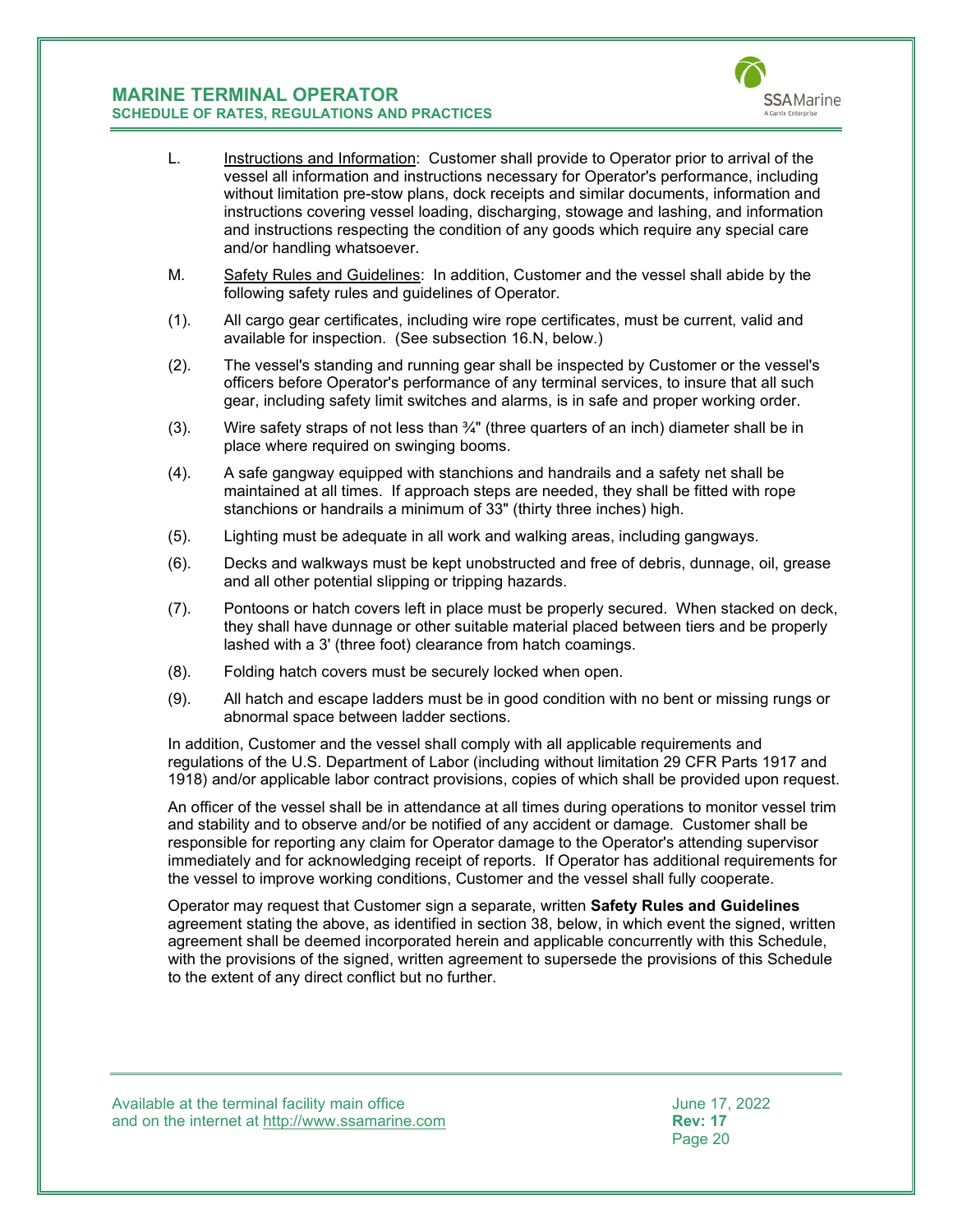

- <span id="page-21-0"></span>N. Vessel Gear Certifications: The vessel shall maintain and offer for inspection by Operator prior to the commencement of terminal services current and valid registrations and certificates for the vessel's gear, including without limitation forklifts, spreader bars, cranes, slings, etc., as required by federal and state occupational health and safety regulations, including without limitation Code of Federal Regulations Title 49, Chapter XVII, Part 1918 (Longshoring), Subpart B (Gear Certification). In addition, Customer and the vessel agree as follows.
- (1). Crane booms must be raised to the recommended safe working position, placed in OPERATE mode and have all BY-PASS keys removed.
- (2). If it is necessary to use BY-PASS mode to obtain stowage required for safety to the vessel or goods, only the superintendent or head foreman will be given BY-PASS keys.
- (3). A vessel officer must be in attendance while any crane is operated in BY-PASS mode, to avert improper use of the crane.
- (4). Operator will not be responsible or held liable for any loss/damage to the vessel or cargo gear while the cranes are in BY-PASS mode.

Operator may request that Customer sign a separate, written **Statement of Crane/Gear Responsibility** agreement stating the above, as identified in section [38,](#page-47-0) below, in which event the signed, written agreement shall be deemed incorporated herein and applicable concurrently with this Schedule, with the provisions of the signed, written agreement to supersede the provisions of this Schedule to the extent of any direct conflict but no further.

- O. Gangways Provided by Operator: In consideration of Operator providing to Customer or the vessel a gangway for its/their use, Customer and the vessel agree as follows.
- (1). The equipment rental terms and conditions set forth in section [31,](#page-39-0) below, shall be applicable to the gangway(s) provided by Operator.
- (2). Customer shall be responsible for compliance with applicable laws and regulations, including without limitation OSHA Regulations set forth at 29 C.F.R. Part 1918 Subpart C.
- (3). Customer shall be responsible for all loss/damage to the gangway while being rented to and/or used by Customer, except to the extent such loss/damage is caused both solely and directly by the negligence of Operator, and shall promptly pay/reimburse Operator for the actual costs of repair/replacement.
- (4). Customer agrees to indemnify Operator (including legal fees and costs) from and against any loss, damage, expense, claim, liability and/or suit which in any way relates to and/or arises out of its rental and/or use of the gangway.

Operator may request that Customer sign a separate, written **Statement of Gangway Responsibility** agreement stating the above, as identified in section [38,](#page-47-0) below, in which event the signed, written agreement shall be deemed incorporated herein and applicable concurrently with this Schedule, with the provisions of the signed, written agreement to supersede the provisions of this Schedule to the extent of any direct conflict but no further.

P. Gangways Provided by Customer or Vessel Operator: Customer and/or the vessel crew shall be responsible for maintaining any vessel provided gangway tight against the vessel and out of the way of container cranes and cargo handling equipment. Operator shall only be liable for damage to the vessel provided gangway caused by Operator's direct, sole negligence.

Available at the terminal facility main office<br>and on the internet at http://www.ssamarine.com<br>Rev: 17 and on the internet at <u>http://www.ssamarine.com</u><br>Page 21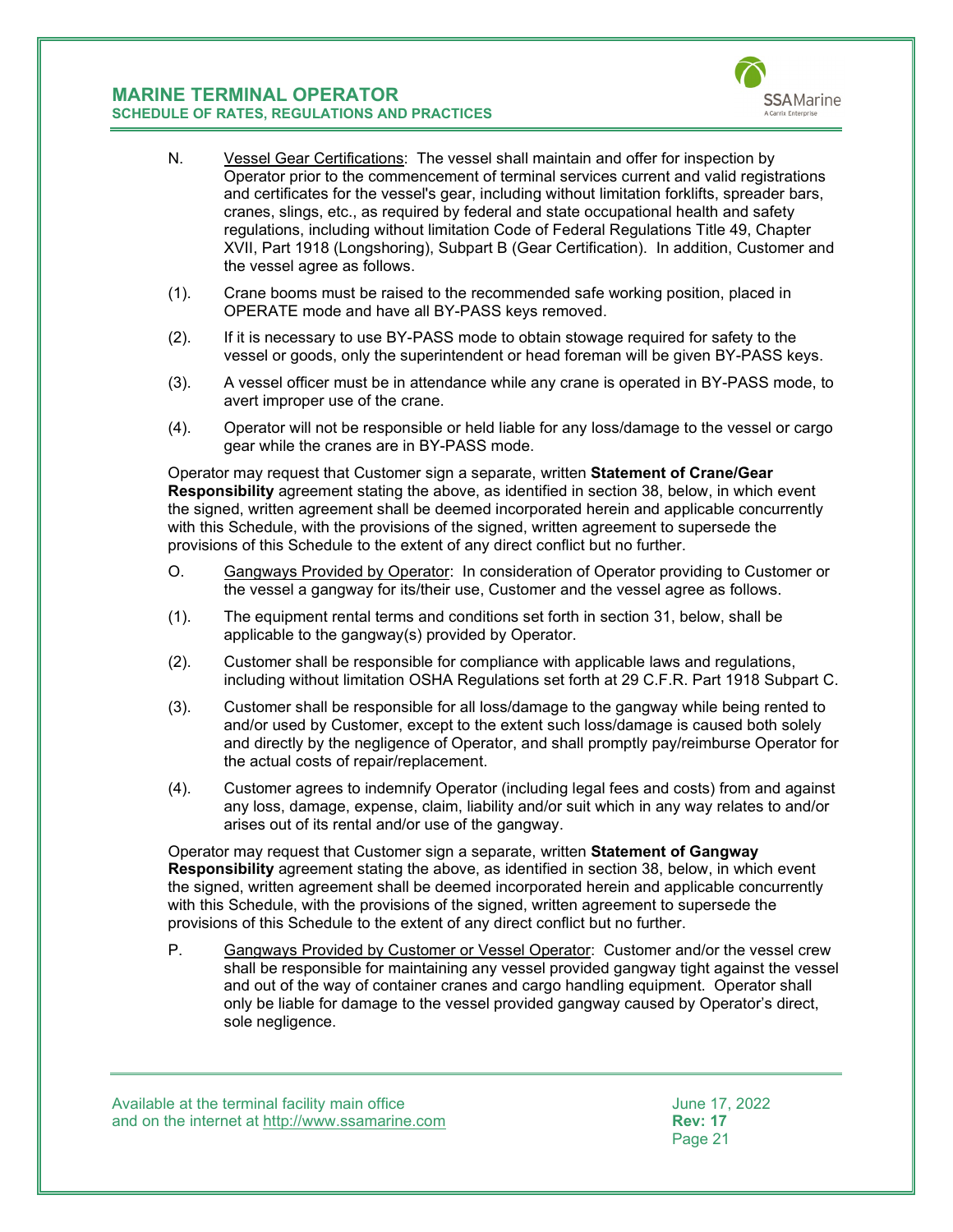

- Q. Demurrage: Customer shall be allowed free time and charged demurrage as set forth on Operator's written quotation or, if no free time or wharf demurrage was given, at Operator's standard amounts and rates applicable thereto, which shall be provided upon request.
- R. **Utilities/Services:** Operator does not guarantee the providing and/or continuity of any utilities or services to the vessel, nor their characteristics or compatibility with the vessel. Owner disclaims all liability arising from electrical service, including electrolytic action on the vessel.
- S. Work on Vessel: Customer may perform minor maintenance work on the vessel while moored at the terminal facility , including through contractors upon consent from Operator, provided that all such work shall consist only of minor maintenance normally performed by the vessel's crew. No other work, including no "hot work," may be done on the vessel without Operator's prior written permission and Customer's full compliance with applicable permits, regulations and laws.
- T. Oils, Noxious Substances and Garbage: The discharge of ballast, bilge or oil contaminated water, or any noxious liquid, sewage, garbage or debris, into slips, channels, rivers or other waters, or on land, at or around the terminal facility is strictly prohibited. Violators shall be subject to charges, penalties and fines, and in the event of a violation Customer shall be solely responsible for coordination with the Coast Guard and any other federal and state agencies and for all removal, clean-up and restoration in a manner consistent with applicable laws.
- U. Bunkering: If the Vessel is going to receive bunkers or other fuel supplies while at the terminal facility, Customer shall notify Operator in advance. Customer is solely responsible for inquiring as to all such matters relating to bunkering or other fuel supplies prior to arrival of the vessel. Operator reserves the right to suspend or limit cargo operations in the area where the Vessel is receiving bunkers or fuel. Operator is not responsible for providing any tie ropes, bumpers, fenders or other gear used for bunkering. All responsibility for watching, securing and protecting the Vessel during bunkering operation, and all liability for any loss/damage to the Vessel, shall rest solely with Customer, except to the extent such loss/damage is caused both solely and directly by the negligence of Operator
- V. Damage from Other Vessels/Fire: Customer acknowledges that other vessels may be moored at the terminal facility and that Customer's vessel, goods and other personal property may become damaged thereby. Fire may originate on other vessels and/or at the terminal facility and spread to Customer's vessel, goods and other personal property. Customer shall be solely responsible for providing firefighting equipment and for protecting its vessel, goods and personal property from any damage that might occur from fire, including from other vessels or the terminal facility. Notwithstanding anything herein to the contrary, it is specifically agreed that Operator shall not be responsible or liable for any loss/damage to the vessel caused by fire.

Available at the terminal facility main office<br>and on the internet at http://www.ssamarine.com<br>Rev: 17 and on the internet at <u>http://www.ssamarine.com</u><br>Page 22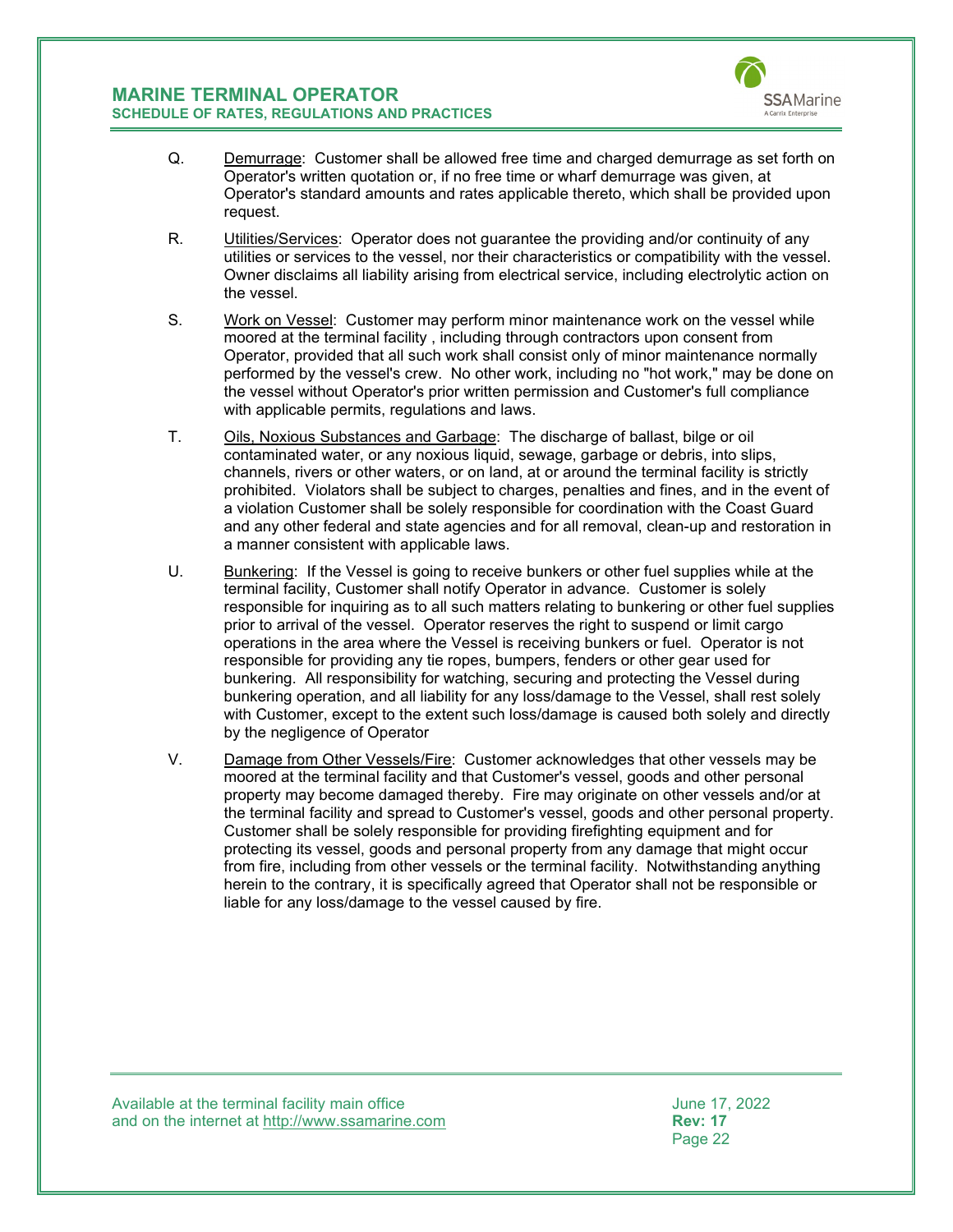

- W. Loss/Damage to Vessel: Operator is not responsible for inspecting or caring for any vessel at the terminal facility, nor for securing or watching any such vessel. Operator is not responsible for providing any tie ropes, bumpers, fenders or other gear used for berthing, does not accept the vessel for storage and shall not otherwise be held responsible for the vessel under bailment or any other legal theory. All responsibility for watching, securing and protecting the vessel, and all liability for any loss/damage to the vessel, shall rest solely with Customer, except to the extent such loss/damage is caused both solely and directly by the negligence of Operator.
- X. Reporting: Customer shall notify Operator of any instance of property damage or bodily injury relating in any manner to the berthing/moorage of any vessel and/or otherwise relating to Customer's access to and/or use of the terminal facility and/or terminal services of Operator. Customer shall promptly provide written accident reports and cooperate fully with Operator as to any investigation, including allowing the inspection of property and access to personnel.
- Y. Orders to Complete Loading/Discharging: Operator may order any vessel to work continuously and complete loading/discharging promptly in order to alleviate current or prospective congestion at the terminal facility. Reassignment of berth, if any, shall be subject at Operator's discretion.
- Z. Orders to Vacate Berth and Removal of Vessel: Operator may order any vessel to vacate its berth if it fails to cooperate with an order to complete loading/discharging and/or if Operator, in its sole discretion, believes such vessel presents a risk to persons or property at the terminal facility. In such an event, Operator shall provide written notice to Customer, including by e-mail or facsimile, setting forth the date and time the berth must be vacated. Such notice shall given at least four (4) hours in advance of the date and time the vessel is to vacate, unless an emergency circumstance requires the vessel to vacate immediately. If the vessel fails to vacate when and as ordered by Operator, Customer shall be responsible for, and agrees to indemnify and hold harmless Operator from and against (including legal fees and costs), any loss, damage, expense, claim, liability, suit, fine and/or penalty resulting from such delay and/or failure to vacate.

Upon completion of terminal services for the vessel or an order to vacate as identified above, Customer shall immediately remove the vessel from the terminal facility at its risk and expense.

If Customer fails to do so, Customer hereby designates Operator as its agent for the limited purpose of removing the vessel and mooring it elsewhere, at Customer's risk and expense.

- AA. Particular Types of Vessels:
- (1). Ro-Ro Vessels: The parties agree that the loading/unloading of roll-on-roll-off vessels requires special experience, training and expertise, and that all such loading/unloading shall be performed under the direction and control of Customer, in accordance with instructions, stability information, stow plans and cargo stability plans furnished by Customer, and subject to Customer's final review and approval. Customer shall be responsible for the fitness/suitability of all equipment rolling on and off the vessel and the setting, shifting and removal of loading/unloading ramps to/from the vessel. No act, comment or recommendation with respect thereto from Operator shall increase Operator's responsibilities or liabilities hereunder.
- (2). Passenger Vessels: All access to and/or use of Operator's terminal facility shall be subject to the provisions of this Schedule, including the security provisions of section [15,](#page-18-0) above, and the access and use provisions of section [28,](#page-31-2) above. Without limiting the

Available at the terminal facility main office<br>and on the internet at http://www.ssamarine.com<br>Rev: 17 and on the internet at <u>http://www.ssamarine.com</u><br>Page 23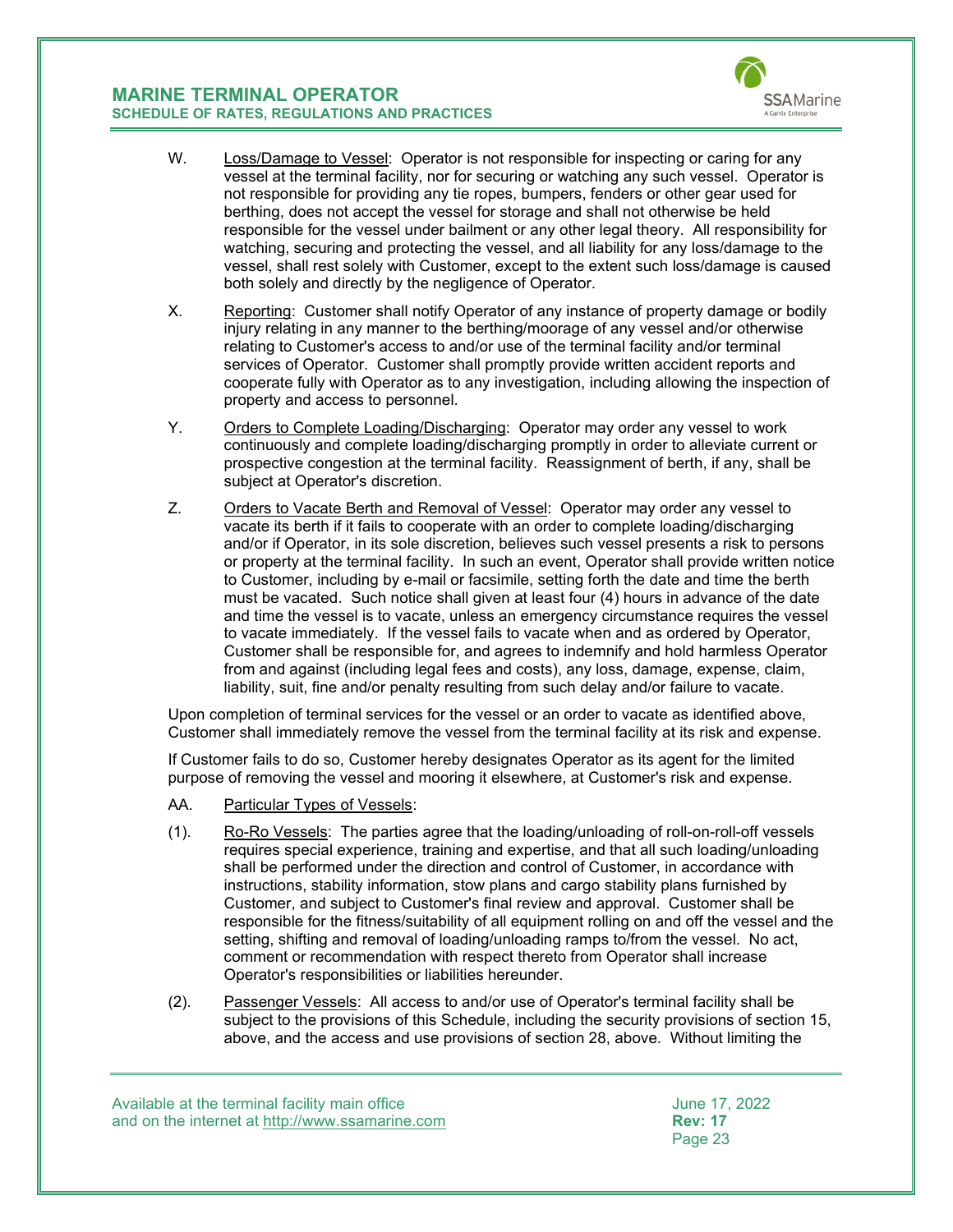

foregoing, Customer, including the passenger vessel owner/operator, shall be responsible for assuring that all passengers stay within designated areas at the terminal facility and have been made aware of and obey Operator safety and other rules at all times. In addition, Customer, including the passenger vessel owner/operator as well as any passenger, specifically agrees that all benefits, defenses, exceptions, immunities and limitations upon liability available to the passenger vessel and/or its owner/operator with respect to any passenger baggage/luggage and/or injury, illness and/or death claims shall be extended to and for the benefit of Operator.

(3). Other Vessel Types: Tugs, barges, lighter aboard ships, scows, lighters, fishing vessels, rafts, river craft, pleasure boats and yachts, etc. may not moor at the terminal facility without advance notice and the written permission of Operator.

After completion of loading a vessel and Customer's inspection of the loading, stowing, lashing, securing, etc., Operator may request that Customer sign a separate, written **Statement of Satisfactory Loading**  as identified in section [38,](#page-47-0) below, in which event such statement shall be deemed incorporated herein and applicable concurrently with this Schedule.

## <span id="page-24-0"></span>**17. MOTOR VEHICLE RULES**

Any truck/motor vehicle having business at the terminal facility, including its owner, operator and driver, shall be considered a Customer requesting and/or receiving access to and/or use of the terminal facility subject to the provisions of this Schedule, including without limitation the security provisions set forth in section [15,](#page-18-0) above, and the access and use provisions set forth in section [28,](#page-31-2) below. In addition, all such trucks/motor vehicles must abide by the following rules:

- A. Registration, License and Insurance: All trucks/motor vehicles, and their drivers, must be properly registered, licensed and insured as required by federal, state and local authorities, including without limitation the Department of Transportation, Federal Highway Safety Administration and Federal Motor Carrier Safety Administration, as applicable.
- B. Safety Rules: All trucks/motor vehicles, and their drivers, must abide by the following safety rules at all times while at the terminal facility:
- (1). the speed limit within the terminal facility is 15 MPH, unless posted otherwise;
- (2). come to a complete stop at all crossings/stop bars and yield at unmarked crossings/intersections;
- (3). terminal equipment has the right of way at all times;
- (4). do not try to pass behind yard equipment that is backing up;
- (5). do not drive, stop or park immediately next to containers in stacking rows;
- (6). do not stop in, park in or cut through container stacking rows;
- (7). do not drive under a suspended load;
- (8). do not drive on the waterway apron and stay clear of vessel operations;
- (9). The truck driver is responsible for lining up to the container handling equipment when taking delivery of a container;
- (10). stay back at least one container length when toppick/sidepick is in stacking row retrieving the container, and move forward only after toppick/sidepick backs out of the row;

Available at the terminal facility main office June 17, 2022 and on the internet at <u>http://www.ssamarine.com</u><br>Page 24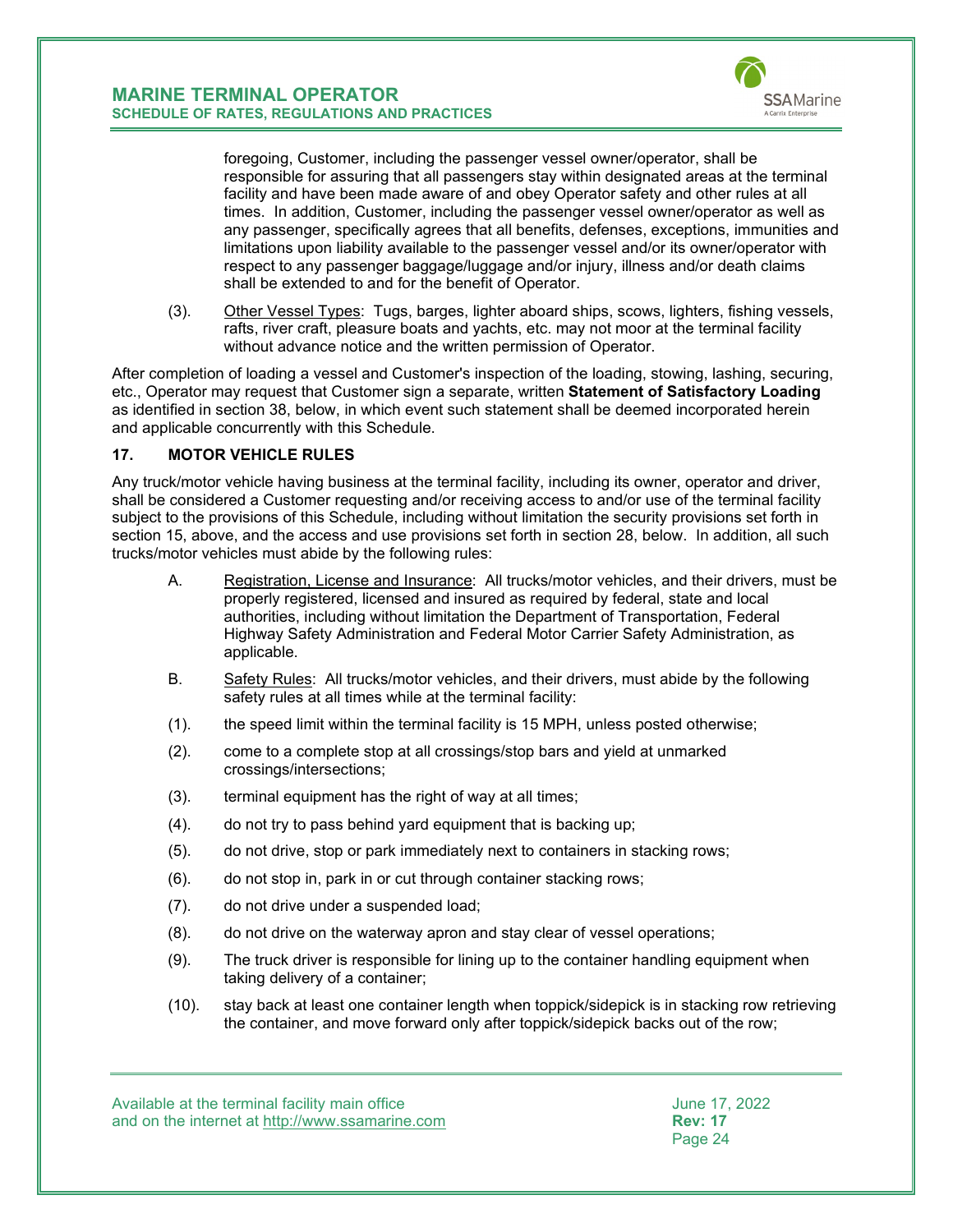

- (11). No unauthorized pedestrian traffic is allowed on the terminal. Drivers must stay close to their vehicles while in terminal and should be out of their vehicle only for actual operating needs, e.g. connecting/disconnecting chassis, locking/unlocking twistlocks in the area near the in and out gates. Drivers may leave their vehicles to use the provided restrooms;
- (12). absolutely no passengers allowed in the vehicle without prior written approval from terminal management;
- (13). **The wearing of a high visibility safety vest is required.** Wear other personal protective equipment where required:
	- Hard hats
	- Proper footwear
	- Proper clothing
- (14). be aware of and yield to all train traffic;
- (15). do not use any electronic devices while driving;
- (16). **NO** Cell phone use allowed while out on the terminal and vehicle is moving. Cell phones may only be used when vehicle is stopped even with hands free devices;
- (17). do not attempt to resolve a mis-seated container yourself. Proceed to the flip line or contact terminal management;
- (18). use of seat belts is required while vehicle is in motion;
- (19). do not open containers while in the terminal;
- (20). Always turn off engine and engage parking brake when picking up or dropping off a chassis;
- (21). do not make U-Turns within drive aisles;
- (22). obey all posted signs and terminal rules; and
- (23). if you experience any problems or have any questions, seek assistance at the terminal office or maintenance building, as applicable.
- C. Photography: Because of the security requirements at the terminal facilities, photography or video recording on or of the terminal facility that would intentionally violate an individual's privacy or endanger the security/safety of persons on the terminal facility is prohibited. This prohibition specifically applies to use of any monitoring device, such as a camera, phone or video recorder. Operator is solely responsible for determining if Customer in any way violates this policy. Any photographs or video taken on or of the terminal facility must be turned over to Operator upon request. A required Electronic Logging Device (ELD) is exempt from this policy provided it is not used in any way that would violate this policy or the marine terminal's security requirements.
- D. Loss/Damage to Equipment and Property: Customer shall be responsible for, and shall indemnify and hold Operator harmless (including legal fees and costs) from and against, all loss/damage to Customer's owned/leased equipment and personal property, including all of its owned/leased materials, supplies, tools, equipment, tractors, trucks, motor vehicles, trailers, containers, chassis, flatbeds and other equipment and/or personal property, howsoever caused and even if resulting in whole or part from the negligence (active or passive) or other fault of Operator.

Available at the terminal facility main office June 17, 2022 and on the internet at <u>http://www.ssamarine.com</u><br>Page 25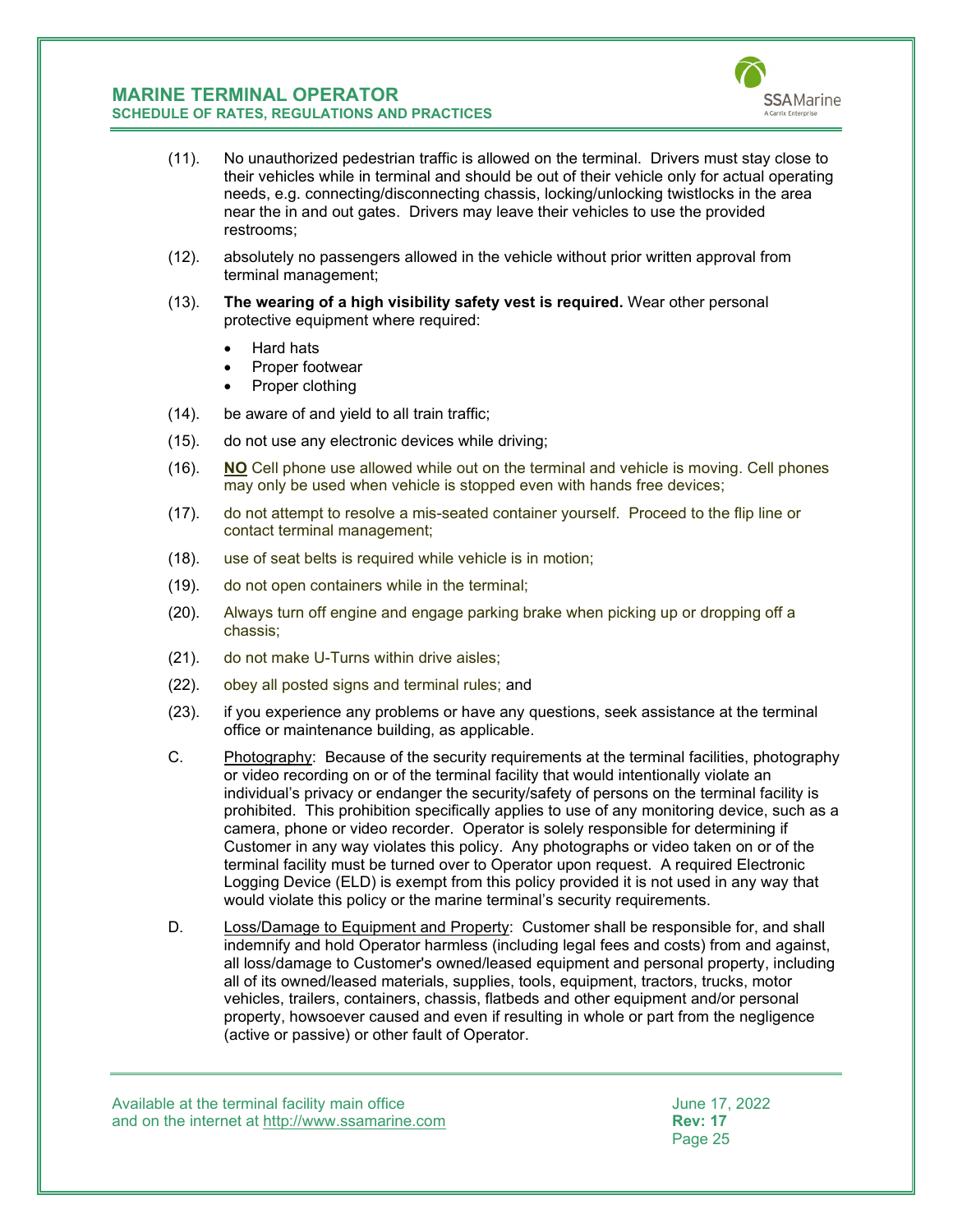

E. Loading/Unloading: Customer shall be responsible for assuring that all trucks/motor vehicles, and chassis, trailers, etc., are fit and suited for safe loading and unloading, and that the goods are situated such that loading/unloading can be performed continuously and without interruption. Unless otherwise agreed by Operator in advance and in writing, all loading/unloading shall be performed by Operator with the assistance and under the supervision of the truck driver/motor carrier. The truck driver/motor carrier is responsible for lining up to the container handling equipment when taking delivery of a container. If the driver/motor carrier does not so assist and supervise, additional charges may be incurred.

#### <span id="page-26-0"></span>**18. CONTAINER TERMINAL DEMURRAGE RULES**

#### A. Definitions

- 1) Terminal Demurrage: Wharf, port, or terminal demurrage refers to fees charged by marine terminal operators for the storage of an intermodal container in the marine terminal yard. On the West Coast, demurrage rates and the free time during which a cargo owner may retrieve its cargo without incurring any demurrage are set by port tariffs. Operator charges terminal demurrage at the rate set by the applicable port tariff, on those containers that remain in our terminals beyond the free time defined by that port tariff. In Jacksonville, terminal demurrage rates and the free time during which a cargo owner may retrieve its cargo without incurring any demurrage are set by terminal service agreements with carriers.
- 2) Carrier Demurrage: Carrier, or line demurrage refers to fees charged by a carrier related to the storage of an intermodal container in the marine terminal yard, rail terminal, inland depot, or other similar location. Carrier demurrage rates and the free time during which a cargo owner may retrieve its cargo without incurring any carrier demurrage are set by the relevant carrier. Operator collects carrier demurrage on behalf of its carrier customers when requested to do so by the carrier. Operator does not charge carrier demurrage, set carrier demurrage rates, or determine the amount of free time allowed under carrier demurrage rules.
- 3) Detention: Detention refers to fees charged by the owner/lessor of an intermodal cargo container when the lessee of that container (generally a cargo owner or freight forwarder) has not returned the container in a timely manner. Operator does not lease intermodal cargo containers for use by third parties and thus does not charge or collect detention.
- 4) Free time: Free time is the number of days a container may remain in the terminal before the relevant tariff requires or authorizes demurrage charges. Free time begins running at a tariff-designated time after a container is unloaded from a ship and placed in the terminal yard.
- B. Information about the availability of a container in the yard for pick-up is available on Operator's individual container terminal websites, Forecast® by Tideworks ("Forecast"). Forecast provides information on demurrage owed at the time of an inquiry or forecasted out to a future date based on criteria entered by the user.
- C. Operator requires terminal and carrier demurrage amounts be paid before a container may leave the terminal yard unless demurrage is guaranteed by the relevant carrier.
- D. Parties that seek a waiver, refund, or other mitigation of terminal demurrage charges may contact Operator's customer service or demurrage team members.
	- 1) Contact information is available on a terminal's Forecast website.

Available at the terminal facility main office<br>and on the internet at http://www.ssamarine.com<br>Rev: 17 and on the internet at <u>http://www.ssamarine.com</u><br>Page 26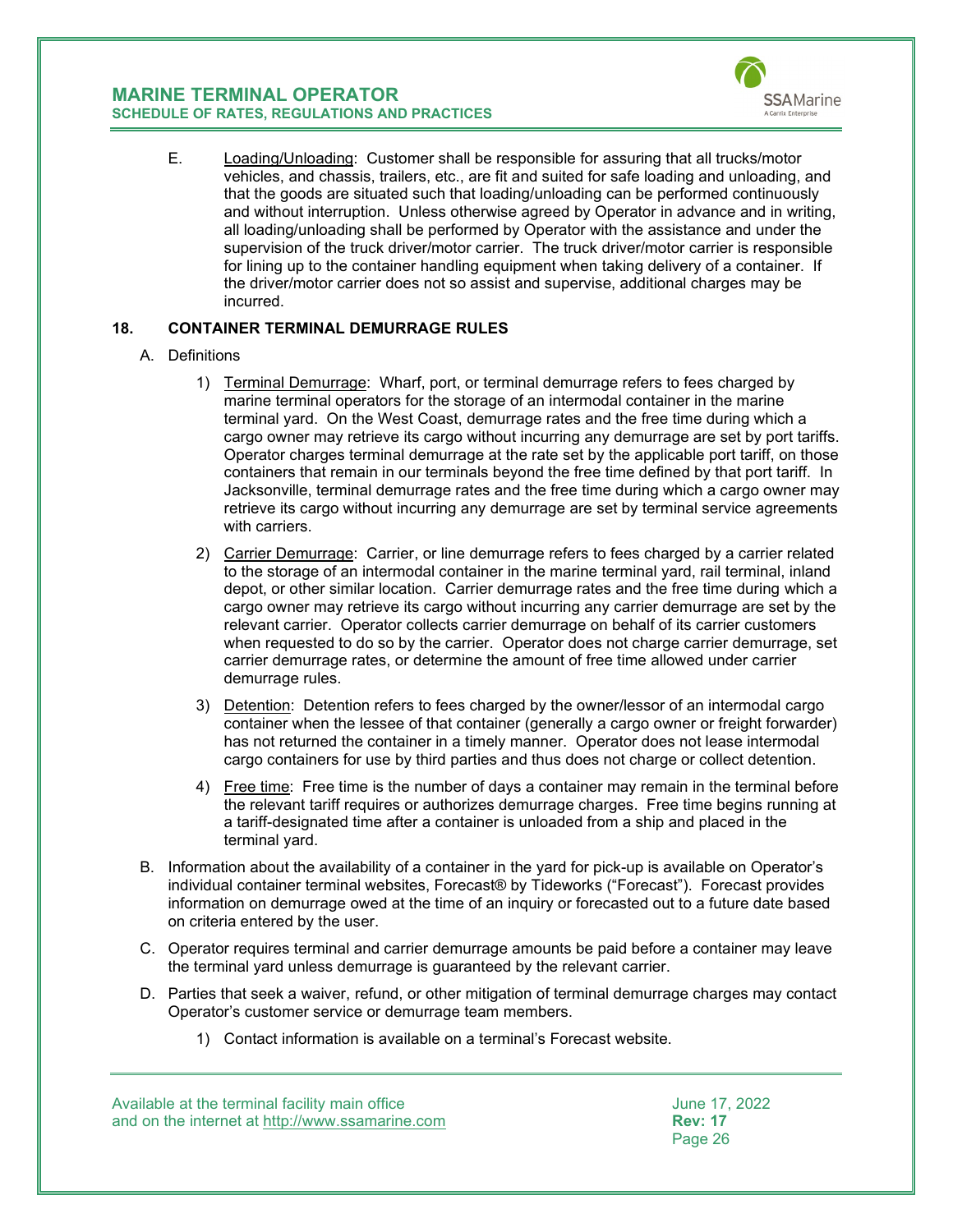

- 2) Requests for waiver, refund, or other mitigation of terminal demurrage charges should include:
	- i. Relevant container number(s);
	- ii. Vessel and voyage information;
	- iii. Relevant terminal location;
	- iv. The reason for the requested waiver, refund, or other mitigation; and
	- v. Any supporting documentation.
- 3) Decisions on requests for waiver, refund, or other mitigation of terminal demurrage charges will be made by customer service within 48 hours of receipt of a complete request as described in Section D(2), whenever possible. If a decision cannot be rendered within 48 hours, Operator will notify the requestor of the delay and an anticipated timeline for a decision.
- E. Parties may appeal a decision on waiver, refund, or other mitigation of terminal demurrage charges by contacting customer service.
	- 1) Contact information is available on a terminal's Forecast website.
	- 2) An appeal of a decision on the waiver, refund, or other mitigation of terminal demurrage charges should include:
		- i. Relevant container number(s);
		- ii. Vessel and voyage information;
		- iii. Relevant terminal location;
		- iv. The reason for the requested waiver, refund, or other mitigation;
		- v. A summary of the decision being appealed; and
		- vi. Any supporting documentation.
	- 3) Decisions on appeal will be made by the general manager or his or her designee within two (2) weeks of the receipt of a complete request as described in Section E(2), whenever possible. If a decision cannot be rendered within two (2) weeks, Operator will notify the requestor of the delay and an anticipated timeline for a decision.

## <span id="page-27-0"></span>**19. TEMPORARY STORAGE CHARGES**

- A. **SSA TERMINALS SEATTLE** Effective Wednesday, December 1<sup>st</sup>, Operator of Terminal 5, 18 and 30 in the Port of Seattle, Washington, is implementing a temporary storage charge in addition to the normal port demurrage charges on all import loaded containers (excluding rail) discharged from ships at Terminals 5, 18, and 30 as stated below.
	- 1) Extended Dwell Time Fee Applicable at Terminal 18, Terminal 30 and Terminal 5 in the Port of Seattle: In order to recover increased operating and storage costs incurred as a result of congestion caused by containers left on the terminal for extended periods of time, the following fee (the "Extended Dwell Time Fee") will apply on a temporary basis to all loaded import containers (excluding rail), in addition to existing demurrage and port tariff fees:
		- 1. No charges for free time (up to five days after a container is available for delivery);

Available at the terminal facility main office June 17, 2022 and on the internet at <u>http://www.ssamarine.com</u> **Rev: 17**<br>Page 27

Page 27 (1999) and the control of the control of the control of the control of the control of the control of the control of the control of the control of the control of the control of the control of the control of the cont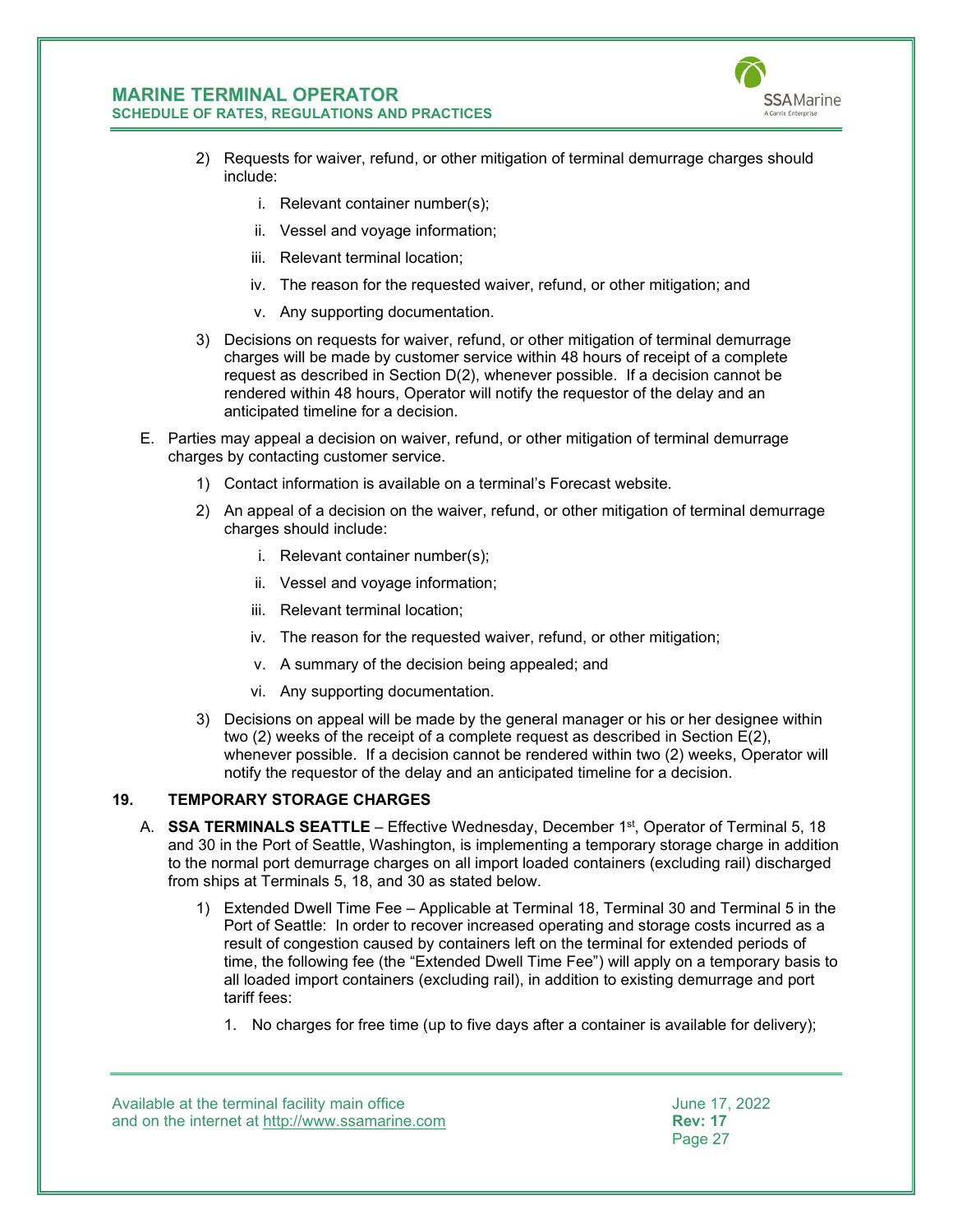

- 2. \$50 per day for the next five days of storage thereafter (days 1-5 after free time);
- 3. \$75 per day for the next five days of storage thereafter (days 6-10 after free time);
- 4. \$100 per day for the next five days of storage thereafter (days 11-15 after free time); and
- 5. \$150 per day for any days thereafter.
- B. **SSA TERMINALS LONG BEACH** Effective Wednesday, December 15<sup>th</sup>, Operator of Pacific Container Terminal (PCT) and Pier A in the Port of Long Beach, California, is implementing a temporary storage charge in addition to the normal port demurrage charges on all import loaded containers (excluding rail) discharged from ships at PCT and Pier A as stated below.
	- 1) Extended Dwell Time Fee Applicable at PCT and Pier A in the Port of Long Beach: In order to recover increased operating and storage costs incurred as a result of congestion caused by containers left on the terminal for extended periods of time, the following fee (the "Extended Dwell Time Fee") will apply on a temporary basis to all loaded import containers (excluding rail), in addition to existing demurrage and port tariff fees:
		- 1. No charges for free time (up to five days after a container is available for delivery);
		- 2. \$50 per day for the next five days of storage thereafter (days 1-5 after free time);
		- 3. \$75 per day for the next five days of storage thereafter (days 6-10 after free time);
		- 4. \$100 per day for the next five days of storage thereafter (days 11-15 after free time); and
		- 5. \$150 per day for any days thereafter.
- C. **SSA TERMINALS OAKLAND** Effective Wednesday, December 20<sup>th</sup>, Operator of Oakland International Container Terminal (OICT) in the Port of Oakland, California, is implementing a temporary storage charge in addition to the normal port demurrage charges on all import loaded containers (excluding rail) discharged from ships at OICT as stated below.
	- 1) Extended Dwell Time Fee Applicable at OICT A in the Port of Oakland: In order to recover increased operating and storage costs incurred as a result of congestion caused by containers left on the terminal for extended periods of time, the following fee (the "Extended Dwell Time Fee") will apply on a temporary basis to all loaded import containers (excluding rail), in addition to existing demurrage and port tariff fees:
		- 1. No charges for free time (up to five days after a container is available for delivery);
		- 2. \$50 per day for the next five days of storage thereafter (days 1-5 after free time);
		- 3. \$75 per day for the next five days of storage thereafter (days 6-10 after free time);
		- 4. \$100 per day for the next five days of storage thereafter (days 11-15 after free time); and
		- 5. \$150 per day for any days thereafter.
- D. **Applicability: Payment of Fee**. Empty containers and export loaded containers will not be subject to the Extended Dwell Time Fee. The importer of record in the shipping documents will be responsible for paying or arranging payment of the Extended Dwell Time Fee by check, money order, wire transfer, or any other methods, and pursuant to instructions provided by Operator through the Forecast website. Once the fee has been paid, the container will show as available in Operator's container tracking system. Appointments on import lanes may not be

Available at the terminal facility main office<br>and on the internet at http://www.ssamarine.com<br>Rev: 17 and on the internet at <u>http://www.ssamarine.com</u> **Rev: 17**<br>Page 28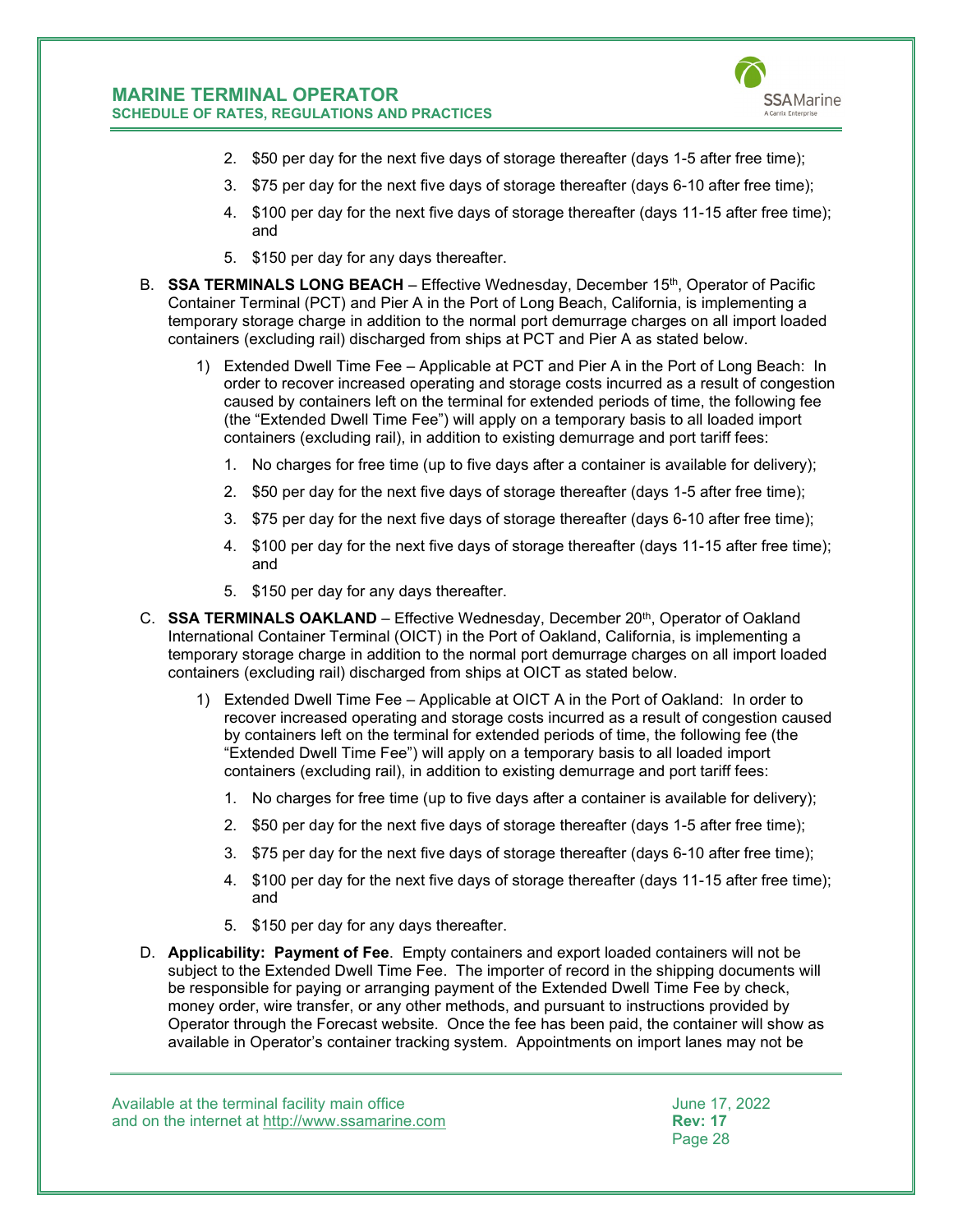

made until the fee has been paid and the container is showing as available on the Forecast web site. Waivers, refunds and appeals of the Extended Dwell Time Fee will be handled in accordance with Section [18 \(](#page-26-0)D) and (E) of this Schedule.

## <span id="page-29-0"></span>**20. RAILCAR RULES**

The loading/unloading of rail cars means the movement of goods between railcar and point of rest at the terminal facility. Upon arrival of goods for loading/unloading to/from railcars at the terminal facility, Operator shall coordinate with the rail carrier or delivering entity to spot railcars and/or containers and shall review manifests and other shipping documents and notify Customer of any discrepancy which it finds. Operator shall load/unload the railcar according to Customer's instructions by hand or use of equipment, at Operator's discretion. Demurrage charges incurred due to unavailability of railcars and/or containers for any reason beyond the ability of Operator to control shall be Customer's responsibility. Railcars which, in the judgment of Operator, are unsafe, improperly loaded or unable to be safely loaded, may be rejected and/or subject to additional charges, at Operator's discretion. Trash, fastening, dunnage, paper and refuse will not be cleaned from railcars unless specifically agreed by Operator in advance.

## <span id="page-29-1"></span>**21. NO INSURANCE FOR THE BENEFIT OF CUSTOMER**

Operator does not provide any insurance whatsoever for the benefit of Customer, nor any insurance whatsoever covering Customer's goods, property or personnel.

## <span id="page-29-2"></span>**22. LOSS/DAMAGE TO GOODS (CLAUSE PARAMOUNT)**

The United States Carriage of Goods By Sea Act (46 U.S.C. §1300 et seq.) is fully incorporated into this Schedule and shall be applicable at all times the goods are, or are deemed, in the care, custody and/or control of Operator. Operator shall not be liable for any loss/damage to or in connection with the goods in an amount exceeding \$500 U.S. per package (as defined in section [3,](#page-7-0) above), or in the event of goods not in such packages per customary freight unit, unless a higher value for the goods has been declared in writing to Operator prior to the commencement of any terminal services whatsoever and Customer has paid increased rates/charges resulting from such declaration of higher value. Operator shall not be responsible in any event for any loss/damage to or in connection with the goods if the nature or value thereof has been knowingly and fraudulently misstated. Operator shall not be liable to Customer or any other respecting the goods except as set forth in this section [20,](#page-29-2) whether for loss, damage, delay, shortage, misdelivery, failure to deliver or otherwise, and/or in tort, contract or other theory.

## <span id="page-29-3"></span>**23. UNCONTROLLABLE CAUSES OF LOSS/DAMAGE**

Operator shall not be liable for any loss/damage to or in connection with the goods which arises and/or results from any of the following: unseaworthiness, unless caused by want of due diligence; act, neglect or default of master, mariner or pilot in the navigation or management of a vessel; fire, unless caused by the actual fault and privity of Operator; perils, dangers and accidents of the sea or other navigable waters; act of God; act of war; act of public enemies (including terrorism); arrest or restraint of princes, rulers or people, or seizure under legal process; quarantine restrictions; act or omission of Customer, its agent or representative; strikes or lockouts or stoppage or restraint of labor from whatever cause, whether partial or general; riots and civil commotions; saving or attempting to save life or property at sea; wastage in bulk or weight or any other loss or damage arising from inherent defect, quality or vice of the goods; insufficiency of packing; insufficiency or inadequacy of marks; latent defects not discoverable by due diligence; and any other cause arising without the actual fault and privity of Operator.

## <span id="page-29-4"></span>**24. NO CONSEQUENTIAL DAMAGES**

Operator shall not under any circumstances be liable to Customer or any other for any indirect, consequential or special damages of any type or nature whatsoever, including, without limitation, any damages consisting of lost profits, lost income, lost business, lost business opportunity, interruption of

Available at the terminal facility main office June 17, 2022 and on the internet at <u>http://www.ssamarine.com</u><br>Page 29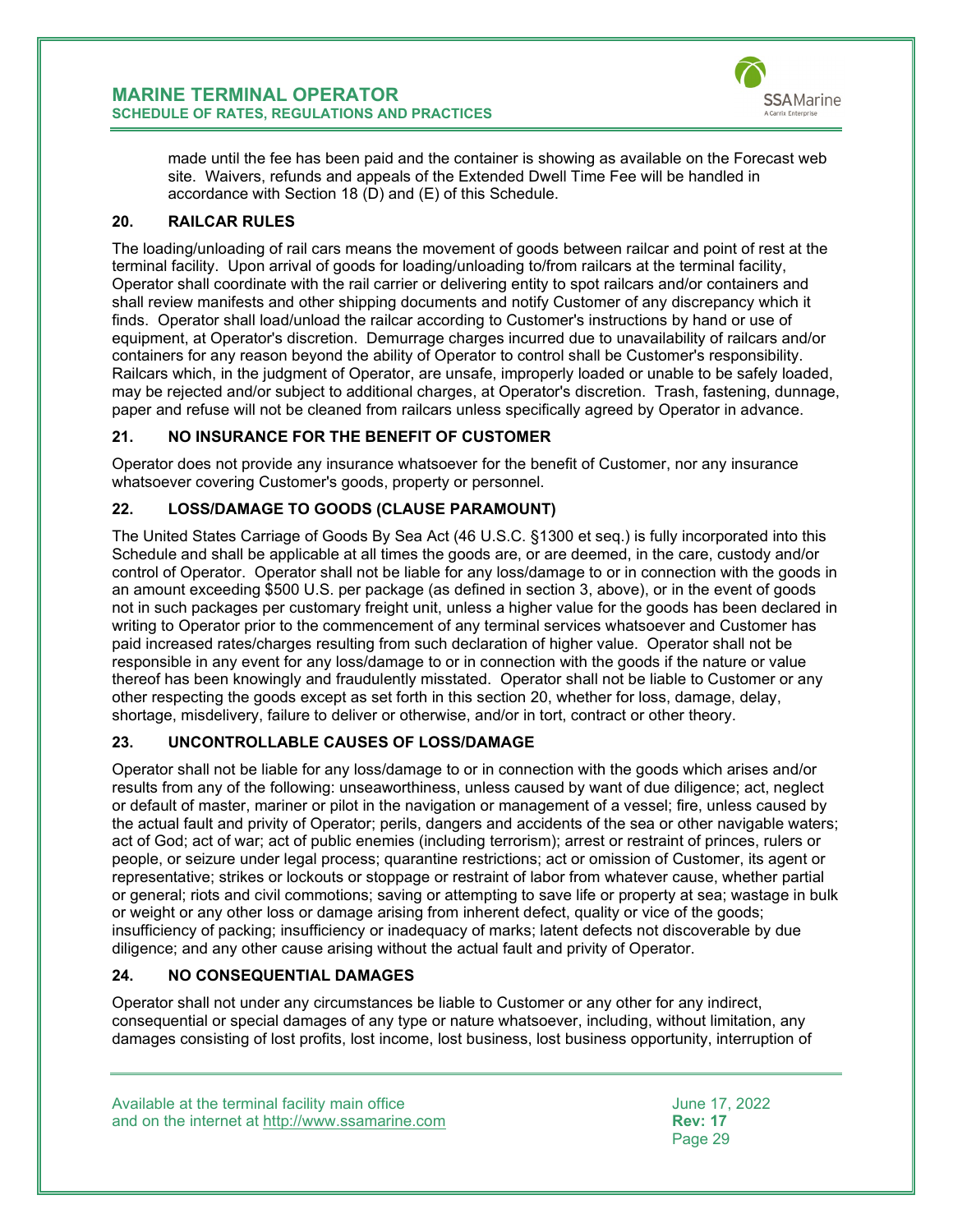

business, loss or use and/or loss of ability to use undamaged component or system parts, regardless of whether such damages may have been foreseeable.

## <span id="page-30-0"></span>**25. LOSS/DAMAGE CLAIMS**

The following are agreed to be conditions precedent to any recovery from Customer for loss/damage to or in connection with the goods.

- A. There shall be no right to recover until all amounts due Operator have been paid in full.
- B. The goods must be carefully inspected by Customer immediately upon completion of terminal services and delivery from Operator, and any loss/damage evident at such time must be identified to Operator in writing and with particularity.
- C. Unless written notice of loss/damage and the general nature thereof is given to Operator upon completion of terminal services and delivery of the goods from Operator, or within three (3) days thereafter if the loss/damage is not apparent at such time, delivery of goods from Operator shall be prima facie evidence of delivery from Operator in good order, count and condition.
- D. In the event of goods which have been delayed, lost or otherwise not delivered by Operator as contemplated, Operator must be given written notice of such delay, loss or non-delivery within fifteen (15) days from the date upon which the goods should have been so delivered.
- E. Operator shall have a reasonable opportunity to inspect the goods, including their packing, packaging, etc., in the same condition as upon completion of terminal services and before any repair, alteration or destruction.

In any event, Operator shall be forever discharged from liability for any loss/damage to or in connection with the goods unless suit is filed in the forum identified in section **Error! Reference source not found.**, below, within one (1) year after the date of delivery from Operator or the date on which the goods should have been so delivered.

## <span id="page-30-1"></span>**26. CLAIM DOCUMENTATION**

Customer's written notice of loss/damage to or in connection with the goods, as referenced in section [25,](#page-30-0) above, must include and attach copies of the following, as applicable: all bill(s) of lading, transportation agreement(s), receipt(s) and other document(s) identifying the goods, consignor, consignee, vessel, voyage, shipping date, etc.; all manifests, packing lists, stow plans, loading/discharge reports, tally/count sheets, cargo receipts, etc.; all agreements, invoices and receipts respecting any sale of the goods; all correspondence respecting the goods and/or their transportation; all inspections, surveys, photographs, claim bills, invoices and statement of losses respecting the goods and/or the loss/damage being claimed, including documents supportive of any mitigation, salvage, market analysis and disposition efforts; and all other documents, instruments, records, data, drawings, photographs and information of any kind or nature whatsoever which may be pertinent or helpful to an understanding of the nature of the goods, the particulars of their transportation and/or the loss/damage being claimed.

## <span id="page-30-2"></span>**27. DUTY TO ACCEPT GOODS**

Customer shall be responsible for accepting the goods, or having the goods accepted, from Operator upon completion of services and any inspection thereof requested by Operator, even if such goods are claimed to have suffered loss/damage. Customer shall not abandon any goods at the terminal facility or otherwise with Operator for any purpose or under any circumstances whatsoever.

Available at the terminal facility main office<br>and on the internet at http://www.ssamarine.com<br>Rev: 17 and on the internet at <u>http://www.ssamarine.com</u><br>Page 30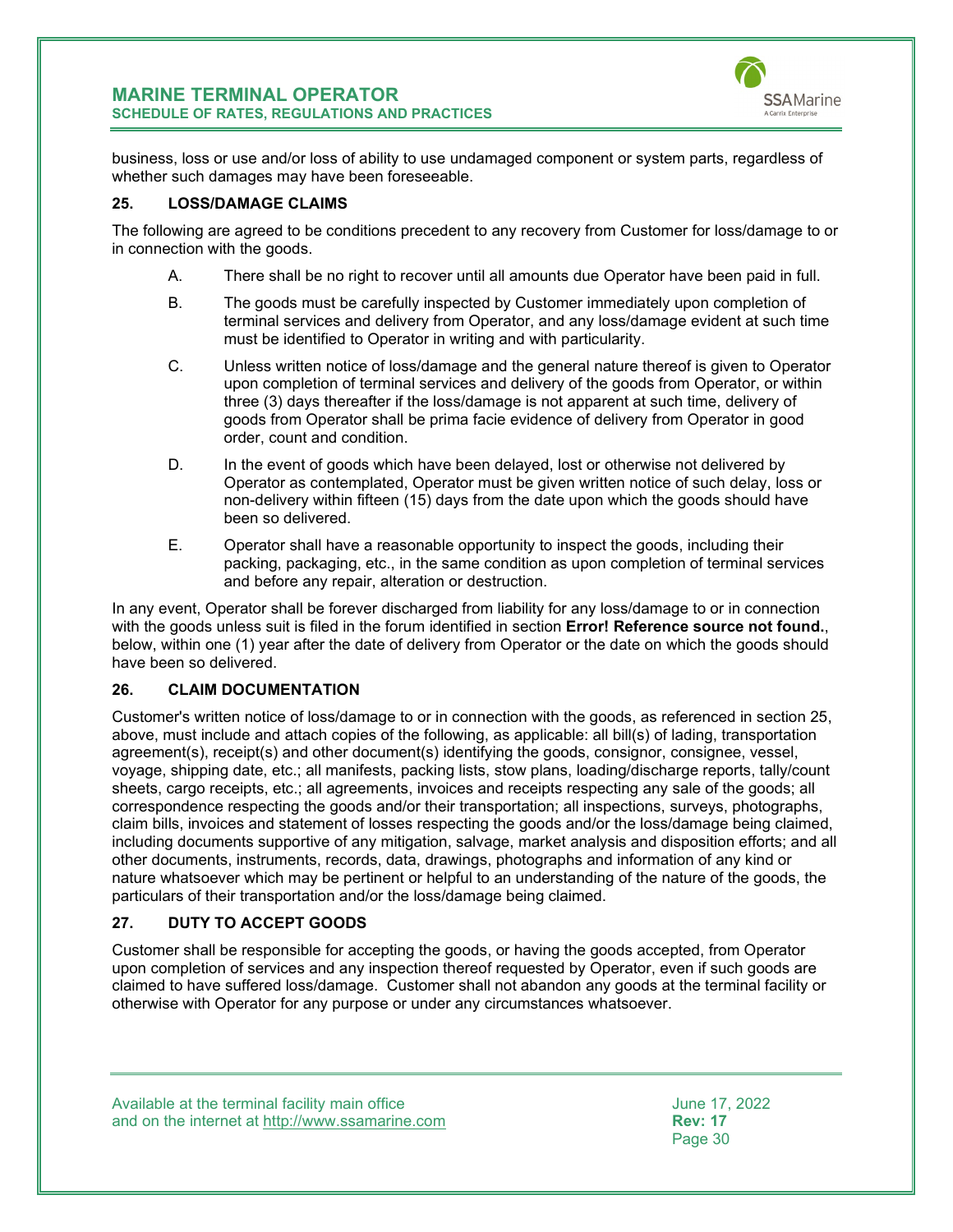

#### <span id="page-31-0"></span>**28. REFUSED/ABANDONED GOODS**

Operator reserves the right to hold, lien, store, warehouse, sell (publicly or privately) and/or dispose of any goods which are abandoned and/or refused by Customer or any shippers, carriers, consignees, etc., after due notice has been sent to relevant persons known to Operator and time for pick-up has passed, without further notice, at Operator's discretion and Customer's sole risk and expense.

#### <span id="page-31-1"></span>**29. ASSUMPTION OF RISK AND INDEMNITY**

Customer specifically understands, acknowledges and agrees that any and all providing of, access to and/or use of the terminal facility and/or terminal services of Operator by or on behalf of Customer shall be at Customer's sole risk and expense. Aside from loss/damage to the goods themselves, as addressed in section [22,](#page-29-2) above, and elsewhere herein, Customer assumes sole responsibility for, and agrees to indemnify and hold Operator harmless from and against (including legal fees and costs), all other loss, damage, expense, claim, liability, suit, fine and/or penalty of any type or nature whatsoever which in any way arises out of and/or relates to any providing of, access to and/or use of the terminal facility and/or terminal services of Operator by or on behalf of Customer, including, without limitation, those respecting any loss/damage to the property of Operator, Customer or any other as well as those respecting the personal injury, illness and/or death claims of any person, including without limitation of any agent, employee, representative, guest, invitee, vendor and/or subcontractor of Operator, Customer or any other, howsoever caused and even if resulting in whole or part from the negligence (active or passive) or other legal fault of Operator. In furtherance of the foregoing, Customer shall waive any immunity from suit, exclusivity of remedy and limitation upon liability which would have otherwise been afforded pursuant to any workers compensation act or similar law.

#### <span id="page-31-2"></span>**30. ACCESS AND USE**

Any access to and/or use of the terminal facility and/or terminal services of Operator whatsoever by or on behalf of Customer shall be deemed Customer's express agreement with the provisions set forth in this Schedule, including without limitation the security provisions of section [15,](#page-18-0) above, and the access and use provisions of this section [30.](#page-31-2) Operator may request that Customer sign a separate, written **Access Agreement** as identified in section [41,](#page-47-0) below, prior to such access/use or otherwise, in which event the signed, written agreement shall be deemed incorporated herein and applicable concurrently with this Schedule, with the provisions of the signed, written agreement to supersede the provisions of this Schedule to the extent of any direct conflict but no further.

A. Non-Exclusive: All access to and/or use of the terminal facility and/or terminal services of Operator by or on behalf of Customer is agreed to be non-exclusive and for the limited purpose requested by Customer and agreed by Operator. Customer understands and acknowledges that activities by Operator and others will be on-going at the terminal facility, and that such activities may be dangerous to those participating and others. Customer, including its employees, subcontractors, agents and invitees, agrees to not interfere with any operations being conducted at the terminal facility and to not create any danger or safety hazard whatsoever at the terminal facility. Unless otherwise specifically agreed by Operator in advance, all access and use of the terminal facility shall be restricted to normal working hours.

Available at the terminal facility main office<br>and on the internet at http://www.ssamarine.com<br>Rev: 17 and on the internet at <u>http://www.ssamarine.com</u><br>Page 31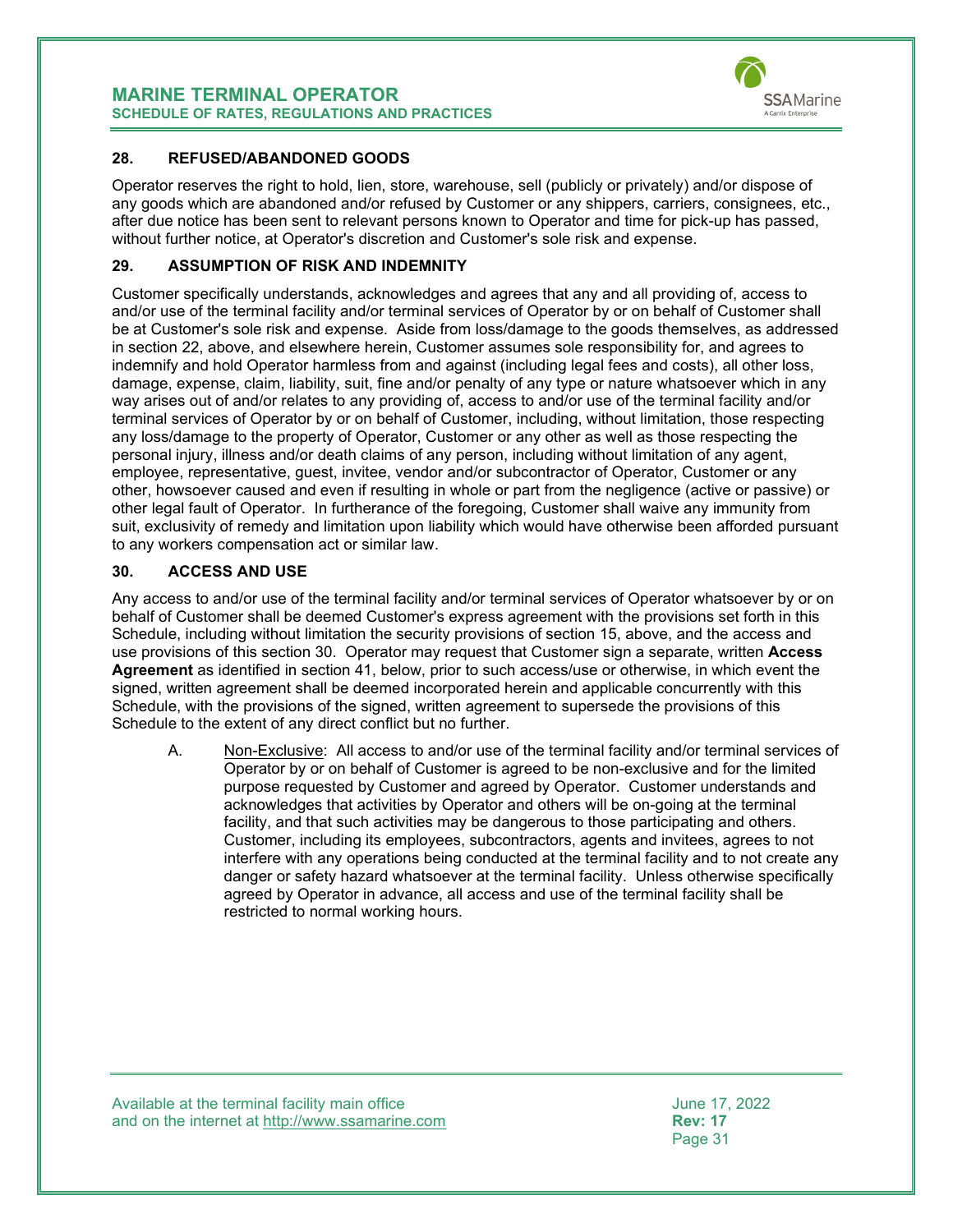

- B. Inspection: Operator makes no warranties whatsoever with respect to the terminal facility or Customer's access or use thereof. Prior to access, on at least a daily basis, Customer shall conduct a thorough inspection of the terminal facility and the areas which it intends to access or use, including areas adjacent thereto, for the purpose of determining their safety and suitability for Customer's intended access and use. If Customer believes there is any problem as to safety or suitability, and/or if any such problem develops during Customer's access or use, Customer shall immediately cease all of its operations and notify Operator. If the condition cannot be changed by mutual agreement so as to assure safety and suitability to Customer's satisfaction, Customer shall promptly withdraw its materials, supplies, tools, equipment, personal property, employees and subcontractors and its requested access/use shall be deemed voluntarily terminated. Once Customer begins any access or use of the terminal facility whatsoever, or continues to conduct operations at the terminal facility, it shall be irrevocably presumed that the terminal facility was inspected and accepted by Customer as both safe and suitable for its operations.
- C. Compliance: Customer, including its employees, subcontractors and invitees, shall conform with all local, port, municipal, county, state and federal laws and regulations applicable to Customer's operations, including without limitation those promulgated by the EPA, OSHA, WISHA, DOT, FMCSA, DHS and/or USCG, and shall be responsible for any violation of the same.
- D. Safety and Other Rules: Customer shall be responsible for assuring that all of its employees, subcontractors and invitees learn and obey Operator's safety and other rules, whether posted, given in writing, set forth herein and/or advised verbally, and that all such persons otherwise wear hard hats, safety vests and other personal protective equipment as required by Operator.
- E. Clean-up: Customer shall remove all of its materials, supplies, tools, equipment, personal property, employees and subcontractors from the terminal facility daily, and shall otherwise keep all areas used by Customer clean and free of debris.
- F. No Security: Operator does not provide any security for the materials, supplies, tools, equipment or personal property of Customer or any others at the terminal facility. Customer shall be solely responsible for the security of all such items, including those of its employees, subcontractors, agents and invitees, and is cautioned to watch the same carefully and remove all such items on at least a daily basis and store them safely elsewhere.
- G. Photography: Because of the security requirements at the terminal facility, photography or video recording on or of the terminal facility that would intentionally violate an individual's privacy or endanger the security/safety of persons on the terminal facility is prohibited. This prohibition specifically applies to use of any monitoring device, such as a camera, phone or video recorder. Operator is solely responsible for determining if Customer in any way violates this policy. Any photographs or video taken on or of the terminal facility must be turned over to Operator upon request.
- H. Damage to Property: Customer shall be responsible for, and shall indemnify and hold Operator harmless (including legal fees and costs) from and against, all loss/damage to Customer's owned/leased equipment and personal property, including all of its owned/leased materials, supplies, tools, equipment, tractors, trucks, motor vehicles, trailers, containers, chassis, flatbeds and other equipment and/or personal property (but not the "goods" as defined in section [3,](#page-7-0) above, the loss/damage of which goods is addressed in section [21,](#page-29-1) above, and elsewhere herein), howsoever caused and even if

Available at the terminal facility main office<br>and on the internet at http://www.ssamarine.com<br>Rev: 17 and on the internet at <u>http://www.ssamarine.com</u><br>Page 32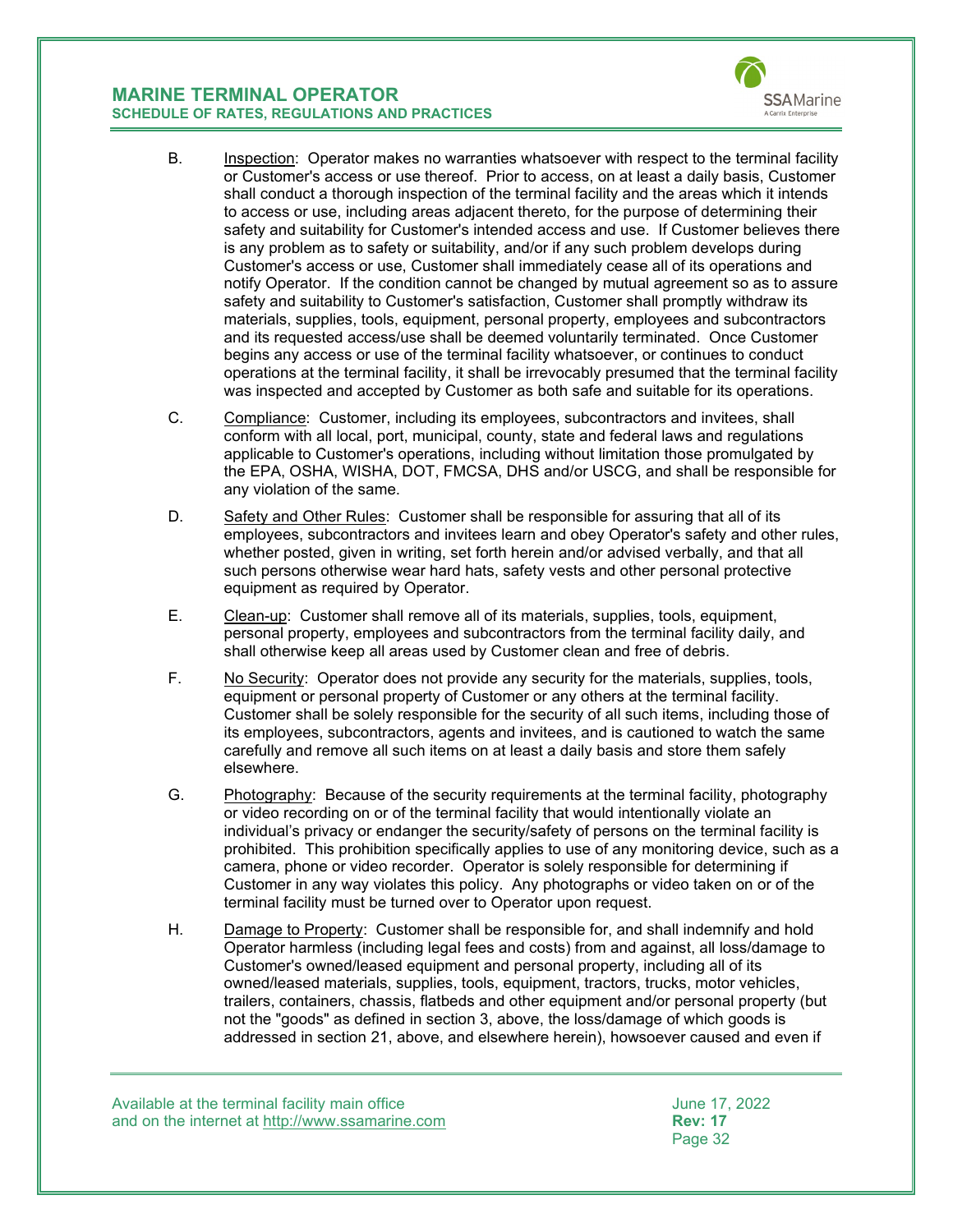

resulting in whole or part from the negligence (active or passive) or other fault of Operator. In addition, Customer shall be responsible for, and shall indemnify and hold Operator harmless (including legal fees and costs) from and against, any loss/damage to the personal property of others at the terminal facility, including the personal property of Operator, which in any way arises out of and/or relates to Customer's access and/or use of the terminal facility or terminal services. Customer agrees that in the event such loss/damage to the property of Operator or others occurs, it shall immediately notify Operator and, after obtaining Operator's consent to proceed, repair/restore the damaged property to its pre-existing condition with no reduction for depreciation. If Customer fails to do so, Operator may, in which event Customer shall pay/reimburse actual costs to accomplish this plus fifteen percent (15%).

- I. Personal Injury: Customer assumes responsibility for any bodily/personal injury, illness and/or death of its employees (including those of its subcontractors), and agrees to indemnify and hold Operator harmless (including legal fees and costs) of and from the same. In addition, Customer assumes responsibility for, and agrees to indemnify and hold Operator harmless (including legal fees and costs) of and from, any bodily/personal injury, illness and/or death of any other person at the facility which arises out of or is in any way connected with Customer's access and/or use of the terminal facility or terminal services. The foregoing indemnification shall be deemed to include any claim or suit by any employee (present or former) of Customer, and in furtherance thereof Customer waives any immunity from suit, exclusivity of remedy and limitation of liability under any workers compensation act or similar law.
- J. Notification: Customer shall notify Operator immediately of any bodily and/or personal injury, illness and/or death, or of any property damage, related in any way to its access to or use of the terminal facility or terminal services. Customer shall promptly provide Operator with written accident reports and shall cooperate fully with Operator with respect to any investigation, including allowing inspection of personal property and access to personnel.
- K. Workers Compensation Insurance: Customer shall be responsible for maintaining workers compensation insurance, including coverage under the Longshore Act, on all of its employees (including those of its subcontractors and upon himself or herself if Customer is an individual), but neither Customer nor its workers compensation insurer shall have any right of action against Operator for subrogation or reimbursement of any payments made pursuant to that policy (including within any policy deductible).
- L. Public Liability Insurance: Customer shall also be responsible for procuring and maintaining public liability insurance for personal injuries and property damage with respect to Customer's access to or use of the terminal facility and/or terminal services, including contractual liability coverage for Customer's liabilities and obligations as set forth above. Such insurance must have limits of at least \$5,000,000 per occurrence, shall name Operator as an additional insured and be endorsed to waive subrogation against Operator and to be primary to any insurance of Operator. Customer shall evidence this insurance by providing Operator with a certificate of insurance prior to any access to or use of the terminal facility and/or terminal services.
- M. Waiver of Sovereign Immunity: Customer, in partial consideration for the terminal services being performed, agrees to waive any right to claim and/or defense of sovereign immunity with respect to any monetary amount, loss, damage, expense, claim, liability, suit, fine and/or penalty due from Customer to Operator hereunder.

Available at the terminal facility main office June 17, 2022 and on the internet at <u>http://www.ssamarine.com</u><br>Page 33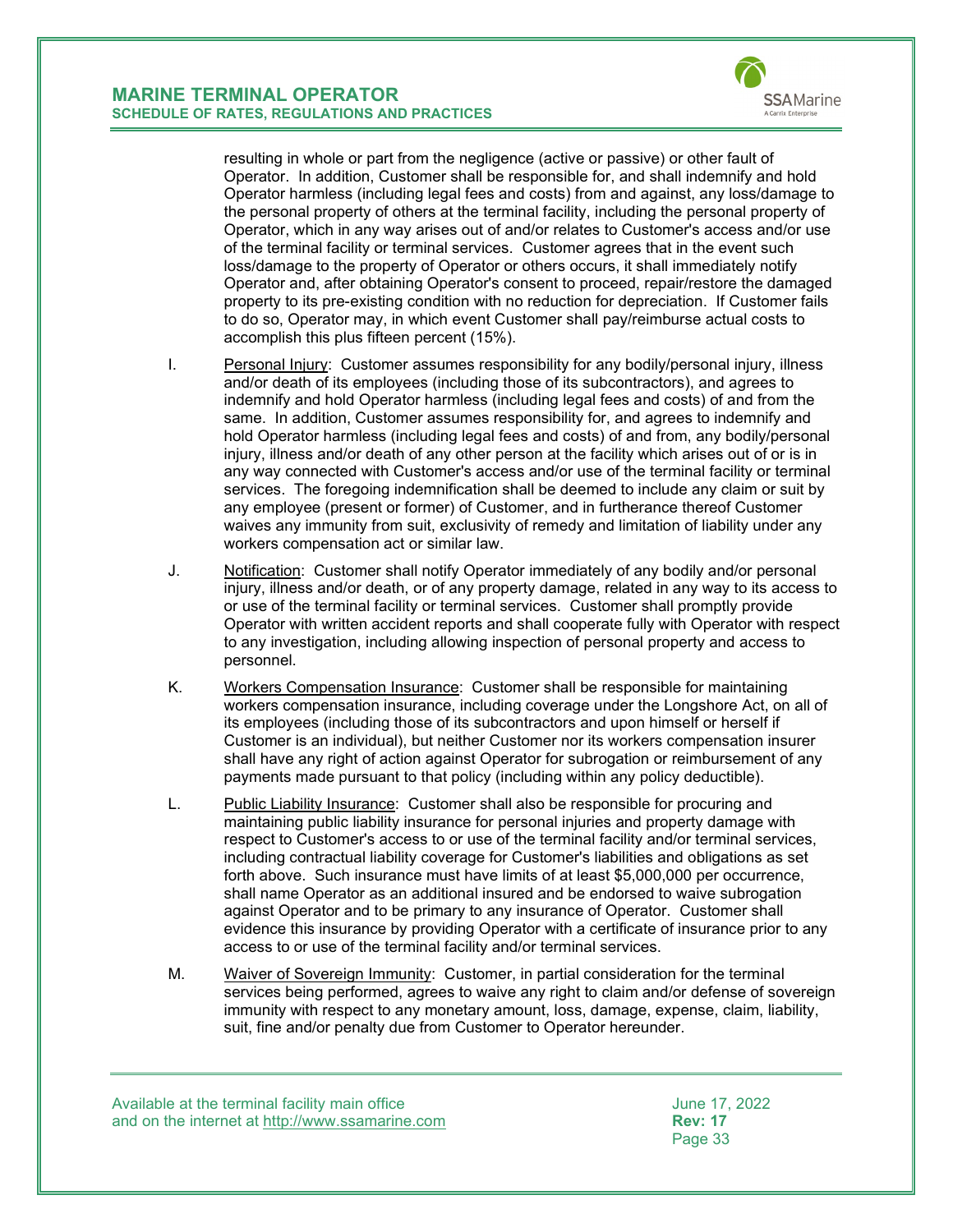

#### <span id="page-34-0"></span>**31. HEAVY LIFT**

The following terms and conditions shall apply with respect to all heavy lift services provided by Operator. Operator may request that Customer sign a separate, written **Heavy Lift Agreement** as identified in section [41,](#page-47-0) below, in which event the signed, written agreement shall be deemed incorporated herein and applicable concurrently with this Schedule, with the provisions of the signed, written agreement to supersede the provisions of this Schedule to the extent of any direct conflict but no further.

A. Port Captain/Supervision: It is a condition precedent to Operator assisting with any heavy lift project that Customer provides, at its expense, a port captain or other representative with knowledge and expertise regarding the items to be lifted as well as any vessel involved and its equipment/gear and stevedoring practices respecting the loading/unloading of such heavy and/or unique items. Customer's representative shall inspect all equipment and gear to be used for the lift (including those from Operator), shall ascertain whether or not all such equipment and gear is safe and suitable, shall direct the placement of all lifting bars, spreaders and slings, shall inform Operator in advance of any special requirements applicable to such items and/or their handling, and shall be present at all times during the lift.

If Operator makes any recommendations, suggestions or proposals regarding the lift, Customer understands and agrees that Customer and its representative shall nonetheless be responsible for reviewing all such recommendations, suggestions and proposals of Customer and otherwise for the inspection and approval of all equipment, gear and procedures being used. Customer shall be solely responsible for the final selection of all equipment, gear and procedures, for identifying all weights, lifting points, balances and centers of gravity, and for giving final approval upon all such matters before commencement of the lift.

- B. Access/Use: All Customer access to and/or use of Operator's facility or services, for purposes of heavy lift or otherwise, shall be subject to the provisions of this Schedule, including without limitation the security provisions of section [15,](#page-18-0) above, and the access and use provisions of section [30,](#page-31-2) above.
- C. Rates and Charges. Customer shall pay for heavy lift services as identified on Operator's written quotation or other document, which quotation or other document from Operator shall be deemed accepted by Customer upon commencement of any performance by either party, including without limitation any access to and/or use of the terminal facility and/or terminal services of Operator whatsoever by or on behalf of Customer. Upon any such acceptance, Operator's written quotation or other document shall be deemed fully incorporated herein and binding upon the parties. If no rate or charge was quoted or otherwise identified to Customer for a particular terminal service, the applicable rate/charge shall be Operator's standard rate/charge therefor, which standard rate/charge shall be provided to Customer upon request.

Available at the terminal facility main office<br>and on the internet at http://www.ssamarine.com<br>Rev: 17 and on the internet at <u>http://www.ssamarine.com</u><br>Page 34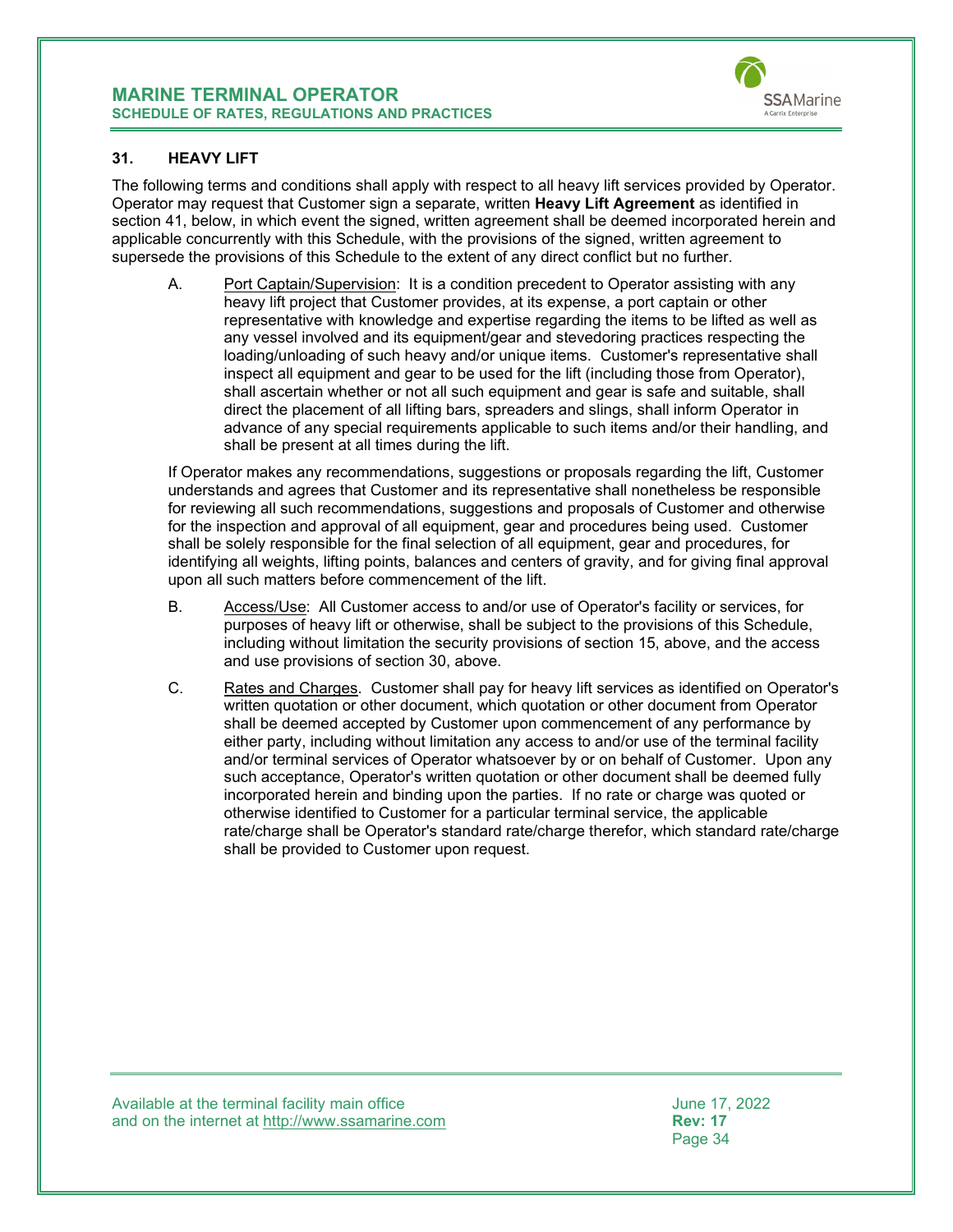

- D. Personnel, Labor, Equipment and Gear: Operator shall provide personnel, equipment and gear as requested by Customer and agreed by Operator on its written quotation or otherwise. The charges set forth on Operator's written quotation are based upon information provided by Customer; if any such information proves to be inaccurate or incomplete, if Customer's actions cause delay and/or if the project otherwise requires additional time, personnel or equipment to be safely or efficiently accomplished, Operator shall have the right to take additional time and/or employ such additional personnel, equipment and/or gear as Operator deems necessary, and Customer shall pay for such additional time, equipment, gear and/or personnel at Operator's current standard charges for the same. In addition, Customer may request additional equipment, gear and/or personnel from Operator at any time, with all such additional equipment, gear and personnel to be provided subject to the terms and conditions set forth herein.
- E. Invoice, Payment and Interest: Unless otherwise agreed by Operator, payment shall be made in U.S. currency without deduction or setoff thirty (30) days from the date of Operator's invoice. Sums which are due Operator but which have not been paid shall accrue interest at the rate of one percent (1%) per month from date due until paid to Operator in full.
- F. Operator's Warranties: Customer acknowledges that all equipment and gear provided shall be used and provided strictly on an as-is basis. Operator warrants only that the equipment and gear it provides shall be in good working order and condition at the commencement of the project. Customer specifically waives all other warranties respecting the equipment and gear of Operator and agrees that Operator shall not be held to any other warranty whatsoever regarding its equipment and gear, express or implied, including, without limitation, any warranty that the equipment and gear is free from latent defect and/or any warranty of merchantability, fitness/suitability for any particular purpose/use and/or workmanlike service.
- G. Liability and Indemnity: Operator shall be liable only for the following matters:
- (1). loss/damage to its owned/leased crane(s) to the main hook up but not down;
- (2). bodily injury, illness and/or death of its employees to whom it issues paychecks; and
- (3). loss/damage to the goods being lifted/handled hereunder, as set forth in section [22,](#page-29-2) above, and elsewhere herein.

Other than (1)., (2) and (3), directly above, Customer shall be liable for, and agrees to indemnify and hold Operator harmless (including legal fees and costs) from and against, any loss, damage, expense, claim, liability, suit, fine and/or penalty in any fashion arising out of or relating to the lift regardless of how caused. The foregoing specifically includes but is not limited to indemnification for the bodily injury, illness and/or death claims of Customer's employees and the employees of Customer's subcontractors, and to that end Customer agrees to waive any immunity from suit and/or exclusivity of remedy afforded under any workers compensation act or similar law. In no event shall Operator be responsible for special or consequential damages of any type or nature whatsoever, even if the possibility of such damages may have been foreseeable.

Available at the terminal facility main office<br>and on the internet at http://www.ssamarine.com<br>Rev: 17 and on the internet at <u>http://www.ssamarine.com</u><br>Page 35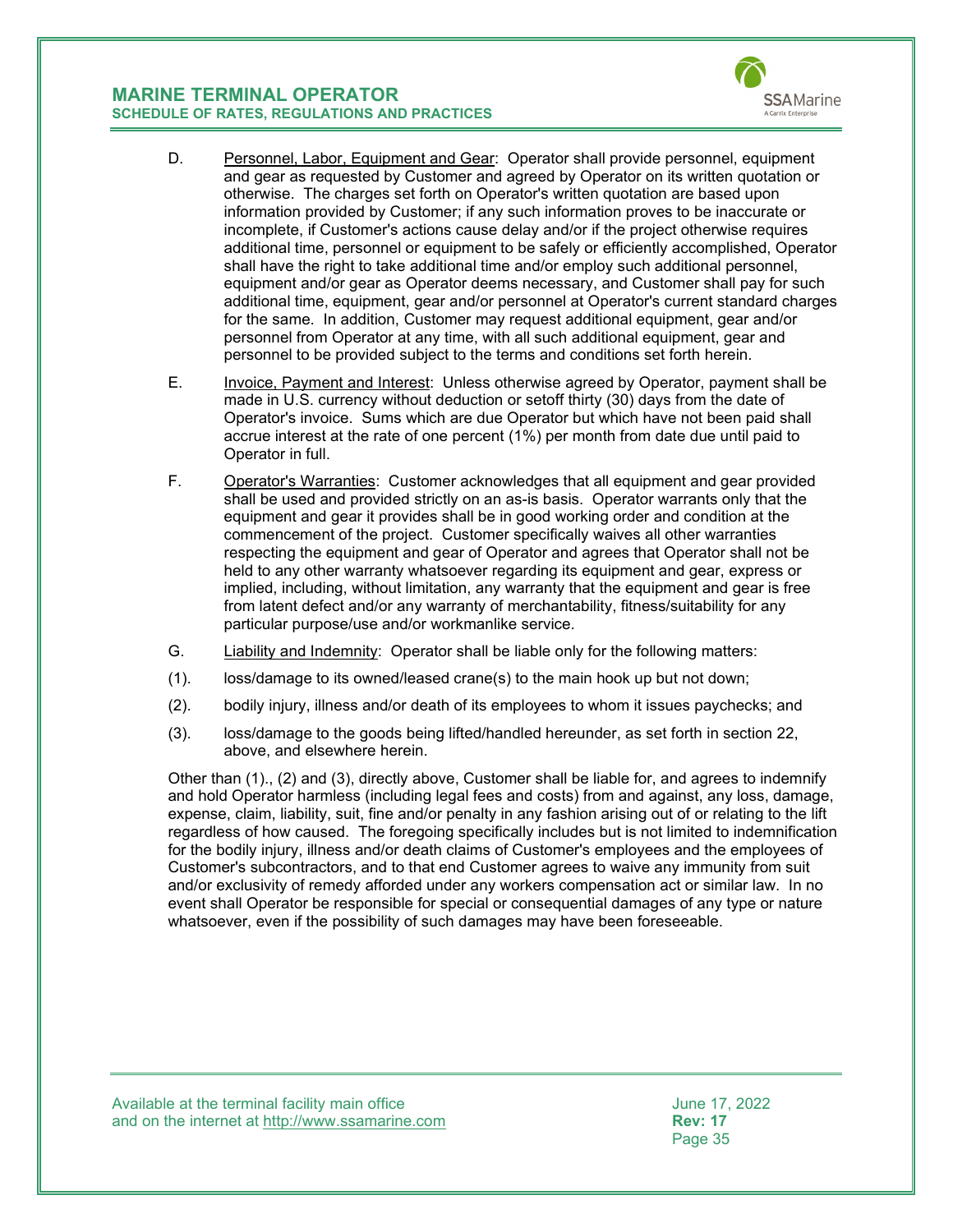

- H. Insurance: It is a further condition precedent to this agreement and a direct factor in the rates being charged that Customer provides, at its expense including deductibles, the following insurances from commencement until completion of the project, to cover the allocation of liability set forth above and to otherwise protect the parties:
- (1). first party property/cargo or cargo legal liability upon the item(s) being lifted to its/their full actual market value plus freight and insurance, with such policy to be specifically endorsed to provide a waiver of subrogation in favor of Operator;
- (2). public liability/marine general liability insuring against bodily injury and property damage and including contractual liability coverage for Customer's obligations hereunder, with minimum limits of \$10,000,000 and waiver of subrogation in favor of Operator; and
- (3). workers compensation and employers liability insurance upon its employees and the employees of its subcontractors, if any.

In addition, Customer shall also arrange for the owner/operator of any vessel utilized to receive, transport and/or delivery goods to provide a waiver of subrogation in favor of Operator on the vessel's hull and machinery and protection & indemnity insurances. Customer shall indemnify and hold Operator harmless (including legal fees and costs) from and against any loss, damage, expense, claim, liability and/or suit resulting from Customer's failure to provide an insurance as required and/or resulting from the failure of any such insurance, including without limitation exposure to loss, damage, expense, claim, liability and/or suit which would have been covered had insurances been procured and maintained as required.

## <span id="page-36-0"></span>**32. EQUIPMENT INTERCHANGE**

The following terms and conditions shall apply with respect to all equipment interchange services provided by Operator. Operator may request that Customer sign a separate, written **Equipment Interchange Agreement** as identified in section [41,](#page-47-0) below, in which event the signed, written agreement shall be deemed incorporated herein and applicable concurrently with this Schedule, with the provisions of the signed, written agreement to supersede the provisions of this Schedule to the extent of any direct conflict but no further.

- A. Basic Agreement: Operator owns/leases and acts as chassis pool operator of containers, platforms, flatracks, chassis, trailers and other such equipment used in the transportation of cargoes with respect to its business, and from time to time has the need to exchange such equipment to the care, custody and control of motor and other carriers. Operator shall release to Customer, and Customer shall accept from Operator, full care, custody and control over such equipment as identified on the relevant interchange certificate, inspection report, equipment receipt or other, similar, written instrument executed by the parties pursuant to the terms and conditions set forth herein.
- B. Access/Use: All Customer access to and/or use of Operator's facility or services, for purposes of equipment interchange or otherwise, shall be subject to the provisions of this Schedule, including without limitation the security provisions of section [15,](#page-18-0) above, and the access and use provisions of section [30,](#page-31-2) above.
- C. Rates and Charges. Customer shall pay for use of the equipment upon the rates and charges on Operator's written quotation or other document, which quotation or other document from Operator shall be deemed accepted by Customer upon commencement of any performance by either party, including without limitation any access to and/or use of the terminal facility and/or terminal services of Operator whatsoever by or on behalf of Customer. Upon any such acceptance, Operator's written quotation or other document shall be deemed fully incorporated herein and binding upon the parties. If no rate or

Available at the terminal facility main office<br>and on the internet at http://www.ssamarine.com<br>Rev: 17 and on the internet at <u>http://www.ssamarine.com</u><br>Page 36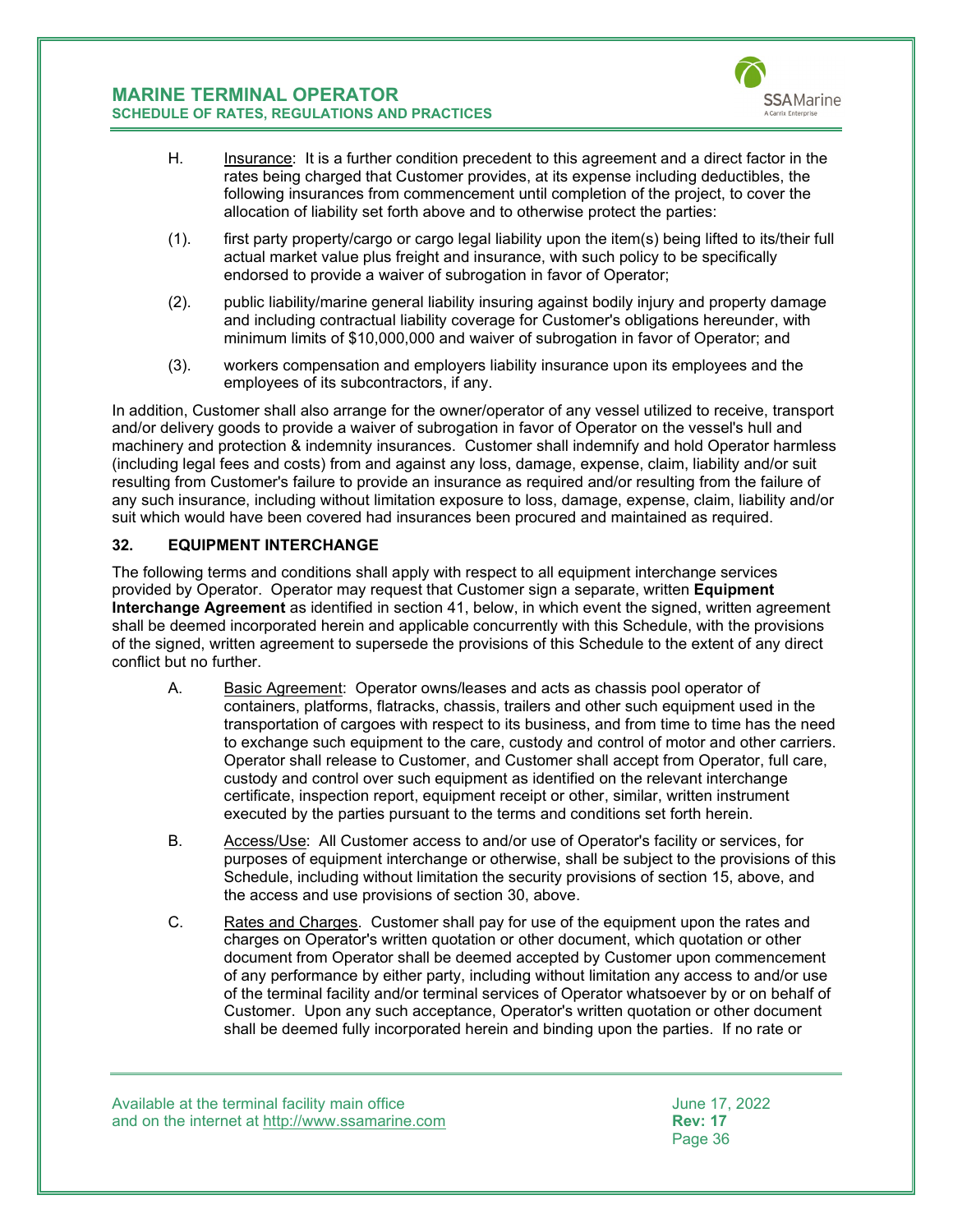

charge was quoted or otherwise identified to Customer for a particular terminal service, the applicable rate/charge shall be Operator's standard rate/charge therefor, which standard rate/charge shall be provided to Customer upon request.

- D. Other Charges; Penalties, Fines, Etc.: Customer shall be responsible for all charges, penalties, fines, tax and any other amounts accruing subsequent to delivery of equipment from Operator and prior to redelivery, which in any way relate to and/or arise out of Customer's use or operation of such equipment.
- E. Title and Ownership: Equipment exchanged hereunder shall at all times remain the property of Operator, and Customer shall not acquire any ownership right, title or interest to the equipment.
- <span id="page-37-0"></span>F. Inspection and Waiver of Warranties: CUSTOMER ACKNOWLEDGES THAT ALL EQUIPMENT FROM OPERATOR IS USED AND EXCHANGED STRICTLY ON AN "AS-IS" BASIS. Customer shall have full opportunity to inspect the equipment (or have equipment inspected by a technician of its choice) prior to delivery, and shall be solely responsible for determining its fitness and suitability for Customer's intended use and operation. Any comment, recommendation or advice from Operator with respect to the equipment or its use, written or oral, is agreed to be informal and shall not create any responsibility or warranty of Operator other than as set forth herein.

CUSTOMER SPECIFICALLY WAIVES ALL WARRANTIES RESPECTING THE EQUIPMENT AND OPERATOR SHALL NOT BE HELD TO ANY WARRANTY WHATSOEVER REGARDING THE EQUIPMENT, ITS CONDITION AND/OR USE, EXPRESS OR IMPLIED, INCLUDING, WITHOUT LIMITATION, ANY WARRANTY THAT THE EQUIPMENT IS FREE FROM LATENT DEFECT AS WELL AS ANY WARRANTY OF SEAWORTHINESS, MERCHANTABILITY AND FITNESS/SUITABILITY FOR ANY PARTICULAR PURPOSE/USE.

- G. Delivery: After inspection and upon acceptance of equipment by Customer, the parties shall execute the delivery portion of a interchange certificate, inspection report, equipment receipt or other, similar, written instrument (a "Certificate") with such Certificate to thereafter be deemed fully incorporated herein. By execution of such a Certificate, Customer specifically acknowledges acceptance of equipment in good and safe condition, and waives any right it may have to claim against Operator thereafter in any way relating to the condition or suitability of delivered equipment. Equipment shall be deemed delivered on the date and time and at the place set forth on the Certificate, with full care, custody, control and responsibility for the equipment and associated liabilities to pass from Operator to Customer on said date and time.
- H. Redelivery: Customer shall return equipment in the same good condition as when received and at the place designated on the Certificate, less normal wear and tear. Upon return, the parties shall jointly inspect the equipment and note deficiencies in condition and/or damages which may have occurred subsequent to delivery. Upon acceptance of returned equipment by Operator, the parties shall execute the redelivery portion of the Certificate, with equipment deemed redelivered on the date, time and at the place set forth on the Certificate once executed by both parties.
- I. Operational Responsibilities:
- (1). Care, Custody and Control. Immediately upon delivery, full responsibility, care, custody and control of the equipment, including without limitation duty to insure and responsibility for associated liabilities, losses and claims as set forth herein, shall pass from Operator to Customer. Thereafter, Customer shall maintain complete care, custody and control

Available at the terminal facility main office<br>and on the internet at http://www.ssamarine.com<br>Rev: 17 and on the internet at <u>http://www.ssamarine.com</u><br>Page 37

Page 37 (1999) and the contract of the contract of the contract of the contract of the contract of the contract of the contract of the contract of the contract of the contract of the contract of the contract of the contrac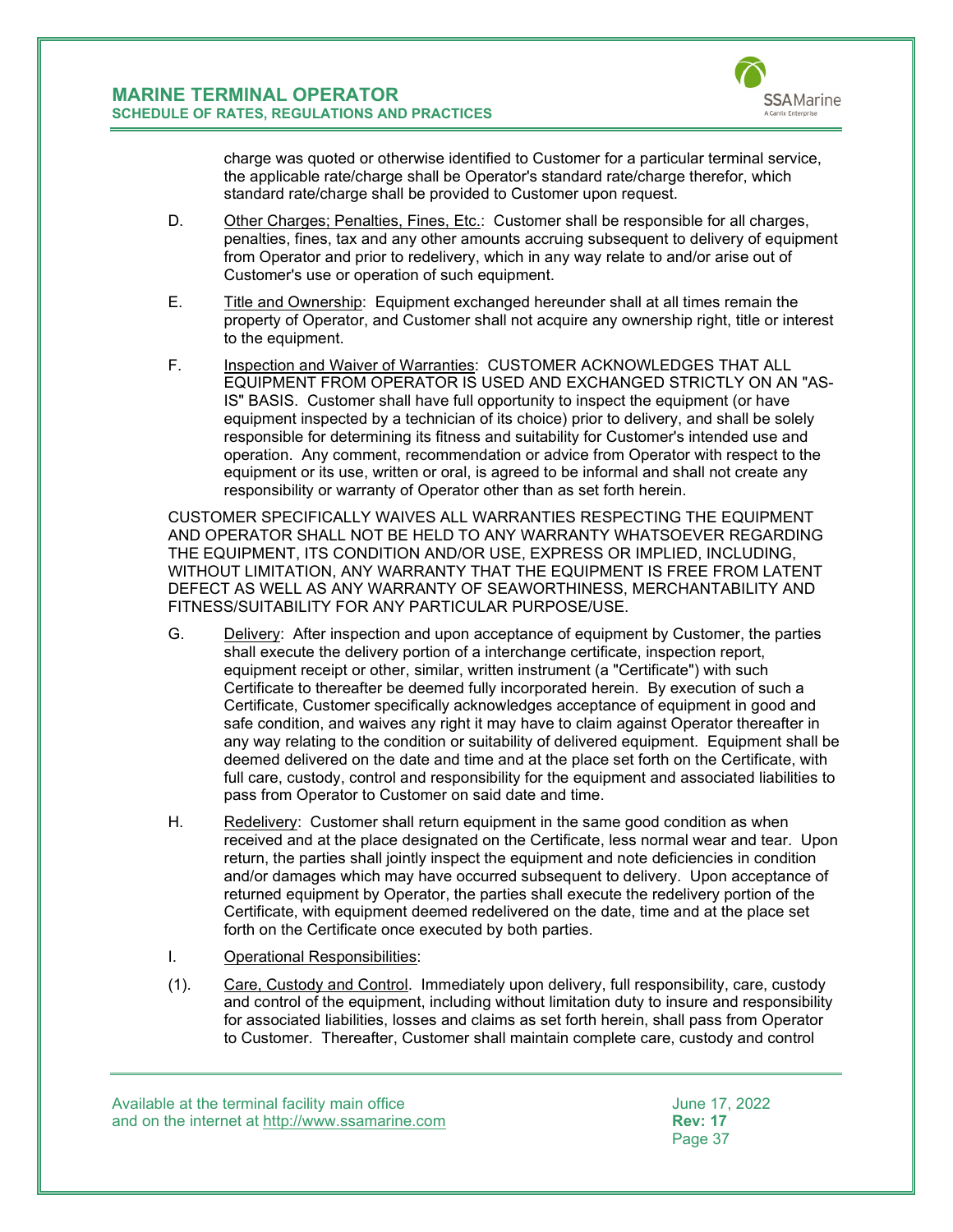

over equipment until Operator has accepted the equipment at redelivery by execution of the redelivery portion of the Certificate.

- (2). Maintenance. Customer shall be responsible for the maintenance and repair of the equipment delivered to it, and shall redeliver equipment in the same good condition as when received, less normal wear and tear.
- (3). Compliance. Customer shall at all time comply with all applicable laws and regulations with respect to equipment provided hereunder, and, further, shall operate/use equipment in accordance with applicable principals of carrier responsibility to the public and government authority.
- (4). Notification. Immediately following any casualty, accident, damage and/or loss relating in any way with equipment exchanged hereunder, Customer shall furnish Operator with the full particulars thereof, including copies of reports available.
- (5). Hazardous Cargo. Customer shall not use equipment for the transportation of cargoes hazardous or dangerous in nature without the prior consent of Operator.
- (6). Tires and Tubes. Operator shall provide chassis with tires and tubes of proper size at the time of delivery, subject to subsection [F,](#page-37-0) above. Thereafter and until redelivery has occurred, all tires and tubes shall be provided by Customer, at its sole expense. In the event of blowout or failure of a tire and/or tube, Customer shall furnish a replacement tire and/or tube at its expense and for its purposes, and shall be entitled to keep the replacement tire and/or tube upon redelivery; in such event, Customer shall return the blown or unserviceable tire and/or tube to Operator at redelivery, with the same make and type of rim that was on the equipment when the blowout or failure occurred. If Customer fails to so return the blown or failed tire and/or tube, it shall pay Operator the actual cost to replace the same. If tires are ruined as a result of being run flat, Customer shall replace/pay for the tire and/or tube so ruined along with the repair of any other damages to the equipment caused thereby within thirty (30) days following redelivery.
- (7). Lost or Destroyed Equipment. In the event equipment is lost or destroyed following delivery thereof to Customer, Customer shall immediately inform Operator in writing of the incident, including all details relating thereto. Operator shall advise Customer as to the equipment's replacement value and charges accrued hereunder, with such charges to run up until redelivery or acceptable replacement/reimbursement. Any failure of Operator to so advise shall not lessen Customers responsibilities hereunder.
- (8). Passing On. Customer shall not permit equipment to go out of its care, custody and control without the prior written permission of Operator, and then only to the extent so allowed. Customer shall be fully and solely responsible for equipment provided hereunder, regardless of whether it passes equipment to others.

Available at the terminal facility main office<br>and on the internet at http://www.ssamarine.com<br>Rev: 17 and on the internet at <u>http://www.ssamarine.com</u><br>Page 38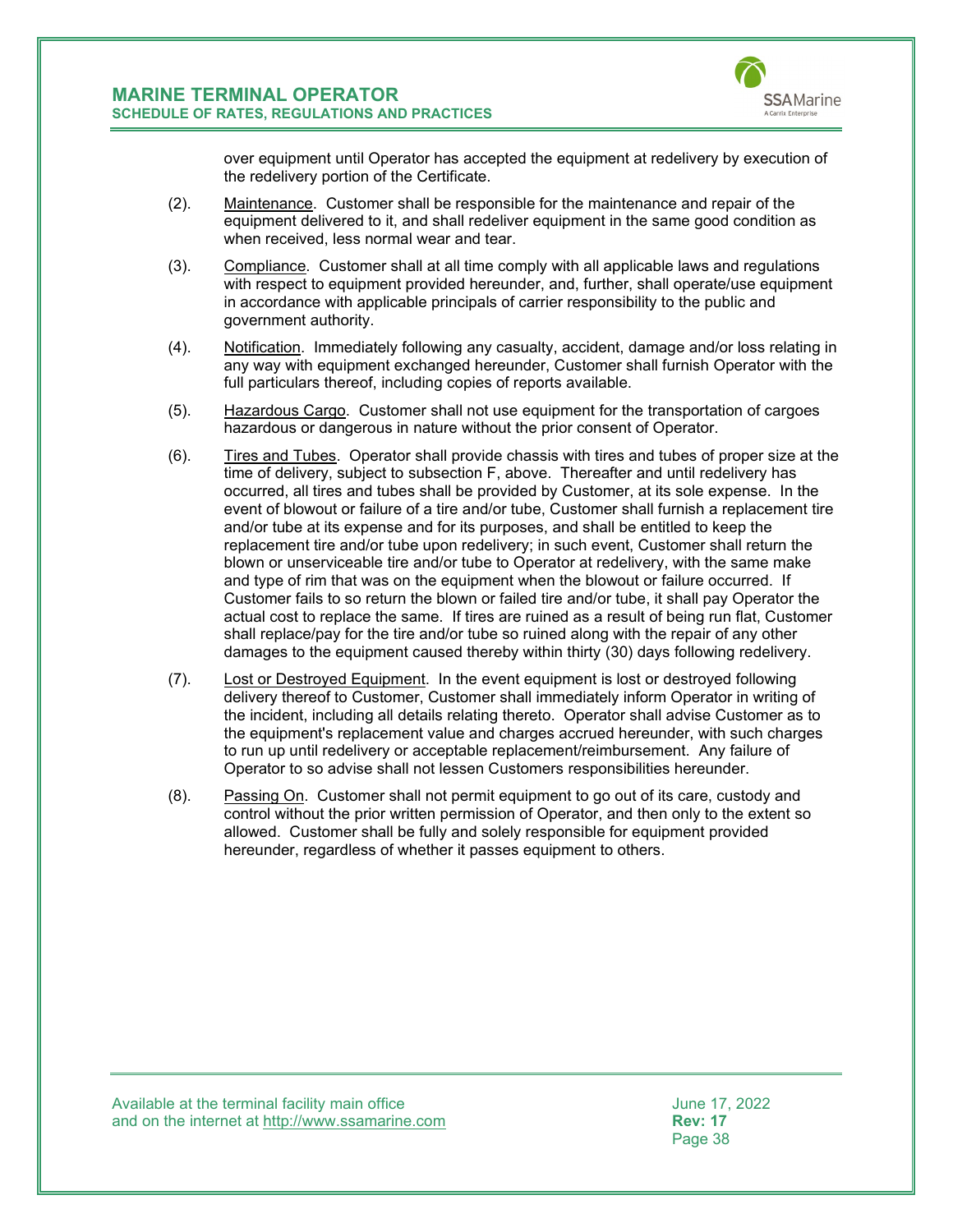

- J. Liability and Indemnity. Customer shall be responsible for, and shall indemnify and hold Operator harmless of and from (including legal fees and costs), any loss, damage, expense, claim, liability, suit, fine and/or penalty caused by or in any way arising out of and/or relating to Customer's use, operation, maintenance, storage, repair, care, custody, control and/or possession of equipment provided to Customer hereunder, including, without limitation, any damage to or loss of property (including, without limitation, the equipment and any cargoes being transported therein or therewith) and any personal injury, illness and/or death relating in any way to such equipment. The foregoing shall include, without limitation, Customer's obligation to indemnify Operator of and from personal injury, illness and/or death claims of Customer's employees (including former employees and employees of its subcontractors); in furtherance of the foregoing, Customer agrees to waive any exclusivity of remedy or limitation of liability provided under any workers compensation act or similar law.
- K. Required Insurances: Unless waived by Operator in writing (and then only to the extent so waived), Customer shall procure and maintain the insurances set forth below to adequately cover the liabilities allocated to it above, with such insurances to be primary to any insurance of Operator. Customer shall provide Operator with certificates of insurance and/or complete copies of policies, as requested, and each policy of insurance shall be specifically endorsed to provide Operator with twenty (20) days written notice of any cancellation or change in policy terms.
- (1). all risk direct property insurance upon the equipment to its full actual market value(s), providing coverage while on land, afloat, in transit or at rest anywhere in the world, and for general average risks;
- (2). broad form public liability insurance covering bodily injury and property damage risks, with such insurance to be specifically endorsed to name Operator as an additional insured, to include contractual liability coverage for this agreement and to have minimum limits of \$1,000,000;
- (3). automobile liability insurance covering claims for bodily injury and property damage, with interchanged equipment endorsement and limits of at least \$1,000,000 per occurrence; and
- (4). workers compensation insurance covering its employees and subcontractors, with limits as required by applicable law.

Each insurance shall name Operator as an insured and be endorsed to waive subrogation against Operator and to be primary to any insurance of Operator. The insurance identified at (1), above, shall name Operator as co-loss payee and sole loss payee in the event of a total or constructive total loss. Customer shall provide Operator with certificates confirming its compliance with the foregoing prior to delivery of the equipment.

L. No Liens: Customer shall place or allow any lien whatsoever upon the equipment, and shall indemnify and hold Operator harmless (including legal fees and costs) of and from any lien upon the equipment arising out of the acts or omissions of Operator.

## <span id="page-39-0"></span>**33. EQUIPMENT RENTAL**

The following terms and conditions shall apply with respect to the rental of any equipment to Customer, other than equipment interchange as addressed in section [32,](#page-36-0) above. Operator may request that Customer sign a separate, written **Equipment Rental Agreement** as identified in section [41,](#page-47-0) below, in which event the signed, written agreement shall be deemed incorporated herein and applicable

Available at the terminal facility main office June 17, 2022 and on the internet at <u>http://www.ssamarine.com</u><br>Page 39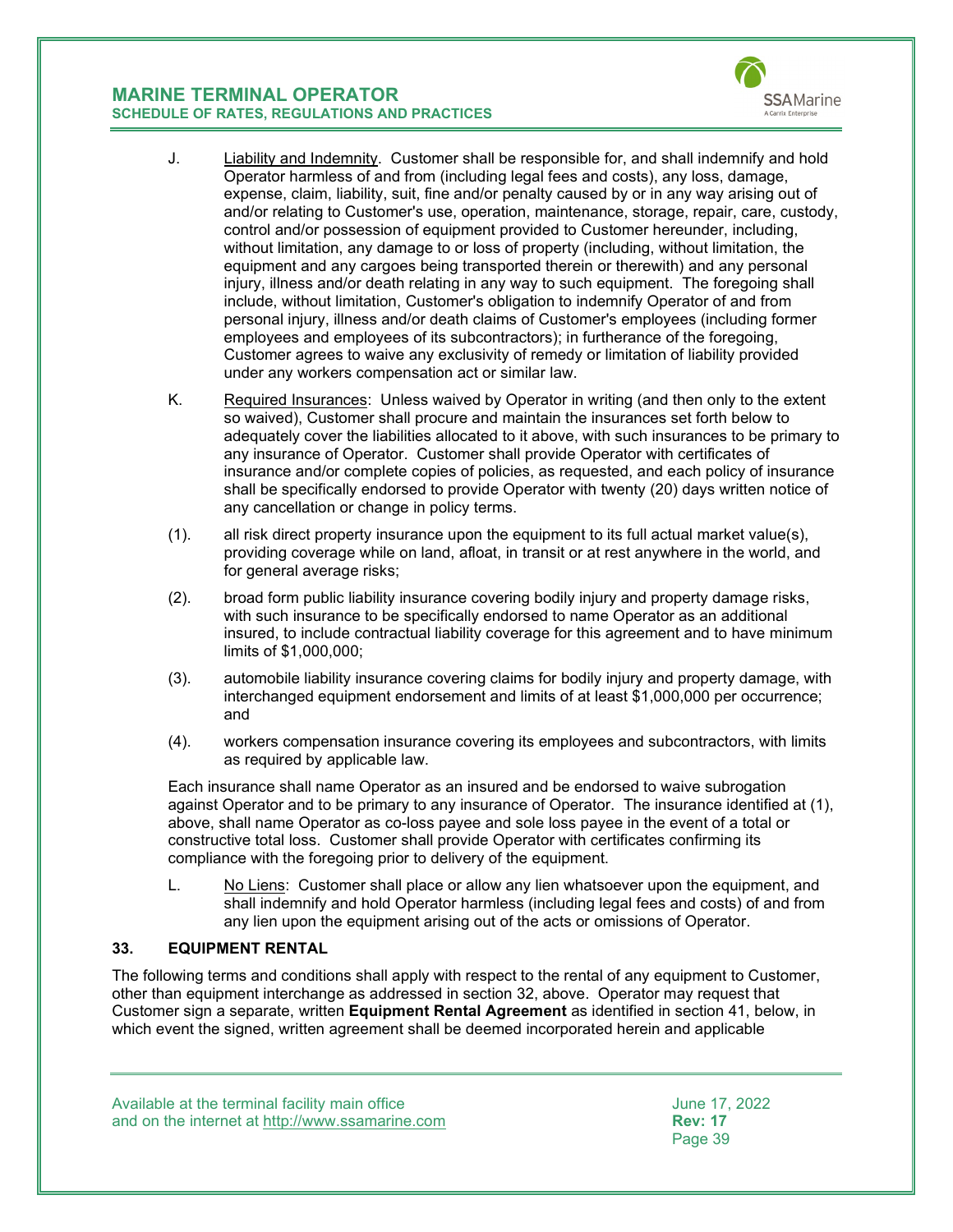

concurrently with this Schedule, with the provisions of the signed, written agreement to supersede the provisions of this Schedule to the extent of any direct conflict but no further.

- A. Access/Use: All Customer access to and/or use of Operator's terminal facility and/or services, whether for delivery, use, redelivery of the equipment or otherwise, shall be subject to the provisions of this Schedule, including without limitation the security provisions of section [15,](#page-18-0) above, and the access and use provisions of section [30,](#page-31-2) above.
- B. Rates and Charges. Customer shall pay rent for the equipment as identified on Operator's written quotation or other document, which quotation or other document from Operator shall be deemed accepted by Customer upon commencement of any performance by either party, including without limitation any access to and/or use of the terminal facility and/or terminal services of Operator whatsoever by or on behalf of Customer. Upon any such acceptance, Operator's written quotation or other document shall be deemed fully incorporated herein and binding upon the parties. If no rate or charge was quoted or otherwise identified to Customer for a particular terminal service, the applicable rate/charge shall be Operator's standard rate/charge therefor, which standard rate/charge shall be provided to Customer upon request.
- C. Inspection: CUSTOMER ACKNOWLEDGES THAT ALL EQUIPMENT RENTED FROM OPERATOR IS USED AND RENTED STRICTLY ON AN "AS-IS" BASIS. Customer shall have full opportunity to inspect the equipment (or have equipment inspected by a technician of its choice) prior to delivery, and shall be solely responsible for determining its fitness and suitability for Customer's intended use and operation. Any comment, recommendation or advice from Operator with respect to the equipment or its use, written or oral, is agreed to be informal and shall not create any responsibility or warranty of Operator other than as set forth herein.

CUSTOMER SPECIFICALLY WAIVES ALL WARRANTIES RESPECTING THE EQUIPMENT AND OPERATOR SHALL NOT BE HELD TO ANY WARRANTY WHATSOEVER REGARDING THE EQUIPMENT, ITS CONDITION AND/OR USE, EXPRESS OR IMPLIED, INCLUDING, WITHOUT LIMITATION, ANY WARRANTY THAT THE EQUIPMENT IS FREE FROM LATENT DEFECT AS WELL AS ANY WARRANTY OF SEAWORTHINESS, MERCHANTABILITY AND FITNESS/SUITABILITY FOR ANY PARTICULAR PURPOSE/USE.

- D. Delivery: The equipment shall be deemed delivered to Customer, and the rental term shall commence, upon any use of the equipment whatsoever by Customer, wherever it shall be. Customer shall be solely responsible for arranging, supervising and paying for any loading, transportation and/or unloading of the equipment, and during all such periods of time the equipment shall be deemed used by Customer and in Customer's care, custody and control. All transportation and related services arising during the rental term shall be deemed for Customer's benefit, regardless of whether provided and/or arranged by Operator, in which event it is agreed that Operator is acting as Customer's agent. All risk of loss and damage arising during and/or related to such transportation and related services (including stowage, securing and transit) shall be deemed included within the risk of loss/damage transferred to Customer upon delivery.
- E. Risk of Loss: Upon delivery of the equipment to Customer, all risk of loss of and/or damage to the equipment and all liabilities arising from the use and/or operation of the equipment shall pass to Customer and shall thereafter remain with Customer until the equipment is redelivered to Owner as set forth herein, regardless of how such loss and/or damage arises or occurs.

Available at the terminal facility main office<br>and on the internet at http://www.ssamarine.com<br>Rev: 17 and on the internet at <u>http://www.ssamarine.com</u><br>Page 40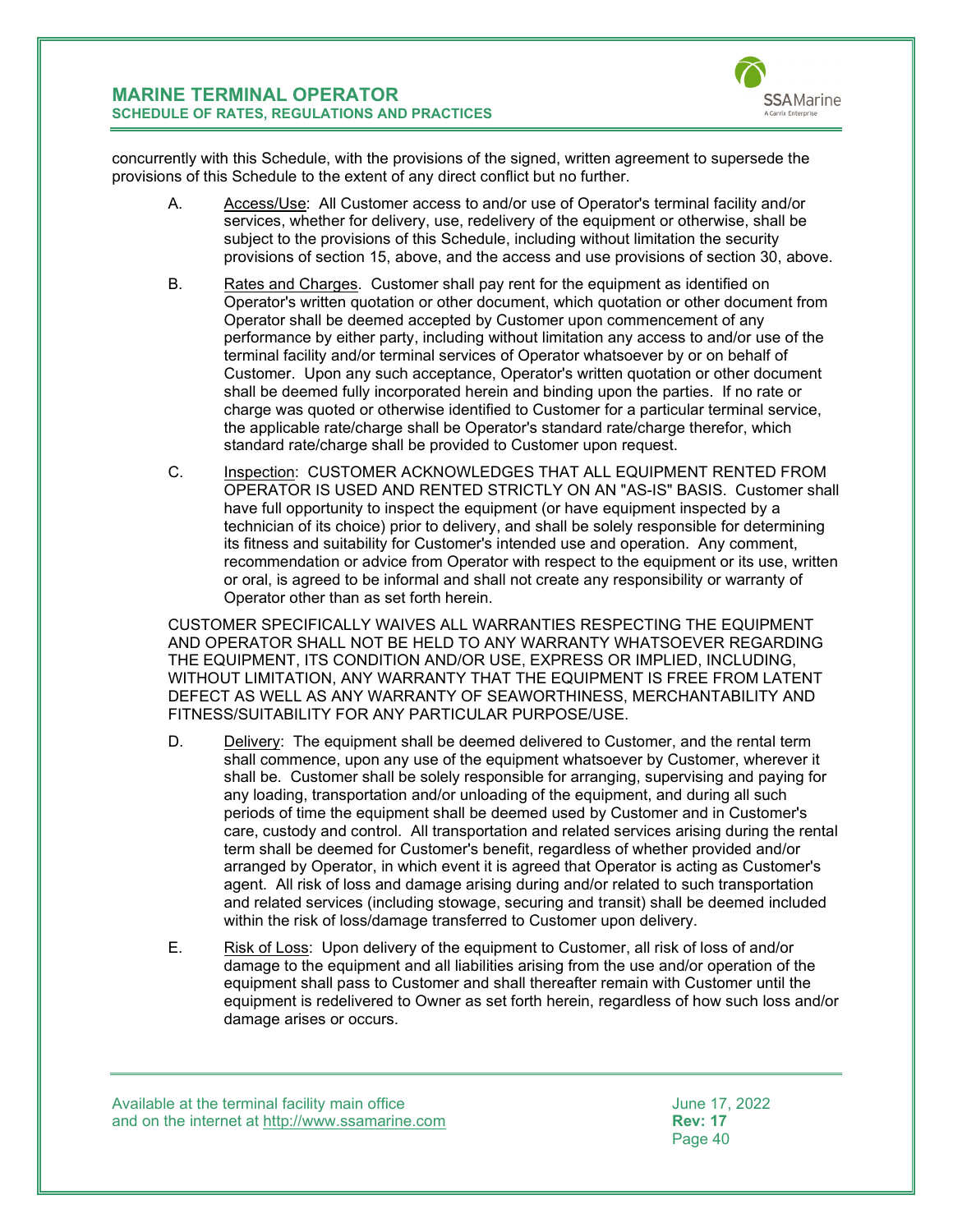

- F. Redelivery: The equipment shall be returned to Operator for redelivery at the redelivery location identified by Operator, at Customer's sole risk and expense, including loading, transportation and unloading, etc., as applicable. Redelivery shall not be deemed to have occurred, and the rental term and accrual of rent shall continue, until the equipment is redelivered to Operator in the same condition as upon delivery, less ordinary wear and tear not correctible through routine maintenance; routine maintenance shall include inspection, corrosion protection, lubrication, repair and replacement of worn parts with new parts of like kind. Should Customer fail to redeliver the equipment or any part thereof as required, Customer shall be obligated to immediately pay Operator the full actual market value for such equipment.
- G. Operation and Maintenance: At all times during the rental term and until redelivery, Customer shall be solely responsible for providing trained operators for the equipment and assuring that the equipment is at all times operated properly and is not subjected to any careless, rough or improper use whatsoever. Customer shall be solely responsible for maintaining the equipment and all parts thereof during the rental term at its sole risk and expense and in conformity with factory recommendations as well as good industry practice. Customer shall not alter or modify the equipment without Operator's prior written consent.
- H. Ownership and Liens: Title to and ownership of the equipment shall remain with Operator at all times. Customer shall not impair such title, shall not represent to any person that it owns or has ownership rights to the equipment, nor shall Customer attempt to mortgage, pledge or use the equipment as collateral under any circumstance. Customer shall not remove, deface or conceal any signs or markings which identify the equipment as being owned by Operator, and Customer shall maintain any such signs and markings on the equipment at the time of delivery at its expense. Customer shall not allow any levy, lien or encumbrance upon the equipment and shall immediately notify Operator if any levy or seizure is threatened or occurs; in such an event, Customer shall also, at its expense, either promptly cause any such levy or seizure to be released and/or shall cooperate with Operator to effect such prompt release, at Operator's option but Customer's expense including legal fees and costs.
- I. Insurance: Customer shall, at its expense including deductibles, procure and maintain the following insurances for the full rental term:
- (1). all risk direct property insurance upon the equipment to its full actual market value(s), providing coverage while on land, afloat, in transit or at rest anywhere in the world, and for particular and general average risks; and
- (2). broad form public liability insurance covering bodily injury and property damage risks, with such insurance to be specifically endorsed to include contractual liability coverage for this agreement and to have minimum limits of \$1,000,000.

Each insurance shall name Operator as an insured and be endorsed to waive subrogation against Operator and to be primary to any insurance of Operator. The insurance identified at (1), above, shall name Operator as co-loss payee and sole loss payee in the event of a total or constructive total loss. Customer shall provide Operator with certificates confirming its compliance with the foregoing prior to delivery of the equipment.

Available at the terminal facility main office June 17, 2022 and on the internet at <u>http://www.ssamarine.com</u><br>Page 41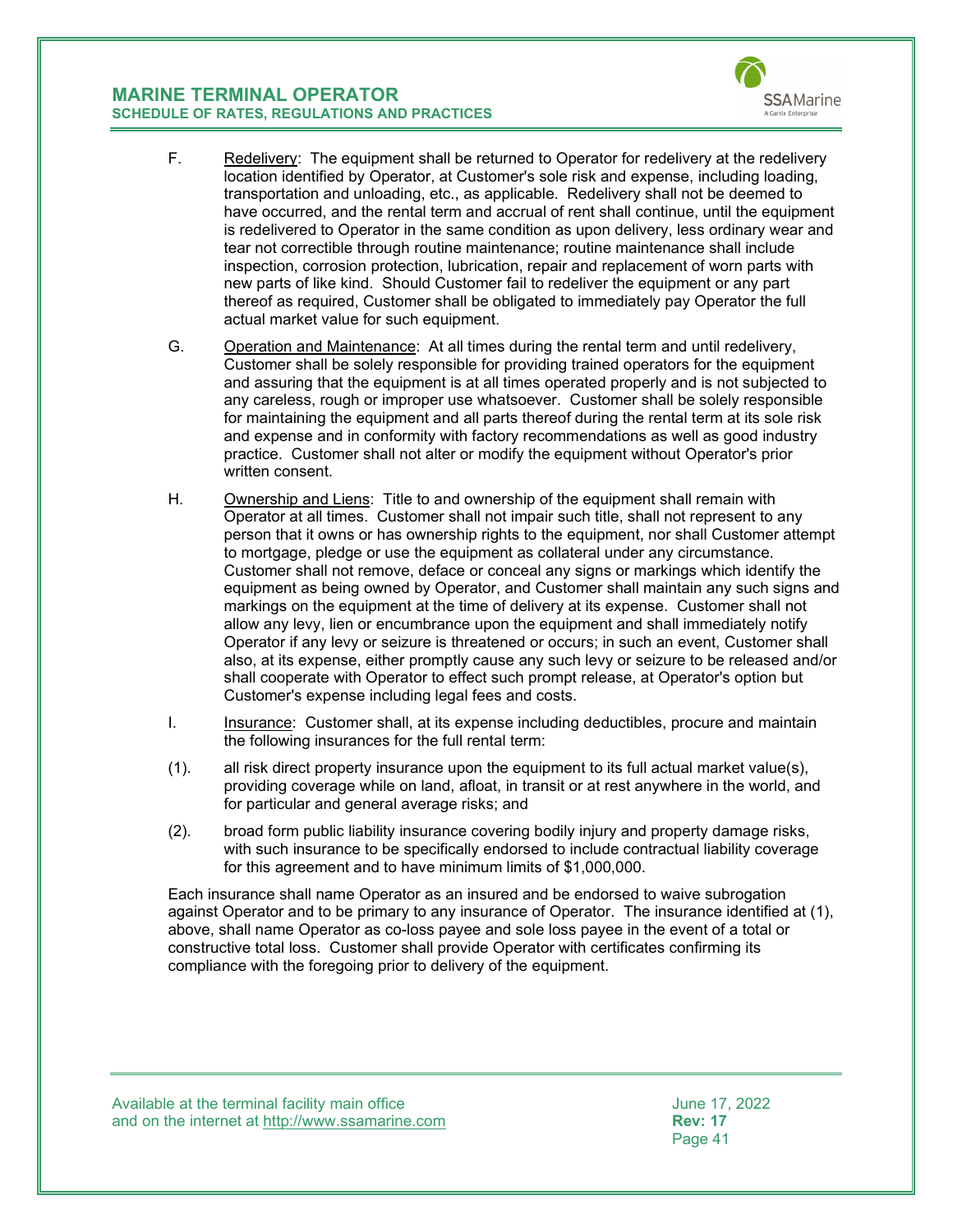

- J. Liability and Indemnity: Customer shall be responsible for, and shall indemnify and hold Operator harmless (including legal fees and costs) from and against, any loss, damage, expense, claim, liability and/or suit of any nature whatsoever and howsoever caused relating to the equipment and/or its use and/or operation during the rental term or otherwise as a result of Customer's obligations hereunder. In furtherance thereof, Customer shall waive any immunity from suit and exclusivity of remedy afforded by any workers compensation or similar law.
- K. Default: Customer shall be deemed in default hereunder if any one or more of the following occur: Customer fails to pay rent when and as due; the equipment or any part thereof is damaged and not promptly repaired/restored/replaced as required; Customer files or has filed against it any sort of bankruptcy, enters into any general assignment for the benefit of creditors or has a receiver appointed for it; and/or Customer breaches any term or condition hereof. In the event of default, Customer shall be obligated to immediately redeliver the equipment. If Customer fails to do so, Owner may retake the equipment wherever it shall be, as Customer's agent and at Customer expense, and Customer shall cooperate fully with respect thereto.

## <span id="page-42-0"></span>**34. STORAGE AND WAREHOUSING**

The following terms and conditions shall apply with respect to any storage or warehousing terminal services. Operator may request that Customer sign a separate, written **Warehouse Receipt** as identified in section [41,](#page-47-0) below, in which event the signed, written agreement shall be deemed incorporated herein and applicable concurrently with this Schedule, with the provisions of the signed, written agreement to supersede the provisions of this Schedule to the extent of any direct conflict but no further.

- A. Access/Use: All Customer access to and/or use of Operator's facility or services, for purposes of storage/warehousing or otherwise, shall be subject to the provisions of this Schedule, including without limitation the security provisions of section [15,](#page-18-0) above, and the access and use provisions of section [30,](#page-31-2) above.
- B. Rates and Charges. Customer shall pay for storage and/or warehousing services upon the rates and charges on Operator's written quotation or other document, which quotation or other document from Operator shall be deemed accepted by Customer upon commencement of any performance by either party, including without limitation any access to and/or use of the terminal facility and/or terminal services of Operator whatsoever by or on behalf of Customer. Upon any such acceptance, Operator's written quotation or other document shall be deemed fully incorporated herein and binding upon the parties. If no rate or charge was quoted or otherwise identified to Customer for a particular terminal service, the applicable rate/charge shall be Operator's standard rate/charge therefore, which standard rate/charge shall be provided to Customer upon request.
- C. Warranties: Customer warrants that it is the owner and/or has lawful possession of the goods and that it has sole legal right to store and thereafter direct the release and/or delivery of the goods. Customer agrees to indemnify and hold harmless (including legal fees and costs) Operator of and from any claim by others relating to the ownership, storage and release of the goods, and/or any other services provided by Operator.

Available at the terminal facility main office<br>and on the internet at http://www.ssamarine.com<br>Rev: 17 and on the internet at <u>http://www.ssamarine.com</u><br>Page 42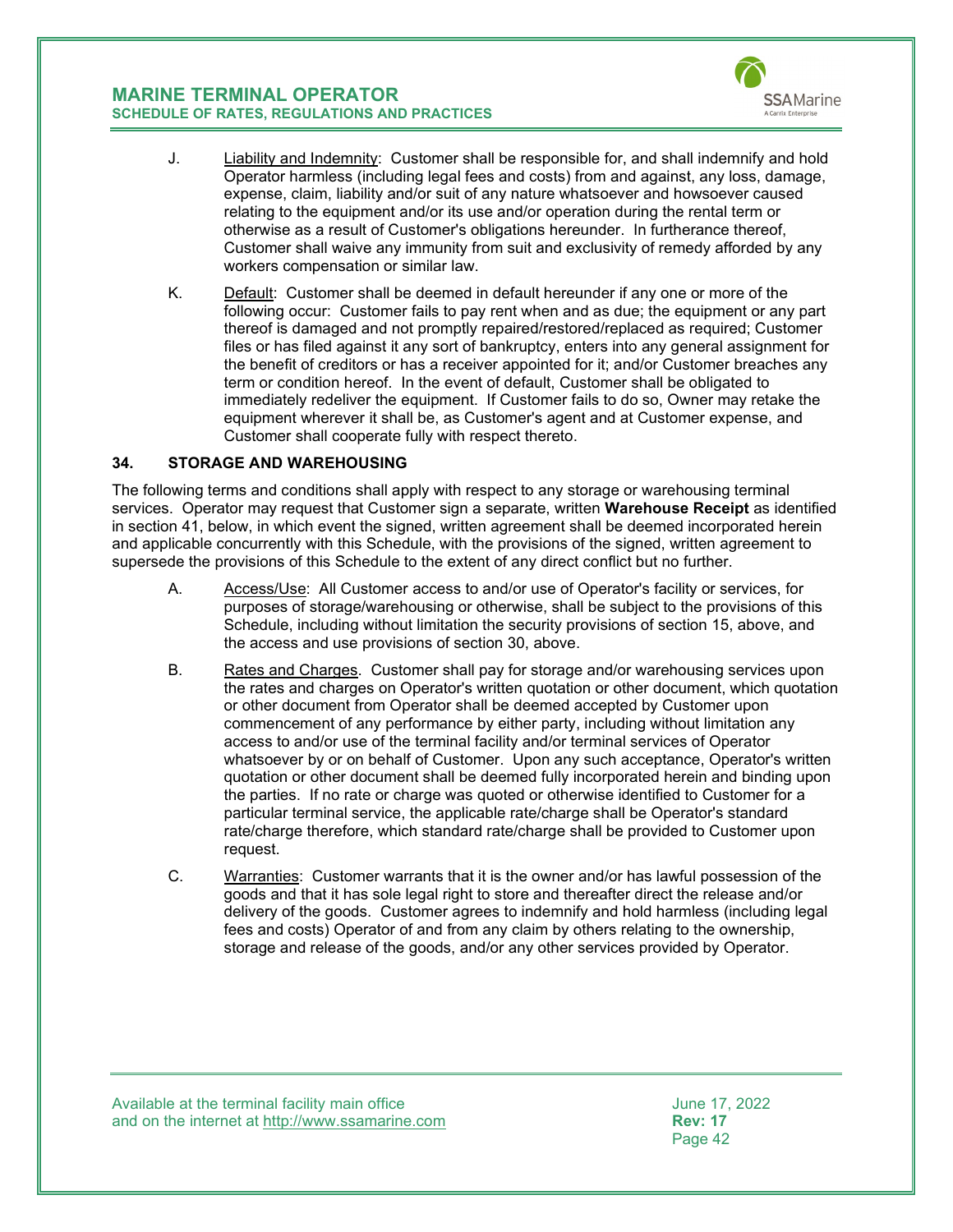

D. Lien. Operator shall have a lien upon all goods and property deposited with it by Customer hereunder and upon the proceeds from the sale thereof for all charges provided herein, including charges for storage, handling, processing, transportation and/or labor and all other charges and expenses relating to all lots of the Customer's goods stored any time in the terminal facility, and also for all reasonable charges and expenses for notice, advertisement and sale of the goods where default has been made, and for all costs, including legal fees and costs, incurred in enforcing such lien, collecting charges or defending itself in the event Operator is made party to any litigation concerning such goods and/or property. This lien may be enforced at any time.

In addition, Customer grants a security interest to Operator in the goods and all proceeds derived from the goods in a maximum amount of \$1,000,000 for all charges and expenses other than described above (including money advanced and interest), whether incurred before or after delivery, and Customer agrees to execute and deliver all such documents as may be required to perfect such security interest. If goods are transferred from one party to another, and should the charges relating to such goods not be paid in full on the date of such transfer, the lien for such charges shall attach to the goods retained by the transferor AND to goods transferred to the transferee. Operator may require a transferee to acknowledge such lien rights prior to such transfer. In the event a proceeding is brought by one party against the other to enforce any provisions herein, the substantially prevailing party shall be entitled to legal fees and costs.

- E. Termination. Operator may, upon thirty (30) days notice to Customer, with or without cause, require removal of the goods or any portion thereof and payment of all charges, whether or not there has been default. If the goods are not removed, Operator may sell the goods and exercise any other rights it may have by law. Without limiting the foregoing, Operator may require the removal of the goods or any portion thereof upon ten (10) days notice if in its opinion the goods have or may have deteriorated in value to less than the amount of Operator's lien on such goods.
- F. Liability of Operator. Operator shall be responsible for exercising reasonable care under the circumstances with respect to stored/warehoused goods, and shall not be liable for any loss, damage or injury to the goods that could not have been avoided by the exercise of such reasonable care. In the event of loss, damage, shortage, failure to deliver and/or misdelivery involving any such goods for which Operator is liable, Operator shall be responsible only to the extent of the actual cost to repair, restore and/or replace such goods or fifty cents (50¢) per pound for such goods, whichever is less. If Customer has declared a higher value in writing, on the warehouse receipt or otherwise, and Customer has accepted the same, Operator shall be responsible only to the extent of such declared higher value for such goods or the actual cost to repair, restore and/or replace such goods, whichever is less. An excess valuation charge shall be assessed in the event a higher value is declared by Customer. Customer agrees that the foregoing shall be its exclusive remedy against Operator for any claim or cause of action whatsoever relating to the goods or services hereunder. In no event shall Customer be entitled to receive any special, incidental or consequential damages of any type or nature.
- G. Insurance. Stored goods are not and shall not at any time be insured by Operator. Charges do not include any insurance coverage for goods stored or warehoused at the terminal facility.

Available at the terminal facility main office<br>and on the internet at http://www.ssamarine.com<br>Rev: 17 and on the internet at <u>http://www.ssamarine.com</u><br>Page 43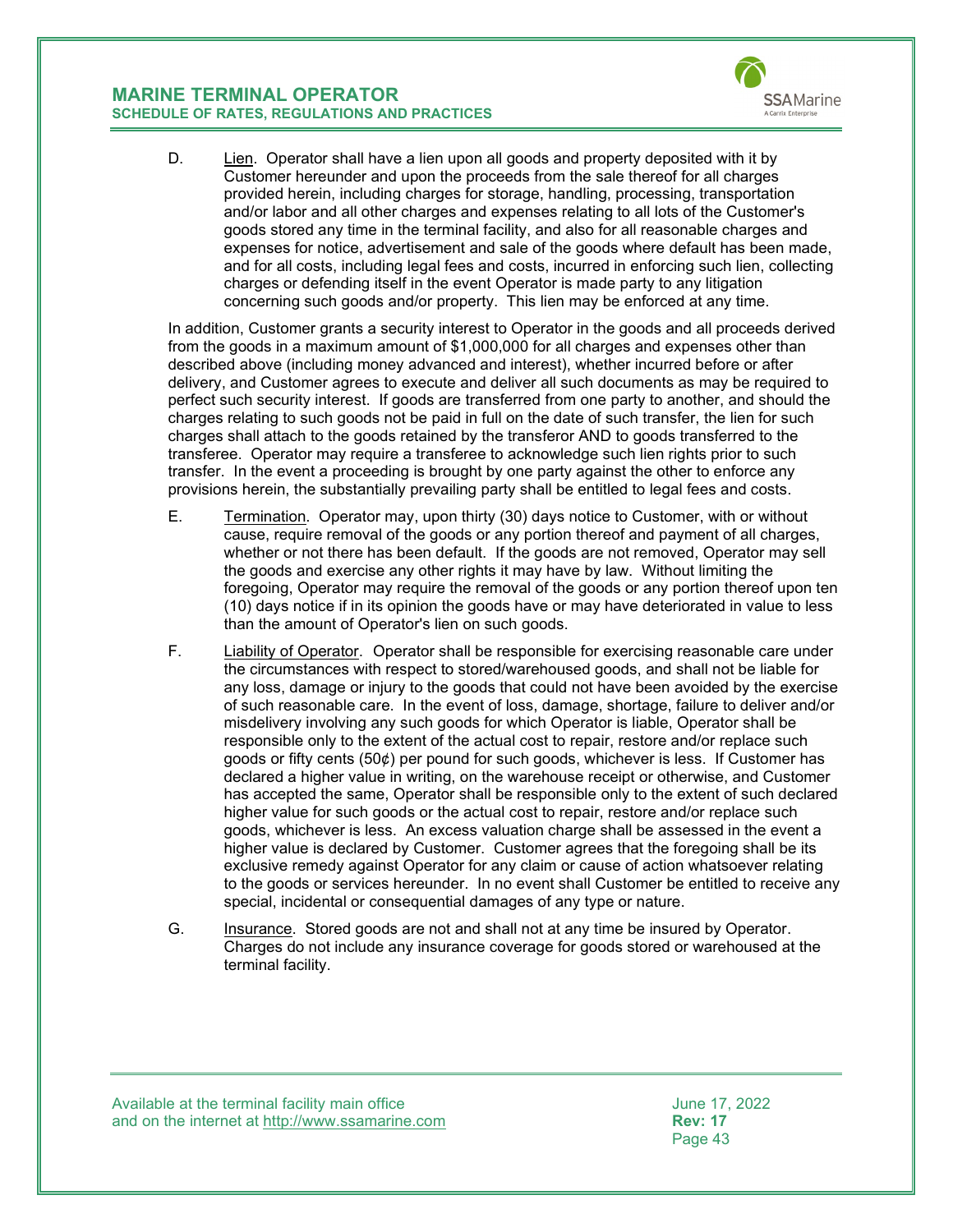

H. Delivery. The goods shall be ready for delivery upon forty-eight (48) hours notice to Customer upon presentation of a release order executed by Customer, provided that all charges have been paid in full. Operator shall not be responsible for any delay in delivery caused by conditions beyond its control. An additional charge will also be assessed for any access to or partial delivery of goods. If Operator has been unable to remove/deliver the goods due to causes beyond its control, the goods shall be automatically subject to storage charges for the next succeeding storage period. Customer shall be responsible for all shipping, handling and other charges assessed by carriers and/or third parties in connection with the delivery and/or other shipment of the goods, and Customer agrees to indemnify and hold harmless (including legal fees and costs) Operator of and from any liability, expenses and cost arising out of and/or relating to any claim made by any such carrier and/or third party.

## <span id="page-44-0"></span>**35. SALE OF USED EQUIPMENT**

The following terms and conditions shall apply to the sale of any equipment by Operator. Operator may request that Customer sign a separate, written **Sale Agreement** for such equipment as identified in section [41,](#page-47-0) below, in which event the signed, written agreement shall be deemed incorporated herein and applicable concurrently with this Schedule, with the provisions of the signed, written agreement to supersede the provisions of this Schedule to the extent of any direct conflict but no further.

- A. Customer shall, at its sole risk and expense, pick up and remove the equipment at the agreed pick-up location on or before the agreed pick-up date. Customer shall be fully responsible for all arrangements, costs, risks and/or liabilities in any way arising out of and/or relating to Customer's pick-up of the equipment, including without limitation any disassembly, loading, transportation and unloading as well as any and all other procedures related thereto.
- B. The equipment shall be deemed delivered to Customer, and Customer shall be deemed to have accepted delivery of the equipment from Operator, regardless of the status of payment, when Customer (or its agent/representative) enters the pick-up location to commence such pick-up. All risk of loss/damage to the equipment and all liabilities associated with or arising out of the equipment shall pass to Customer upon said delivery.
- C. Customer shall pay the purchase price for the equipment without deduction or setoff at or prior to said delivery. Without waiver of any remedies available to Operator, the parties agree that in the event Customer fails to pay for the equipment when and as do hereunder, Operator may, at its option, terminate the sale agreement and refuse to allow Customer to pick-up the equipment or allow pick-up subject to a consensual lien which Customer hereby grants upon the equipment for the full amount of the purchase price and all other amounts due with respect thereto, including interest. Interest on amounts due but not paid to Operator shall accrue at the rate of one percent (1%) per month from date due until paid in full.
- D. Customer shall be responsible for all taxes applicable to its purchase of the equipment.
- E. Customer understands and agrees that any equipment sold by Operator is used, may have parts which are worn or damaged, may have exceeded its useful life expectancy and is sold strictly on an "as-is, where-is" basis. Operator warrants only that it has the right to sell the equipment.

CUSTOMER HEREBY WAIVES ALL OTHER WARRANTIES AND AGREES THAT OPERATOR SHALL NOT BE HELD TO ANY OTHER WARRANTY WHATSOEVER REGARDING THE

Available at the terminal facility main office<br>and on the internet at http://www.ssamarine.com<br>Rev: 17 and on the internet at <u>http://www.ssamarine.com</u><br>Page 44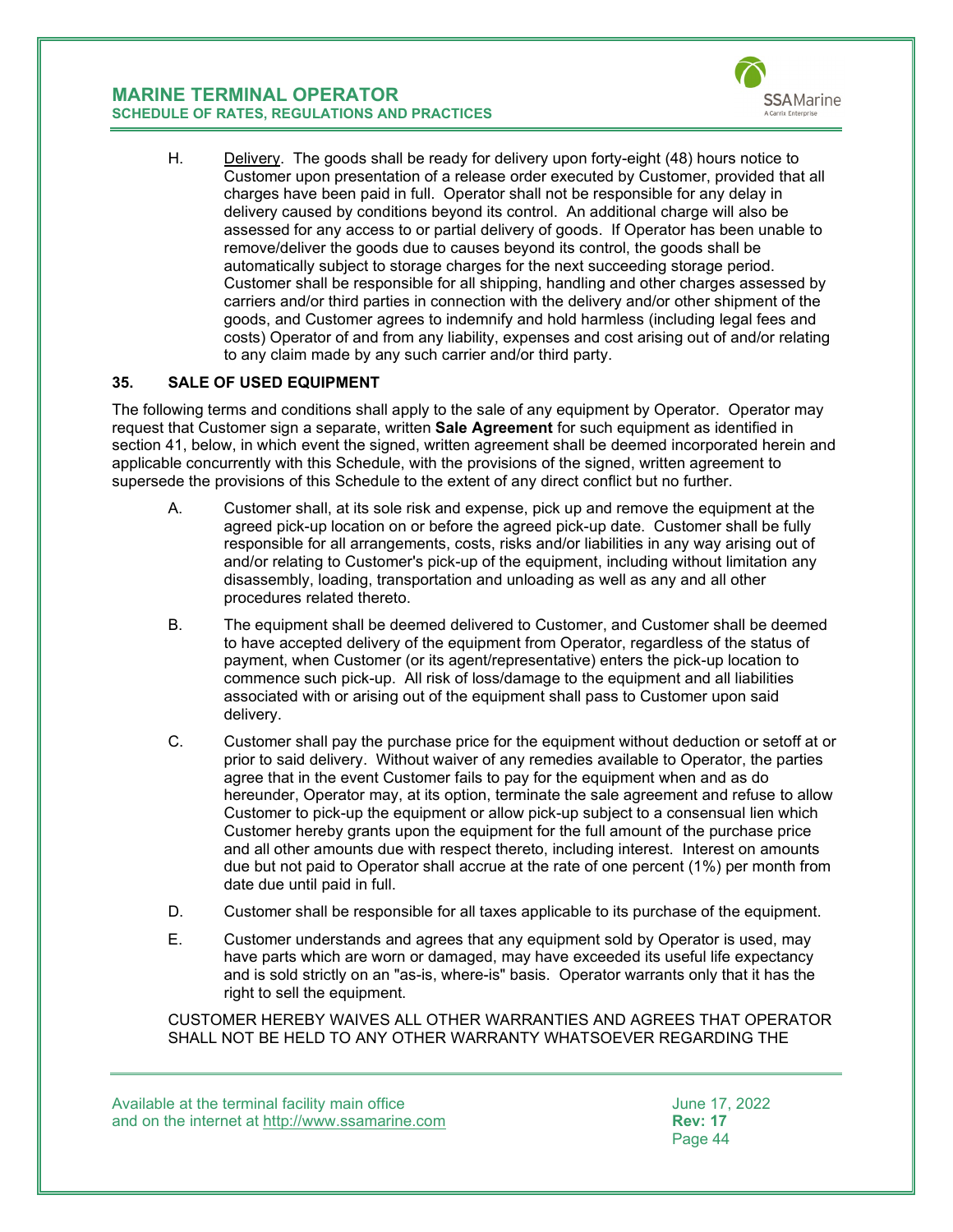

EQUIPMENT, INCLUDING WITHOUT LIMITATION ANY WARRANTY OF SEAWORTHINESS, MERCHANTABILITY AND/OR FITNESS/SUITABILITY FOR ANY PARTICULAR PURPOSE/USE, WHETHER EXPRESS OR IMPLIED.

- F. All Customer access to and/or use of Operator's facility or services, whether for pick-up, removal or otherwise, shall be subject to the provisions of this Schedule, including without limitation the security provisions of section [15,](#page-18-0) above, and the access and use provisions of section [30,](#page-31-2) above.
- G. Customer shall indemnify and hold Operator harmless (including legal fees and costs) from and against any loss, damage, expense, claim, liability and/or suit in any way relating to or arising out of Customer's responsibilities and liabilities assumed hereunder; in furtherance thereof, Customer agrees to waive any immunity from suit and/or exclusivity of remedy afforded by any workers compensation act or similar law.

## <span id="page-45-0"></span>**36. EEO COMPLIANCE AND NON-DISCRIMINATION**

Operator does not discriminate based upon race, color, religion, sex, age, national origin or any sensory, mental or physical disability, or upon any other basis prohibited by applicable law (including, as applicable, Title VI of the Civil Rights Act of 1964, Section 504 of the Rehabilitation Act of 1973, Title IX of the Education Amendments Act of 1972, and the Age Discrimination Act of 1975).

Operator will take reasonable steps to provide meaningful access to persons with limited English proficiency.

Complaints of discrimination on the basis of race, color, national origin (including language), disability, sex, age, or religion may be made as follows:

- Via the Carrix.com or SSAMarine.com websites, on the "Contact Us" page. Complaints are accepted via webform or the ethics and compliance hotline: 206-654-3600 (via voicemail message).
- Within 180 days of alleged discrimination, via DHS Office of Civil Rights and Civil Liberties:
	- o Email: [CRCLCompliance@hq.dhs.gov](mailto:CRCLCompliance@hq.dhs.gov)
	- o Fax: 202-401-4708
	- o U.S. Mail:

U.S. Department of Homeland Security Office for Civil Rights and Civil Liberties Compliance Branch 245 Murray Lane, SW Building 410, Mail Stop #0190 Washington, D.C. 20528

o Website for additional information: <https://www.dhs.gov/file-civil-rights-complaint>

## <span id="page-45-1"></span>**37. NOTICE REGARDING DISABILITY ACCOMODATIONS**

Operator is committed to providing individuals with disabilities an equal opportunity to participate in and benefit from Operator's business and services. Individuals may request reasonable accommodations from Operator that they believe will enable them to have such equal opportunity to participate in our business and services. To request reasonable accommodations, contact customer service at the terminal facility. If unsure of appropriate location, contact: 206-623-0304.

Available at the terminal facility main office June 17, 2022 and on the internet at <u>http://www.ssamarine.com</u><br>Page 45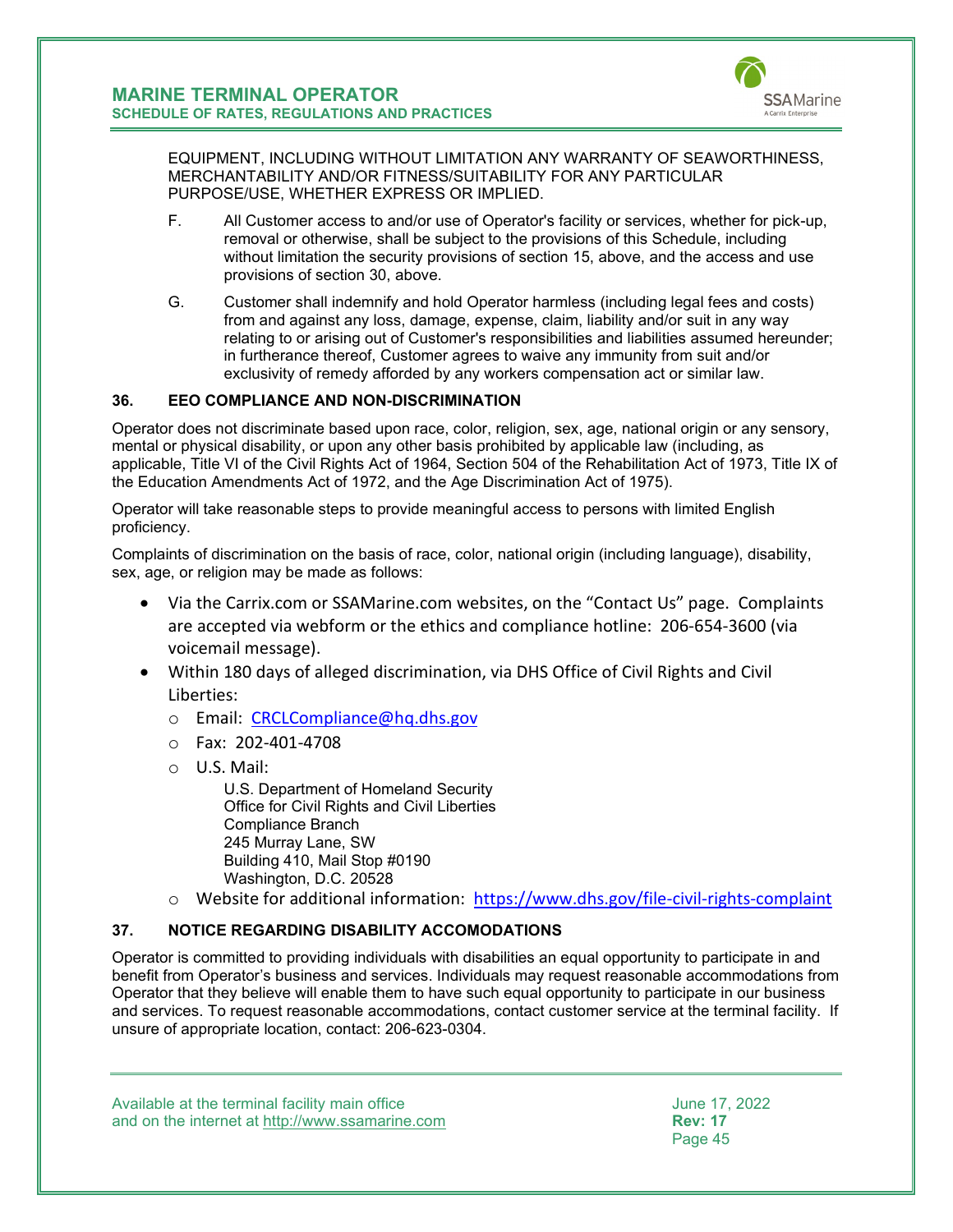

## <span id="page-46-0"></span>**38. QUALITY CONTROL**

Operator will understand and conform to the requirements of its customers, and will utilize work processes which are the most efficient methods in the industry. This commitment is one of our key business strategies. It is aimed at further strengthening our ability to satisfy customer requirements and to continually improve our operations. We intend to be the leader in our industry. The fulfillment of that vision depends on continual efforts to improve our work processes and understand the needs of our customers. It also depends on everyone's effort and participation. To Operator, quality is not a program, it is an ongoing process.

#### <span id="page-46-1"></span>**39. ELECTRONIC DATA INTERCHANGE**

Operator and Customer agree to cooperate and use their best efforts to utilize electronic data, documentation and interchange to the extent feasible and allowable under law.

#### <span id="page-46-2"></span>**40. LAW, DISPUTES, BINDING INDIVIDUAL ARBITRATION, AND WAIVER OF CLASS ACTIONS AND CLASS ARBITRATIONS.**

#### PLEASE READ THIS CLAUSE CAREFULLY.

This Schedule and Operator's services provided hereunder shall be governed by the general maritime law of the United States or, in the event there is no general maritime rule of law which is applicable, by the laws of the state in which the relevant terminal facility is located, unless the Schedule specifically provides for application of some other law to a particular provision.

- A. **Binding Arbitration**. Customer and Operator further agree: (i) to arbitrate all Disputes between the parties pursuant to the provisions in this Schedule; (ii) that the Federal Arbitration Act (9 U.S.C. §1, et seq.) governs the interpretation and enforcement of this Section; and (iii) that this Section shall survive termination of any agreement between the parties. ARBITRATION MEANS THAT YOU WAIVE YOUR RIGHT TO A JUDGE OR JURY IN A COURT PROCEEDING AND YOUR GROUNDS FOR APPEAL ARE LIMITED. The arbitrator may award you the same damages as a court sitting in proper jurisdiction, as limited by any Limitation of Liability set forth in this Schedule, and may award declaratory or injunctive relief only in favor of the individual party seeking relief and only to the extent necessary to provide relief warranted by that party's individual claim. In addition, in some instances, the costs of arbitration could exceed the costs of litigation and the right to discovery may be more limited in arbitration than in court. The decision of the arbitrator shall be final and enforceable by any court with jurisdiction over the parties.
- B. **Arbitration Procedures**. Any dispute, claim or controversy involving Customer and Operator (including affiliates, subcontractors and agents thereof and the members, directors, officers and employees of all such entities, including Customer and Operator) which in any fashion arises out of or relates to (i) this Schedule or the breach, termination, enforcement, interpretation or validity thereof including the determination of the scope or applicability of this agreement to arbitrate; (ii) any services provided pursuant to this Schedule; and/or (iii) any events occurring on a terminal facility subject hereto, shall be submitted to neutral, binding arbitration at JAMS before a single arbitrator at the JAMS office located nearest to the terminal facility of Operator in the United States having the most direct relationship to the events giving rise to the dispute, claim or controversy. The arbitration shall be administered by JAMS pursuant to its Comprehensive Arbitration Rules and Procedures and in accordance with the Expedited Procedures in those Rules (June 1, 2021), and specifically including Rules 16.1 and 16.2 of those Rules. The arbitrator shall not be empowered or permitted to award punitive or exemplary damages, and the parties expressly waive any right to recover such, unless specifically required by an applicable statute. The arbitrator shall be empowered and permitted to award reasonable

Available at the terminal facility main office<br>and on the internet at http://www.ssamarine.com<br>Rev: 17 and on the internet at <u>http://www.ssamarine.com</u> **Rev: 17**<br>Page 46